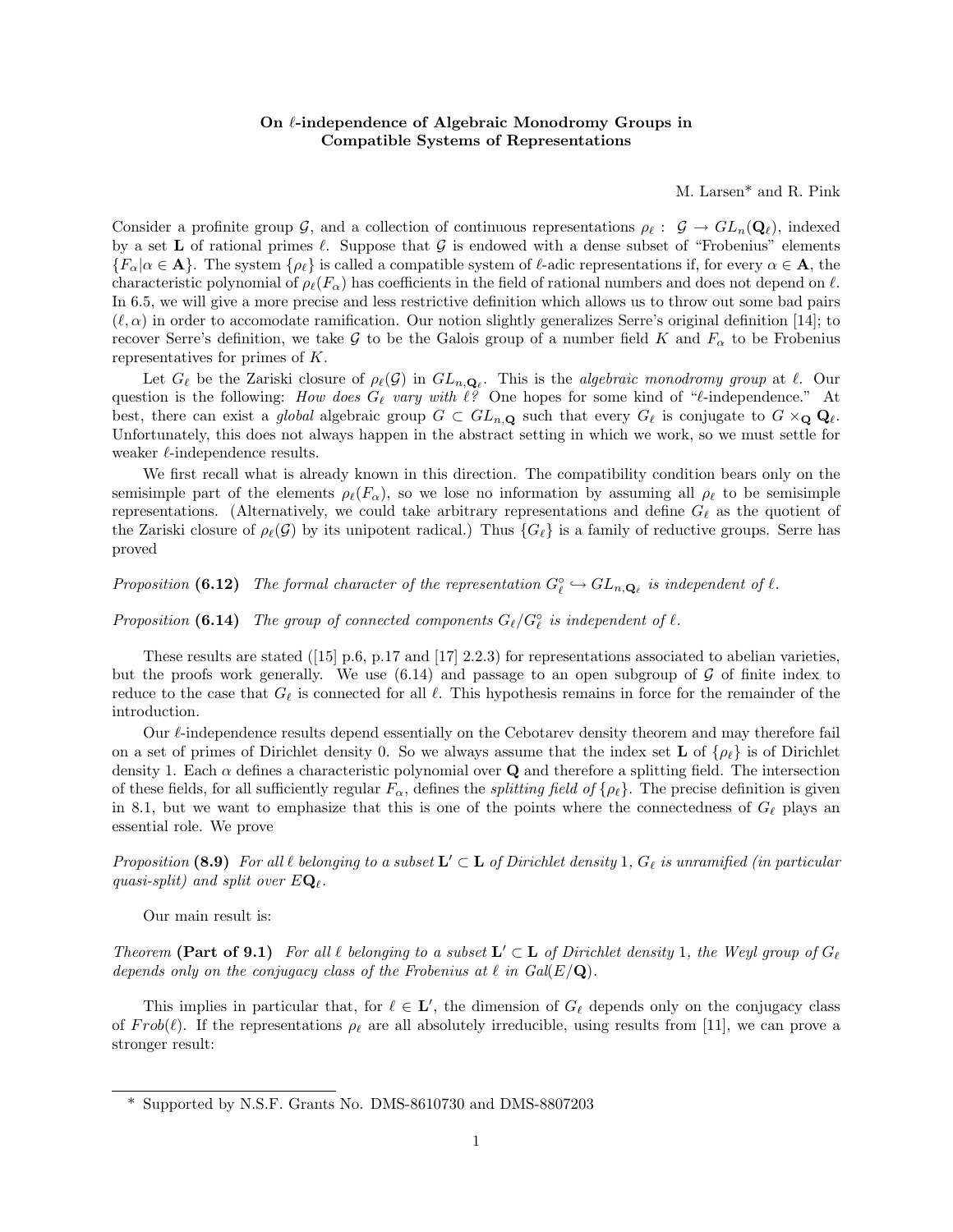Theorem (Part of 9.4) For all  $\ell$  belonging to a subset  $\mathbf{L}' \subset \mathbf{L}$  of Dirichlet density 1, the root datum and representation of  $G_\ell$  depend only on the conjugacy class of  $Frob(\ell)$  in  $Gal(E/\mathbf{Q})$ .

Under certain dimension restrictions we can even prove that the root datum is independent of  $\ell$  (see 9.6) and 9.7). Under these restrictions, or when the splitting field of  $\{\rho_\ell\}$  is Q, the groups  $G_\ell$  (for  $\ell \in L'$ ) do in fact come from a common global group  $G \subset GL_{n,\mathbf{Q}}$  (see 9.10).

We conclude with examples to show that we have pushed our axiomatic set-up 6.5 about as far as it will go. To obtain the stronger results which are believed to hold for cohomology representations, additional information will be needed.

The proof of Theorem 9.1 is quite technical, but the strategy is fairly simple. Suppose we have a compatible system { $\rho_{\ell}$ } of 2-dimensional representations. By Prop. 6.12, the rank of  $G_{\ell}$  is independent of  $\ell$ , so we suppose for definiteness that it is 2. The only connected, rank-2 reductive subgroups of  $GL_{2,\mathbf{Q}_\ell}$ are the full group and the maximal tori  $T_\ell \subset GL_{2,\mathbf{Q}_\ell}$ . They are distinguished in that  $T_\ell$  contains at most one unramified torus of rank 2 while  $GL_2$  contains two up to conjugation: the split torus, and a non-split unramified torus which is the restriction of scalars of the multiplicative group from the unramified quadratic extension of  $\mathbf{Q}_{\ell}$ .

Each Frobenius element  $F_{\alpha}$  has an associated (quadratic) characteristic polynomial with coefficients in **Q**. We write  $d_{\alpha}$  for the discriminant, and  $E_{\alpha} = \mathbf{Q}(\sqrt{d_{\alpha}})$  for the splitting field. The set  $\{F_{\alpha} \mid d_{\alpha} \neq 0\}$  is dense in G, so we may assume that  $d_{\alpha} \neq 0$  for all  $\alpha \in A$ . Let  $\Omega$  denote the compositum of all the  $E_{\alpha}$ . We claim that either  $[\Omega : \mathbf{Q}] = \infty$ , in which case  $G_{\ell} = GL_2$  for a set of primes of Dirichlet density 1; or  $[\Omega : \mathbf{Q}] \leq 2$ , in which case  $\Omega$  is the splitting field of  $\{\rho_{\ell}\}\)$ , and  $G_{\ell}$  is obtained from a torus over **Q**. If  $\Omega = \mathbf{Q}$ , this is the rank-2 split torus, and if  $[\Omega : \mathbf{Q}] = 2$ , it is the restriction of the multiplicative group of  $\Omega$  to  $\mathbf{Q}$ .

Suppose first that  $[\Omega : \mathbf{Q}] = \infty$ . Then we can take  $\alpha_1, \ldots, \alpha_N$  such that the fields  $E_{\alpha_i}$  are linearly disjoint. If for some  $\ell, G_{\ell}$  is a torus  $T_{\ell}$ , then the  $\rho_{\ell}(F_{\alpha_i})$  all lie in  $T_{\ell}(Q_{\ell}),$  so they all have the same splitting field, namely the splitting field of  $T_\ell$ . Thus  $\mathbf{Q}_\ell E_{\alpha_1} = \cdots = \mathbf{Q}_\ell E_{\alpha_2}$ , or in terms of Legendre symbols, there exists  $X$  such that

$$
X = \left(\frac{d_{\alpha_1}}{\ell}\right) = \left(\frac{d_{\alpha_2}}{\ell}\right) = \cdots = \left(\frac{d_{\alpha_N}}{\ell}\right).
$$

The number of possible  $\ell$  such that  $X = 0$  is finite. By the Cebotarev density theorem, the density of primes  $\ell$  such that  $X = 1$  is  $2^{-N}$ , and likewise for the set of primes  $\ell$  such that  $X = -1$ . Letting  $N \to \infty$ , the density of  $\{\ell | G_{\ell} = T_{\ell}\}\$ is zero.

If  $\Omega$  is a number field of degree  $> 2$ , we can find  $\alpha$  and  $\beta$  such that  $E_{\alpha}$  and  $E_{\beta}$  are distinct quadratic fields. Whenever  $\left(\frac{d_{\alpha}}{\ell}\right) \neq \left(\frac{d_{\beta}}{\ell}\right)$ ,  $G_{\ell}$  is  $GL_2$ . Let  $\ell_1, \ell_2, \ldots$  denote an infinite sequence of such primes. If  $\ell$  is one such, the Frobenius images  $\rho_\ell(F_\alpha)$  are dense in some open subset of  $GL_2(\mathbf{Q}_\ell)$ . Now,  $GL_{2,\mathbf{Q}_\ell}$  contains a split torus and an unramified non-split torus. Therefore, there exists  $\alpha$  such that  $\left(\frac{d_{\alpha}}{\ell}\right) = 1$  and  $\alpha'$  such that  $\left(\frac{d_{\alpha'}}{\ell}\right)$  = -1. It is not difficult to see that more generally, the image of the map

$$
\alpha \mapsto \left( \left( \frac{d_{\alpha}}{\ell_1} \right), \dots, \left( \frac{d_{\alpha}}{\ell_M} \right) \right)
$$

is  $\{\pm 1\}^M$ . As M can be made as large as we please and all  $d_{\alpha}$  belong to a fixed number field  $\Omega$ , this is absurd. If  $[\Omega : \mathbf{Q}] \leq 2$ , all the  $E_\alpha$  are the same, so  $G_\ell$  cannot be  $GL_2$  for any  $\ell$ . We conclude that all  $G_\ell$  are tori, and they split in  $\mathbf{Q}_{\ell}\Omega$ . Thus  $\Omega$  is the splitting field of  $\{\rho_{\ell}\}.$ 

The analysis is, of course, much more involved for more complicated groups than  $GL_2$ , but the philosophy is the same. "Usually",  $\rho_{\ell}(F_{\alpha})$  lies in a unique maximal torus of  $G_{\ell}$ , and this torus is determined up to  $GL_n(\mathbf{Q}_\ell)$ -conjugation by the characteristic polynomial of  $\rho_\ell(F_\alpha)$ . (Cf. 4.7. This situation is very similar to that in [15] Th. p.17.) Hence a compatible system of  $\ell$ -adic representations gives simultaneous information about maximal tori of all  $G_{\ell}$  (see 7.5). This suggests a question of some intrinsic interest: Consider a connected reductive group  $G \subset GL_{n,K}$ , where K is a non-archimedean local field. To what extent is G, and its given representation, determined by the  $GL_n(K)$ -conjugacy classes of all maximal tori of G? We do not treat this problem in full generality, but it underlies the material in §§2, 3 and 8.

This work benefitted from conversations we had with N. Katz, J. Conway, R. P. Langlands, and various collegues at Bonn. It gives us pleasure to acknowledge their assistance.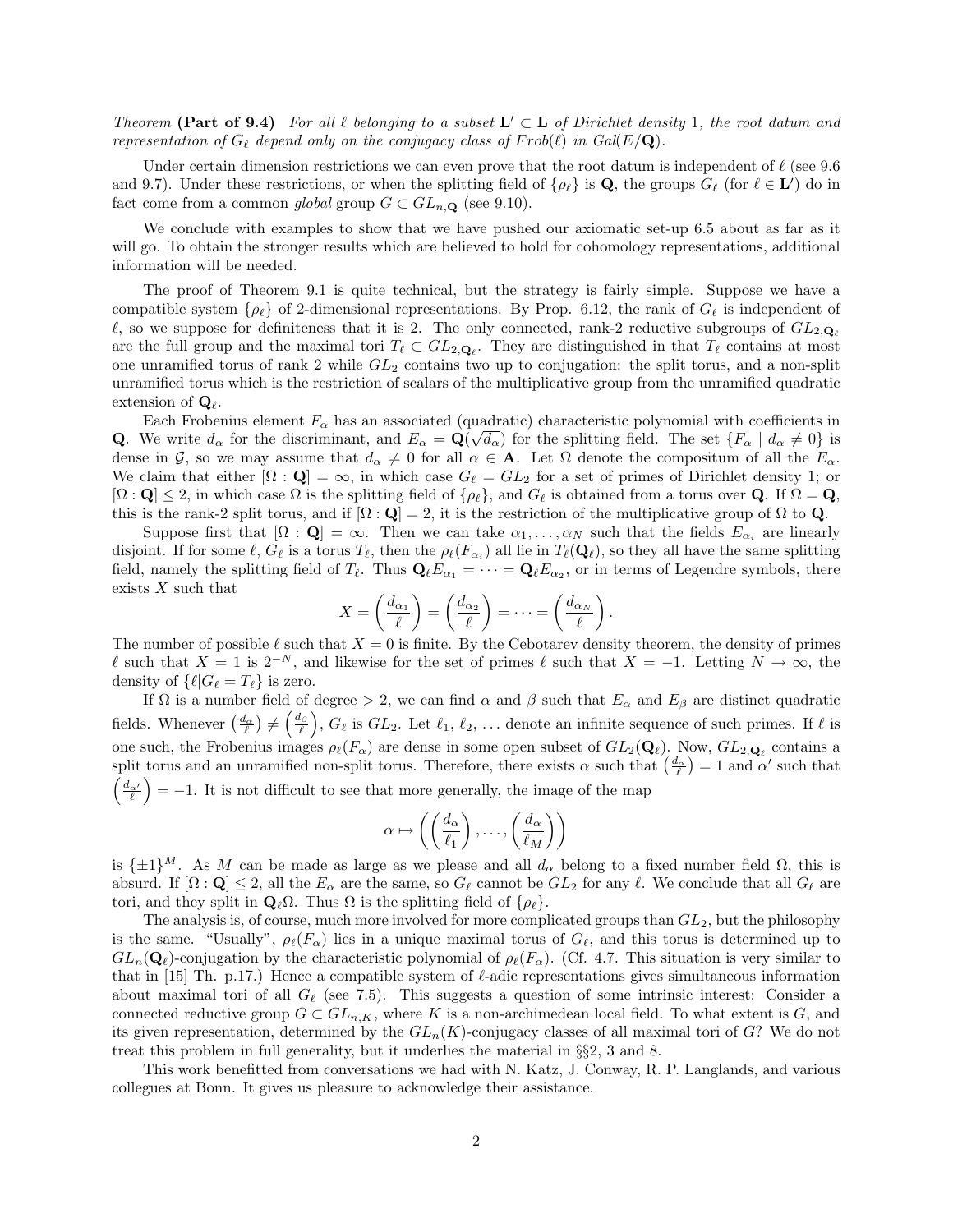### Part I. Preparation: Reductive Groups

- §1. Root Data.
- §2. Characteristic Polynomials of Root Datum Automorphisms.
- §3. Maximal Tori of Reductive Groups.
- §4. The Space of Characteristic Polynomials of a Representation.
- §5. Absolutely Irreducible Representations. Part II. Algebraic Monodromy Groups
- §6. Representations of F-groups.
- §7. Frobenius Elements and Maximal Tori.
- §8. Maximal Tori and Cebotarev Density.
- §9. Main Results.
- §10. Counter-examples.

## Part I. Preparation: Reductive Groups

## §1. Root Data.

We recall some notions defined in [18]. Let  $\Lambda$  be a free Z-module of finite rank,  $\Lambda^{\vee} = \text{Hom}(\Lambda, \mathbb{Z})$  its dual, and  $\langle , \rangle$  the pairing between them. For  $\alpha \in \Lambda$  and  $\alpha^{\vee} \in \Lambda^{\vee}$ , we consider the endomorphism of  $\Lambda$ defined by  $s_{\alpha,\alpha}(\lambda) = \lambda - \langle \alpha^\vee, \lambda \rangle \alpha$ . It is a reflection if and only if  $\langle \alpha^\vee, \alpha \rangle = 2$ . Its dual is given by  $(s_{\alpha,\alpha^{\vee}})^{\vee}(\lambda^{\vee}) = s_{\alpha^{\vee},\alpha}(\lambda^{\vee}) = \lambda^{\vee} - \langle \lambda^{\vee}, \alpha \rangle \alpha^{\vee}.$ 

(1.1) Consider finite subsets  $\Phi \subset \Lambda$  and  $\Phi^{\vee} \subset \Lambda^{\vee}$  endowed with a bijection  $\Phi \ni \alpha \mapsto \alpha^{\vee} \in \Phi^{\vee}$ . Assuming that for all  $\alpha$  we have

 $(1.1.1) \langle \alpha^{\vee}, \alpha \rangle = 2,$  $(1.1.2)$   $s_{\alpha,\alpha^{\vee}}(\Phi) \subset \Phi$ , and  $(1.1.3)$   $s_{\alpha^{\vee},\alpha}(\Phi^{\vee}) \subset \Phi^{\vee}$ ,

the bijection  $\alpha \mapsto \alpha^{\vee}$  is determined by the remaining data. The quadruple  $\Psi = (\Lambda, \Phi, \Lambda^{\vee}, \Phi^{\vee})$  is called a root datum (cf. [18] 1.1).

(1.2) Axiom (1.1.1) implies  $0 \notin \Phi$ . Thus  $\Phi$  is a root system in the vector space  $\mathbf{Q}\Phi \subset \Lambda_{\mathbf{Q}}$ , in the sense of [1] ch.VI, 1.1, Déf.1, and  $\Phi^{\vee}$  is the dual root system to  $\Phi$ . We write Aut $(\Psi)$  for the group of  $w \in GL(\Lambda)$  such that  $w(\Phi) = \Phi$  and  $w^{\vee}(\Phi^{\vee}) = \Phi^{\vee}$ . We call  $\Psi$  reduced if  $\Phi$  is reduced. The  $s_{\alpha,\alpha^{\vee}}$  generate a finite normal subgroup  $W(\Psi) \subset \text{Aut}(\Psi)$ , called the Weyl group of  $\Psi$  ([18] 1.3). We write  $\text{Out}(\Psi) := \text{Aut}(\Psi)/W(\Psi)$ .

(1.3) Consider a root datum  $(\Lambda, \Phi, \Lambda^{\vee}, \Phi^{\vee})$ . A sub-root datum is any root datum of the form  $(\Lambda, \Phi', \Lambda^{\vee}, \Phi'^{\vee})$ , where  $\Phi' \subset \Phi$  and  $\Phi'' \subset \Phi^{\vee}$ . It is not required that  $\Phi'$  be a closed subset of  $\Phi$  in the sense of [1] VI 1.7 Déf.4, or that it be of the same rank.

(1.4) An *isogeny* from a root datum  $(\Lambda', \Phi', \Lambda'^{\vee}, \Phi'^{\vee})$  to a root datum  $(\Lambda, \Phi, \Lambda^{\vee}, \Phi^{\vee})$  is an injective homomorphism  $f: \Lambda' \to \Lambda$  with finite cokernel, that induces a bijection  $\Phi' \to \Phi$ , and whose transpose induces a bijection  $\Phi^{\vee} \to \Phi^{\prime}{}^{\vee}$  ([18] 1.7).

(1.5) Suppose that instead of  $\Lambda$  we are given a finite dimensional Q-vector space V, with dual  $V^{\vee}$ . Suppose that  $\Phi \subset V$ ,  $\Phi^{\vee} \subset V^{\vee}$  satisfy the conditions 1.1. Consider the axiom axiom:

 $(1.5.1)$  For all  $\alpha \in \Phi$  and  $\beta^{\vee} \in \Phi^{\vee}$  we have  $\langle \beta^{\vee}, \alpha \rangle \in \mathbb{Z}$ .

It is equivalent to the existence of a lattice  $\Lambda \subset V$  that contains  $\Phi$  and whose dual contains  $\Phi^{\vee}$ . Hence the functor

$$
\Psi=(\Lambda,\Phi,\Lambda^\vee,\Phi^\vee)\mapsto \Psi_{\mathbf{Q}}=(\Lambda_{\mathbf{Q}},\Phi,\Lambda_{\mathbf{Q}}^\vee,\Phi^\vee)
$$

identifies the category of all root data in which all isogenies have been inverted with the category of all quadruples  $(V, \Phi, V^{\vee}, \Phi^{\vee})$  as above, satisfying 1.1 and 1.5.1. We call an element of the latter category a root datum up to isogeny. We write  $W(\Psi_{\mathbf{Q}}) = W(\Psi)$ .

(1.6) Direct sums of root data, or of root data up to isogeny are defined in the obvious way. We use additive notation:  $\Psi = \Psi' + \Psi''$ . Let us call a root datum up to isogeny irreducible if it is not isomorphic to the direct sum of two non-trivial root data up to isogeny. It is easy to prove the following facts: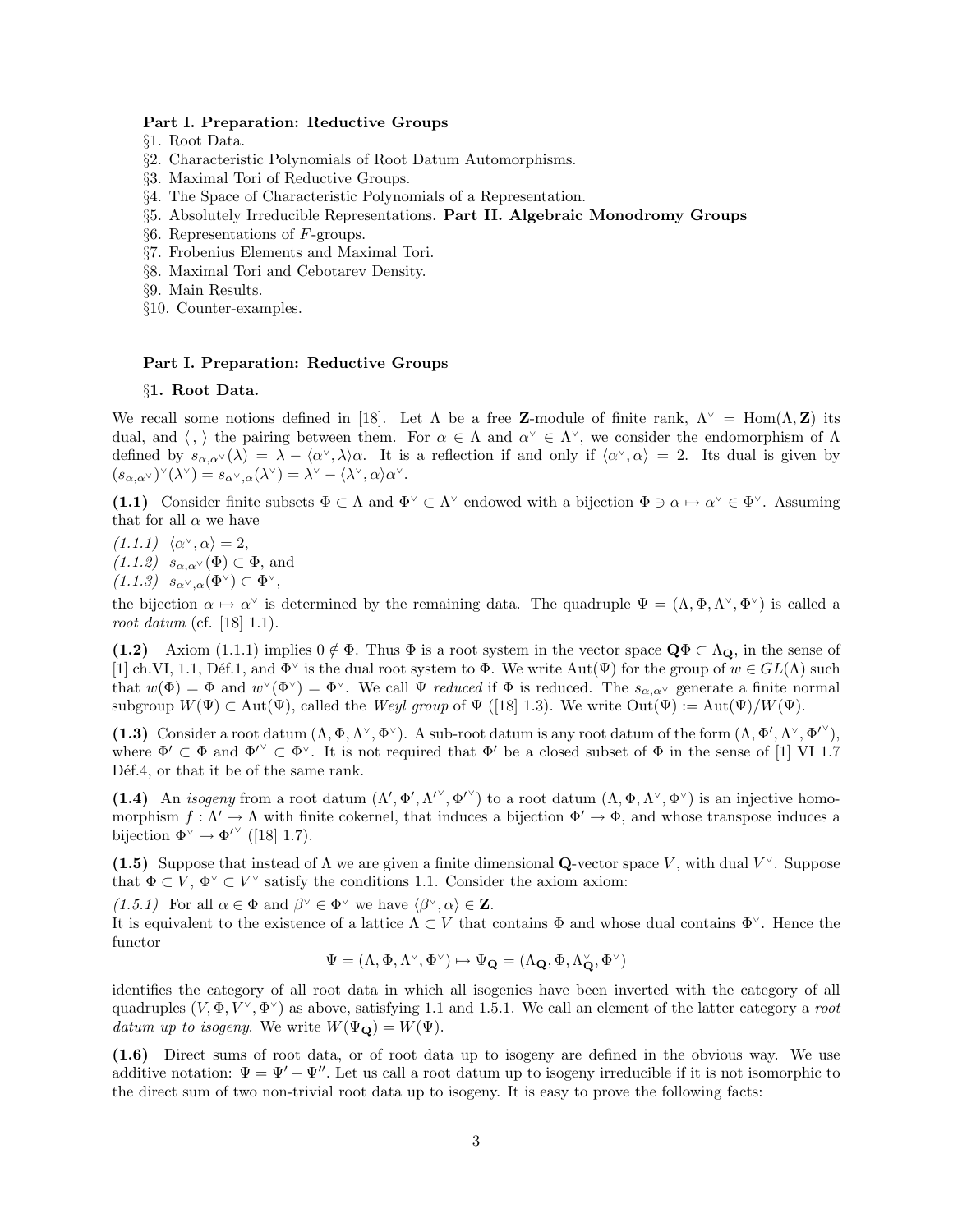Lemma (1.7) Every root datum up to isogeny possesses a unique decomposition into irreducible pieces. The irreducible root data up to isogeny are the following:

(1.7.1) Semisimple case:  $\Phi$  is a simple root system in the vector space V (generated by  $\Phi$ ), and  $\Phi^{\vee}$  (the dual root system) is uniquely determined by Φ.

(1.7.2) Toral case:  $\dim(V) = 1$  and  $\Phi = \Phi^{\vee} = \emptyset$ .

Variant (1.8) Consider pairs ( $\Psi_{\mathbf{Q}}, \sigma W(\Psi_{\mathbf{Q}})$ ), where  $\Psi_{\mathbf{Q}}$  is a root system up to isogeny, and  $\sigma \in \text{Aut}(\Psi_{\mathbf{Q}})$ an element of finite order. With direct sums defined in the obvious way, we have:

Lemma (1.9) Every such pair possesses a unique decomposition into irreducible ones. The irreducible ones are the following:

(1.9.1) Semisimple case: Let  $\Omega$  be a simple root system, n a positive integer, and  $\tau \in Out(\Omega)$ . Let  $\Phi$  be the direct sum of n copies of  $\Omega$ , V the vector space generated by  $\Phi$ , and  $\Phi^{\vee}$  its dual root system. Let  $\sigma$  be an automorphism of  $\Phi$  that cyclically permutes the n simple factors of  $\Phi$ . Then  $\sigma^n$  maps every simple factor to itself, and its image under the homomorphism  $Aut(\Omega)^n \to Out(\Omega)^n$  is the element  $(\tau_1, \ldots, \tau_n)$ , where the  $\tau_i$  all belong to a single conjugacy class  $[\tau] \subset Out(\Omega)$ . The isomorphy class of  $(\Psi_{\mathbf{Q}}, \sigma W(\Psi_{\mathbf{Q}}))$  is uniquely determined by  $\Omega$ , n, and  $[\tau]$ .

 $(1.9.2)$  Toral case: Let n be an integer, V a faithful irreducible representation over Q of a cyclic group of order n, and  $\sigma$  the image of a generator of this group. Let  $\Phi = \Phi^{\vee} = \emptyset$ . The isomorphy class of  $(\Psi_{\mathbf{Q}}, \sigma W(\Psi_{\mathbf{Q}})) = (\Psi_{\mathbf{Q}}, \sigma)$  is uniquely determined by n.

Proof. We say a root datum up to isogeny is *isotypic* if it is a direct sum of isomorphic irreducible pieces. Every  $\Psi$  has a unique decomposition into isotypic pieces  $\Psi_1 + \cdots + \Psi_k$ . Every automorphism of  $\Psi$  preserves this decomposition, and irreducible pieces can only be mapped to irreducible pieces in the same isotypic component, so  $\text{Aut}(\Psi) = \text{Aut}(\Psi_1) \times \cdots \times \text{Aut}(\Psi_k)$ . This reduces the problem to the case  $\Psi$  is isotypic:  $\Psi = m\Psi_0$ ,  $\Psi_0$  irreducible. Assume  $\Psi$  is semisimple. Every  $\sigma \in Aut(\Psi) = Aut(\Psi_0)^m \rtimes S_m$  induces a permutation of factors. If the permutation respects a partition of  $\{1, \ldots, m\}$ ,  $\sigma$  respects the corresponding decomposition of  $\Psi$ . This reduces the problem to the case that  $\sigma$  acts transitively on  $\{1,\ldots,m\}$ . Let  $\tau$  be the permutation  $(1 2 \cdots n)$  viewed as an element of Aut $(\Psi)$ , and let  $v = (v_1, \ldots, v_m)$ ,  $w = (w_1, \ldots, w_m)$  be elements of  $\text{Aut}(\Psi_0)^m$ . Then

$$
v(\tau w)v^{-1} = \tau v^{\tau} w v^{-1} = \tau (v_2 w_1 v_1^{-1}, v_3 w_2 v_2^{-1}, \dots, v_1 w_m v_m^{-1}).
$$

In other words, in the coset  $\tau \text{Aut}(\Psi_0)^m$ , the  $\text{Aut}(\Psi_0)^m$ -conjugacy classes are indexed by elements of  $\text{Aut}(\Psi_0)$ ; the conjugacy class of  $\tau w$  is  $w_1w_2 \cdots w_m$ . Therefore, up to conjugacy,  $\tau wW(m\Psi_0)$  is determined by the image of  $w_1 \ldots w_m$  in  $\text{Aut}(\Psi_0)/W(\Psi_0)$ , or equivalently, the image of any coordinate of  $(\tau w)^m$  in  $\text{Aut}(\Psi_0)/W(\Psi_0)$ . This second formulation shows that different elements of  $Aut(\Psi_0)/W(\Psi_0)$  give different Aut(Ψ)-conjugacy classes of  $\sigma = \tau w$ . This gives the classification 1.9.1.

A toral root datum up to isogeny is just a Q-vector space. If  $\Psi_{\mathbf{Q}}$  is toral, the pair  $(\Psi_{\mathbf{Q}}, \sigma W(\Psi_{\mathbf{Q}}))$ consists of a Q-vector space and an endomorphism of finite order. Then 1.9.2 just claims that a faithful irreducible Q-representation of a finite cyclic group is determined up to isomorphism by the order of the group. This is an easy consequence of the character theory of cyclic groups.  $\square$ 

### §2. Characteristic Polynomials of Root Datum Automorphisms.

Consider a pair  $(\Psi_{\mathbf{Q}}, \sigma W(\Psi_{\mathbf{Q}}))$  as in 1.8, with  $\Psi_{\mathbf{Q}} = (V, \Phi, V^{\vee}, \Phi^{\vee})$ . Denote by  $F_{\tau}$  the characteristic polynomial of an automorphism  $\tau$  of V. Let F be the set of  $F_{\tau}$  for all  $\tau \in \sigma W(\Psi_{\mathbf{Q}})$ . The aim of this section is to prove the following theorem.

Theorem (2.1) F determines the triple  $(V, W(\Psi_{\mathbf{Q}}), \sigma W(\Psi_{\mathbf{Q}}))$  uniquely up to isomorphism.

(2.2) By [1] ch.VI, 1.5, Th. 2 (iv), the set of reflections given by roots in  $\Phi$  is determined by the Weyl group. Therefore the triple  $(V, W(\Psi_{\mathbf{Q}}), \sigma W(\Psi_{\mathbf{Q}}))$  determines the roots up to rational multiples. Clearly, irreducible factors of  $(\Psi_{\mathbf{Q}}, \sigma W(\Psi_{\mathbf{Q}}))$  of type  $B_n$ ,  $C_n$ ,  $BC_n$  cannot distinguished. The multiplicity of every irreducible direct factor which is not of type B, C, or BC is determined, while for each  $n$ , only the sum of the multiplicities of  $B_n$ ,  $C_n$ , and  $BC_n$  factors is determined.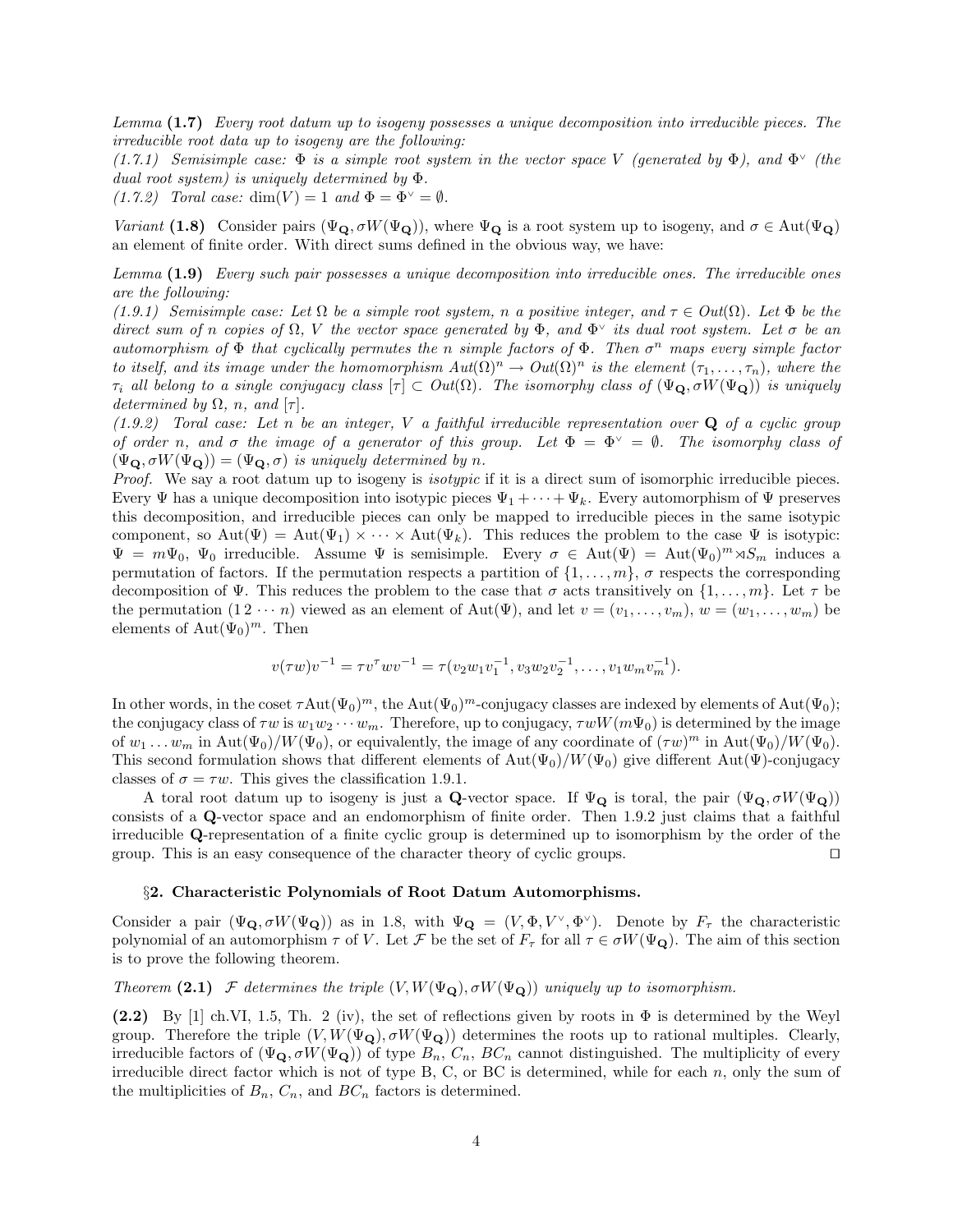(2.3) Before proceeding to the proof of 2.1, we introduce some notation. We write  $\Theta = (\Psi_{\mathbf{Q}}, \sigma W(\Psi_{\mathbf{Q}}))$ , and  $\mathcal{F} = \mathcal{F}(\Theta)$ . The irreducible pairs in 1.9.1 are written as follows. Let  $\Omega$ ,  $n, \tau$  be as in 1.9.1. The group of outer automorphisms of a simple root system is trivial, cyclic of order 2, or dihedral of order 6. Therefore,  $\tau$  is determined up to conjugacy by its order in  $\text{Out}(\Omega)$ , which is an integer  $1 \leq k \leq 3$ . We write  $(\Omega, n, k)$ for the irreducible pair defined by 1.9.1. If  $\Theta$  has an irreducible factor of the form  $(C_m, n, 1)$  or  $(BC_m, n, 1)$ , we may replace this factor by the corresponding  $(B_m, n, 1)$ . Having done this, we may assume that  $\Theta$  has no irreducible factors of type  $BC_m$  or  $C_m$ . This assumption will remain in force for the rest of §2. We want to show that it implies that  $\Theta$  is uniquely determined by  $\mathcal{F}(\Theta)$ .

Lemma (2.4)  $\mathcal{F}((\Omega, n, k)) = \{F(X^n) | F \in \mathcal{F}((\Omega, 1, k))\}.$ 

*Proof.* The automorphism group of  $n\Omega$  is a semi-direct product  $\text{Aut}(\Omega)^n \rtimes S_n$ . For every element  $\sigma \in \text{Aut}(n\Omega)$ that permutes the *n* simple factors transitively, we have  $\sigma^n \in \text{Aut}(\Omega)^n$ , and each component lies in the same conjugacy class. Moreover, for each element  $x \in \tau W(\Omega)$ , we have

$$
((1\,2\,\cdots n)(1,1,\ldots,1,x))^n = (x,x,\ldots,x),
$$

so the  $n^{th}$  power map maps onto the set of Aut( $\Omega$ )-conjugacy classes of  $(\Omega, 1, k)$ . The assertion follows.  $\square$ 

(2.5) Every  $\tau \in \sigma W(\Psi_{\mathbf{Q}})$  is an automorphism of finite order of the Q-vector space V. Therefore, every element  $F \in \mathcal{F}(\Theta)$  is a product of cyclotomic polynomials. If  $\Phi_n$  denotes the  $n^{th}$  cyclotomic polynomial, we have a unique factorization  $F = \prod_{n\geq 1} \Phi_n^{a_n}$ , where the  $a_n$  are non-negative integers. Since  $\dim(V) = \deg(F)$ , we have an a priori bound on the possible n for which  $a_n$  can be non-zero. Mapping

$$
F \mapsto \sum a_i [i] \in H := \bigoplus_{i=1}^N \mathbf{R} \cdot [i] \cong \mathbf{R}^N
$$

for some fixed, sufficiently large, N, we can consider  $\mathcal{F}(\Theta)$  as a subset of H. If  $\Theta$  is a direct sum of  $\Theta_i$ , we clearly have  $\mathcal{F}(\Theta) = \sum \mathcal{F}(\Theta_i) = \{\sum h_i \mid h_i \in \mathcal{F}(\Theta_i)\}\$ in H. Viewing  $\mathcal{F}(\Theta)$  in this way, we can use convex geometry to extract information.

Lemma (2.6) For a subset  $A \subset H$  denote by  $\hat{A}$  the convex closure of A. Consider non-empty subsets  $A, B \subset H$ .

 $(2.6.1)$   $\vec{A} + \vec{B} = \hat{A} + \hat{B}.$ 

(2.6.2) If A, B are compact and convex, then B is determined by A and  $A + B$ .

*Proof.* The first assertion is trivial. For the second, let B' be the set of all  $h \in H$  such that  $A + h \subset A + B$ . Clearly it contains B. Assume that there exists an element  $h \in B' \setminus B$ . Since B is compact and convex, it is contained in a closed half-space that does not contain h. In other words, there exists a linear form  $\ell$ on H such that  $\ell(b) > \ell(h)$  for all  $b \in B$ . Since A is compact, there exists an element  $a_0 \in A$  such that  $\ell(a) \geq \ell(a_0)$  for all  $a \in A$ . Now by assumption  $a_0 + h \in A + B$ , but by construction  $\ell(a + b) > \ell(a_0 + h)$  for all  $a \in A$  and  $b \in B$ . This is a contradiction.

(2.7) Write  $\hat{\mathcal{F}}(\Theta)$  for the convex closure of  $\mathcal{F}(\Theta)$  in H. We shall prove that  $\hat{\mathcal{F}}(\Theta)$  already determines  $\Theta$ . For this, the preceding lemma allows us to use induction on the rank of Θ. Indeed, assume that a non-trivial direct factor  $\Theta_1$  of  $\Theta$  is already known. Letting  $\Theta_2$  be the complement, we find that  $\hat{\mathcal{F}}(\Theta_2)$  is determined by  $\mathcal{F}(\Theta_1)$  and  $\mathcal{F}(\Theta)$ . Thus it suffices to prove: If  $\Theta$  is non-trivial, then  $\mathcal{F}(\Theta)$  determines at least one non-trivial direct factor of Θ.

(2.8) Let  $F<sub>o</sub>(\Theta)$  be the greatest common divisor of all characteristic polynomials in  $\mathcal{F}(\Theta)$ . If its image in H is  $\sum a_i^{\circ} [i]$ , then each  $a_i^{\circ} = \min\{a_i\}$ , the minimum taken over all  $h = \sum a_i [i] \in \hat{\mathcal{F}}(\Theta)$ . Thus  $F_{\circ}(\Theta)$  is determined by  $\mathcal{F}(\Theta)$ .

Lemma (2.9) Let  $\Theta_1$  be the toral part of  $\Theta$ . Then  $\{F_\circ(\Theta)\} = \mathcal{F}(\Theta_1)$ . In particular, the toral part of  $\Theta$  is determined by  $\mathcal{F}(\Theta)$ .

*Proof.* Clearly  $F_{\circ}(\Theta)$  is multiplicative for direct sums, so we may assume that  $\Theta$  is irreducible. If it is toral, then  $\mathcal{F}(\Theta)$  consists of precisely one element which will be  $F_{\circ}(\Theta)$ . If  $\Theta$  is irreducible but not toral, we have to prove that  $F_{\circ}(\Theta) = 1$ . By 2.4, the case  $\Theta = (\Omega, n, k)$  reduces to the case  $\Theta = (\Omega, 1, k)$ . First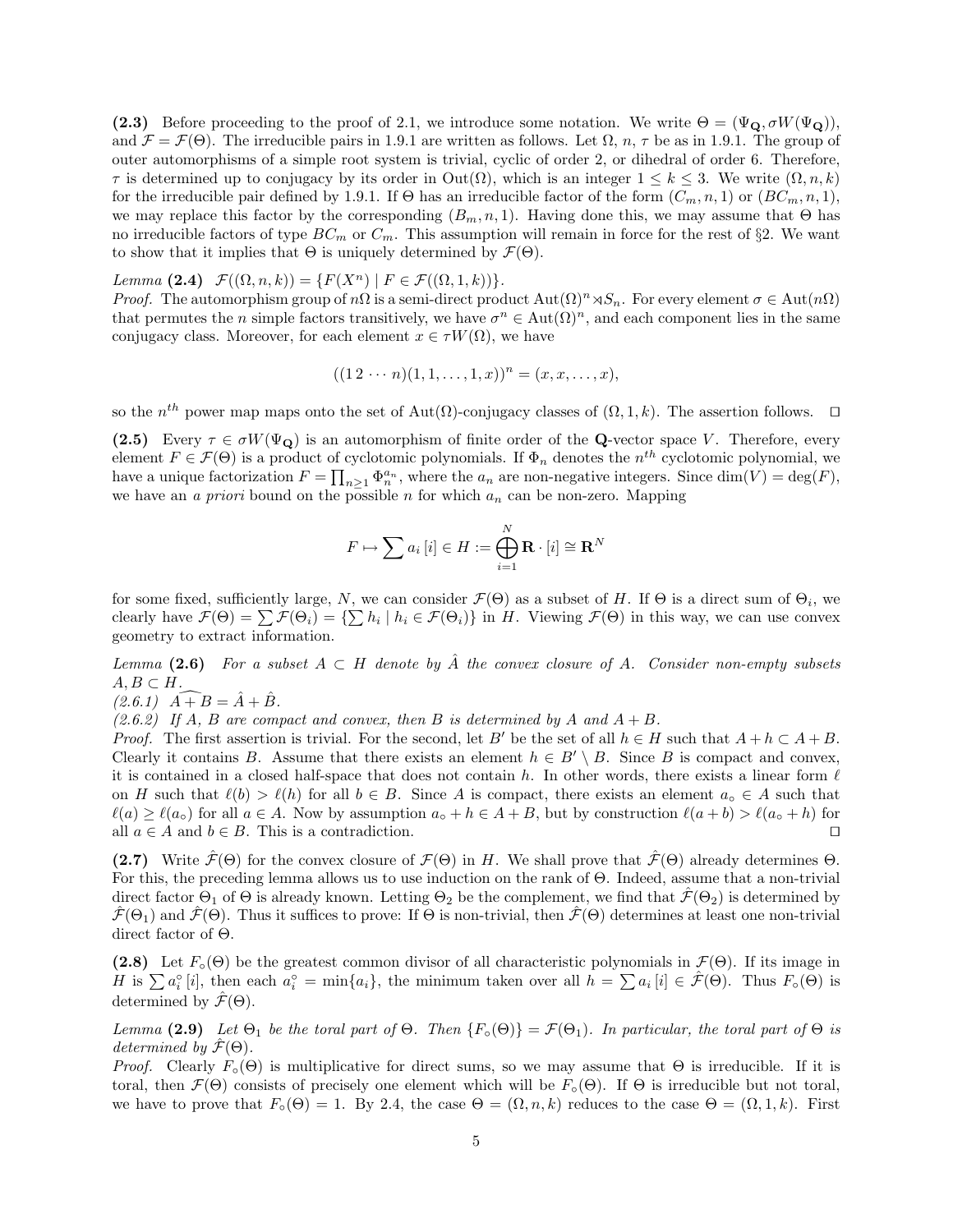assume that  $\Omega = A_m$ . Let  $\epsilon = 1$  if  $k = 1$ , and  $\epsilon = -1$  if  $k = 2$ . Then  $\mathcal{F}(\Theta)$  contains both  $(1 - \epsilon X)^m$  and  $(1 - (\epsilon X)^{m+1})/(1 - \epsilon X)$ , which are relatively prime, as desired. For arbitrary  $\Theta = (\Omega, 1, k)$ , we use lemma 2.10 below to obtain another pair  $\Theta'$  for which the assertion is already proved, and such that  $F_{\circ}(\Theta)$  divides  $F_{\circ}(\Theta')=1.$  $) = 1.$ 

Lemma (2.10) Let  $\Omega$  be an irreducible semisimple root datum, and  $\sigma \in Aut(\Omega)$ . There exists a root subdatum  $\Omega' \subset \Omega$  which is composed of simple root data of type A and has no toral part, such that the coset  $\sigma W(\Omega)$ possesses a representative that stabilizes  $\Omega'$ .

*Proof.* Although by 2.3, we do not need to treat the cases  $C_n$ ,  $BC_n$ , this lemma holds for all  $\Omega$ . The short roots in  $B_n$ ,  $BC_n$ ,  $C_3$ ,  $G_2$  form root subsystems consisting entirely of factors of type A. Taking the corresponding coroots, we obtain root subdata of the desired sort. The root data of types  $C_n$  ( $n \geq 4$ ) and  $F_4$  contain root data of type  $D_n$ . When  $\Omega$  is of type D, we have inclusions  $2nA_1 \subset D_{2n}$  and  $A_3 + 2nA_1 \subset D_{2n}$  $D_{2n+3}$  corresponding to the standard embeddings  $SO(4)^n \hookrightarrow SO(4n)$  and  $SO(6) \times SO(4)^n \hookrightarrow SO(4n+6)$ , respectively. Clearly we can lift every outer automorphism of order  $\leq 2$  to an automorphism of the embedded root datum. It suffices, then, to treat the exceptional cases of type  $E$  and the  $D_4$  triality case.

We recall ([1] VI 4.3) the "extended Dynkin diagram" of a simple root system Φ, obtained from the Cartan matrix of a set of roots  $\Sigma$  consisting of a basis of  $\Phi$  together with the most negative root in  $\Phi$ . Clearly, Σ satisfies condition (C1) of [4]; that is,  $\alpha, \beta \in \Sigma$  implies  $\alpha - \beta \notin \Sigma$ . Therefore, by the remarks following [4], Table 6, any proper subset of  $\Sigma$  forms the basis of some root subsystem  $\Phi'$  of  $\Phi$ . The Dynkin diagram of  $\Phi'$  is obtained from the extended Dynkin diagram of  $\Phi$  by deleting the missing vertices, together with their incident edges. The outer automorphisms of  $\Phi$  extend to automorphisms of the extended Dynkin diagram. If we delete a vertex which is fixed by this action, then  $rank(\Phi') = rank(\Phi)$ , and every outer automorphism of  $\Phi$  can be represented by an automorphism that stabilizes  $\Phi'$ . The extended diagrams for  $D_4, E_6, E_7$ , and  $E_8$  are as follows ([1] VI 4.3 Th. 4):



In each case, the marked vertex is fixed by every automorphism of the completed Dynkin diagram, and its complement is a union of ordinary Dynkin diagrams of type  $A$ .

(2.11) Fix  $1 \leq m \leq N$ . Consider all elements  $a = \sum a_i [i] \in \hat{\mathcal{F}}(\Theta)$  for which  $a_N$  is as large as possible. Of these, take those elements for which  $a_{N-1}$  is as large as possible. Continue like this through  $a_m$ . The remaining indices  $(i < m)$  are unconstrained. We obtain in this way a closed convex subset of  $\mathcal{F}(\Theta)$  which we denote  $\bar{X}_m(\Theta)$ . It is clearly additive in  $\Theta$ :

$$
\hat{X}_m(\Theta_1 + \Theta_2) = \hat{X}_m(\Theta_1) + \hat{X}_m(\Theta_2).
$$

For any subset  $X \subset H$ , we define  $m(X)$  as the largest index m such that for some  $a = \sum a_i [i] \in X$  we have  $a_m \neq 0$ . Evidently  $m(\Theta) = m(\mathcal{F}(\Theta))$  depends only on  $\hat{\mathcal{F}}(\Theta)$ , and  $\hat{X}_m(\Theta) = \hat{\mathcal{F}}(\Theta)$  whenever  $m > m(\Theta)$ .

Lemma (2.12) For  $\Theta$  irreducible and  $m \leq m(\Theta)$ ,  $\hat{X}_m(\Theta)$  contains precisely one element. Proof. See 2.18 below.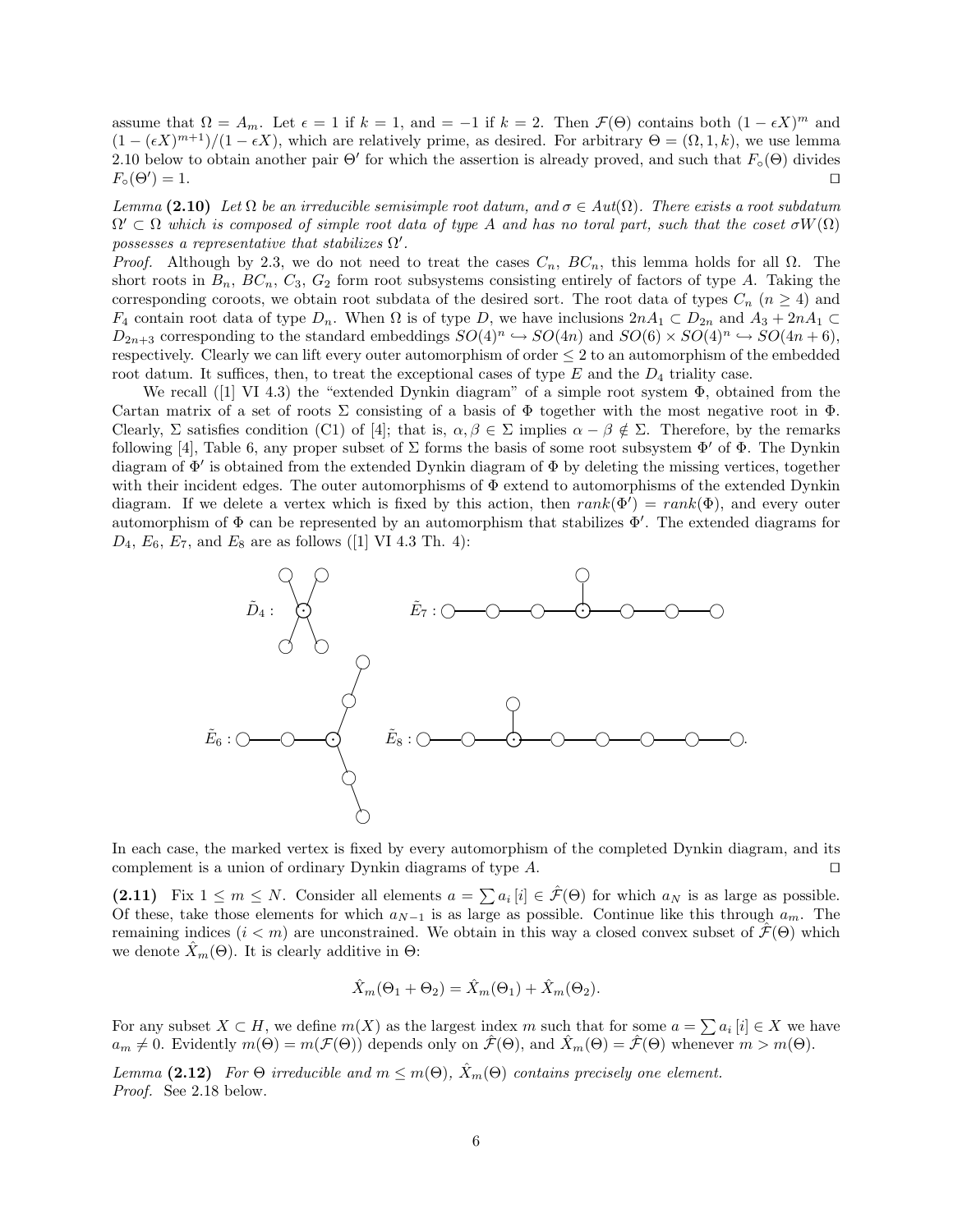Reduction (2.13) By 2.9 and the argument in 2.7 we may assume that  $\Theta$  contains no toral part. Let  $\Theta_1$ consist of all irreducible factors  $\Theta'$  of  $\Theta$  with  $m(\Theta') = m(\Theta)$ , and  $\Theta_2$  of all remaining factors. Then we have  $X_{m(\Theta)}(\Theta) = X_{m(\Theta)}(\Theta_1) + \mathcal{F}(\Theta_2)$ , and by the preceding lemma  $X_{m(\Theta)}(\Theta_1)$  contains precisely one element. By 2.9 this element is determined by  $\hat{X}_{m(\Theta)}(\Theta)$ . Thus  $\hat{\mathcal{F}}(\Theta_2)$  is determined. By induction,  $\Theta_2$  is determined. By the argument in 2.7,  $\hat{\mathcal{F}}(\Theta_1)$  is determined. We are thus reduced to the case where all irreducible factors  $\Theta'$  of  $\Theta$  have the same  $m(\Theta')$ .

(2.14) Fix an integer  $1 \leq k \leq N$ . In contrast to 2.11 we now consider all elements  $a = \sum a_i [i] \in \hat{\mathcal{F}}(\Theta)$  for which  $a_N$  is as small as possible. Of these, we take those for which  $a_{N-1}$  is as small as possible, and so on through  $a_k$ . From here on we take those for which  $a_{k-1}$  is as *large* as possible, then those for which  $a_{k-2}$  is as large as possible, and so on through  $a_1$ . In this way we construct an extremal point of  $\mathcal{F}(\Theta)$ , hence an element of  $\mathcal{F}(\Theta)$ . Let us call this element  $x_k(\Theta)$ . Clearly, it is additive in  $\Theta$ :

$$
x_k(\Theta_1 + \Theta_2) = x_k(\Theta_1) + x_k(\Theta_2).
$$

(2.15) Now consider a semisimple root datum  $\Theta$  such that for all irreducible factors  $\Theta'$  of  $\Theta$ ,  $m(\Theta')$  is a fixed integer m. By 2.9,  $x_m(\Theta)$  is a linear combination of [1], ...,  $[m-1]$ . Let  $\ell$  be the smallest integer such that  $[m - \ell]$  occurs in  $x_m(\Theta)$ . Let  $\Theta_1, \ldots, \Theta_k$  be the pairwise inequivalent irreducible pairs with  $m(\Theta_i) = m$ and such that  $[m - \ell]$  is the largest term that occurs in  $x_m(\Theta_i)$ . If  $n_i$  is the multiplicity with which  $\Theta_i$ occurs in  $\Theta$ , we write  $\Theta = \Theta_0 + \sum_{i=1}^k n_i \Theta_i$  where  $\Theta_0$  contains all remaining factors. By construction, we have  $x_m(\Theta_0) = x_{m-\ell}(\Theta_0)$ , whence

$$
x_m(\Theta) - x_{m-\ell}(\Theta) = \sum_{i=1}^k n_i (x_m(\Theta_i) - x_{m-\ell}(\Theta_i)).
$$

Lemma (2.16) If  $\Theta_i \cong (A_1, \ell, 1)$ , then  $x_m(\Theta_i) - x_{m-\ell}(\Theta_i) = 0$ . For all other  $\Theta_i$  (keeping m and  $\ell$  fixed), the vectors  $x_m(\Theta_i) - x_{m-\ell}(\Theta_i)$  are linearly independent. Proof. See 2.18 below.

 $(2.17)$  By lemma 2.16, all coefficients  $n_i$ , with at most one exception, are determined. Thus it remains to treat the case where  $\Theta = \Theta_0 + n(A_1, \ell, 1)$ . But here, too, n is determined since the coefficient of  $[m - \ell]$  in  $x_m(\Theta)$  is n times the coefficient in  $x_m((A_1, \ell, 1))$ . This finishes the proof of 2.1, modulo lemmas 2.12 and 2.16.

(2.18) Lemma 2.12 and 2.16 are proved by explicit calculation. In the classical cases, this is very elementary. The necessary information about the automorphism groups of the exceptional root systems is not so easy to obtain. Fortunately, the set of all possible eigenvalues of elements of the Weyl group, together with their maximal multiplicities, is determined by the exponents, which are tabulated. (For a proof, see 2.19 below.) In particular, for  $\Theta = (\Omega, 1, 1)$ ,  $m(\Theta)$  is equal to the Coxeter number  $h(\Omega)$  (which is 1+the largest exponent), and  $\ell$  is the difference of the two largest exponents of  $\Omega$ . By easy considerations the precise values of  $x_{m+1}(\Theta)$ ,  $x_m(\Theta)$  and  $x_{m-\ell}(\Theta)$  can be completely determined from 2.19 in the cases  $(E_8, 1, 1),$  $(F_4, 1, 1), (G_2, 1, 1).$  The case  $(D_4, 1, 3)$  can be reduced completely to the  $F_4$ -case. Since the non-trivial outer automorphism of  $E_6$  can be represented by the scalar  $-1$ , the values of m and  $\ell$  are easily calculated for the twisted type  $(E_6, 1, 2)$ . For this type as well as for  $(E_6, 1, 1)$  and  $(E_7, 1, 1)$ , the information in 2.19 does not suffice for computing the  $x_i(\Theta)$ . In these cases we resorted to the Atlas of Finite Groups ([3]).

For convenience we have included two tables (Tables 1 and 2) showing, for every simple type  $\Theta =$  $(\Omega, 1, k)$ , the values  $m = m(\Theta)$ , the unique integer  $\ell$  such that the highest non-zero term in  $x_m(\Theta)$  is  $[m - \ell]$ , the lexicographically largest element of  $\hat{\mathcal{F}}(\Theta)$ , which is just  $x_{m+1}(\Theta)$  and is the unique element of  $\hat{X}_m(\Theta)$ , the second largest element,  $x_m(\Theta)$ , and the lexicographically largest element with the smallest multiplicity of  $[m - \ell], x_{m-\ell}(\Theta)$ . The information about arbitrary types  $(\Omega, n, k)$  follows from this by 2.4. In Table 1 (classical cases) we use  ${n \atop n}$  to denote the polynomial  $X<sup>n</sup> - 1$ . For simplicity we have included the case  $(A_3, 1, 2) \cong (D_3, 1, 2)$  in the  $D_n$ -series. In Table 2 (exceptional cases), the expression [n] denotes, as in 2.5, the  $n<sup>th</sup>$  cyclotomic polynomial. For the  $E_n$ -cases, we have included a Table 3 showing the conjugacy classes of the entries of Table 2 in Atlas notation, with the innovation that for a class  $x$  in  $G$  of order  $n$ , the lift to 2.G of order  $2n$  is written  $\tilde{x}$ .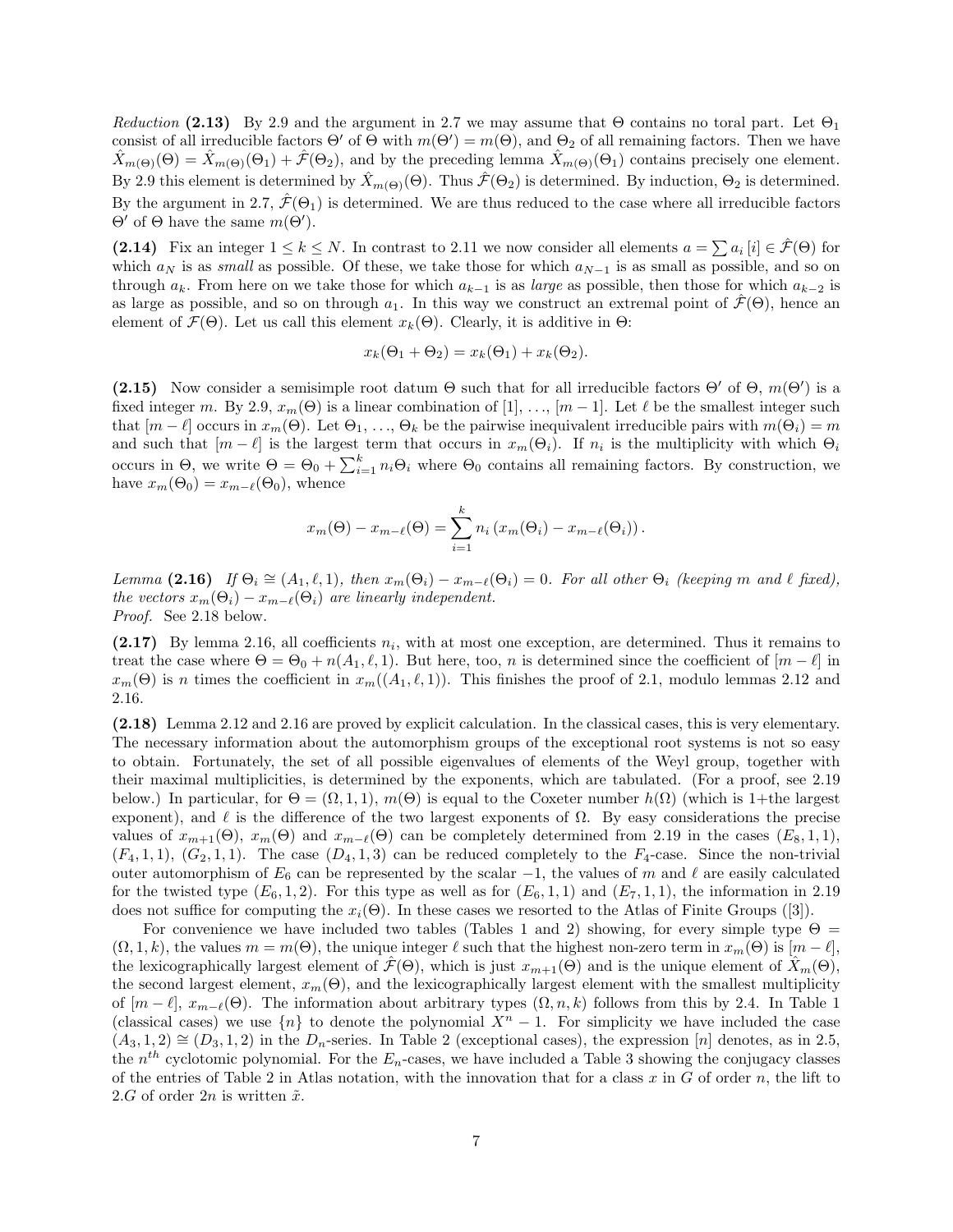Proposition (2.19) Let  $\Omega$  be a simple root system, and  $k_1, \ldots, k_r$  the exponents of  $W(\Omega)$ . Then the least common multiple of the characteristic polynomials of all  $w \in W(\Omega)$  (acting on  $\mathbf{Q}\Omega$ ) is

$$
(1 - X^{k_1+1}) \cdots (1 - X^{k_r+1}).
$$

*Proof.* Abbreviate  $P(X) = (1 - X^{k_1+1}) \cdots (1 - X^{k_r+1})$ , and let  $\chi$  be the character of an irreducible representation of  $W(\Omega)$ . By [2] Prop. 11.1.1,

$$
P(X) \sum_{w \in W} \frac{\chi(w)}{det(1 - wX)}
$$

is a polynomial in X, and in the special case  $\chi = 1$  it is a non-zero constant. Taking linear combinations, we obtain a polynomial for every class function  $\chi$ . Applying this to the characteristic function of the conjugacy class of a fixed element  $w \in W(\Omega)$ , it follows that  $det(1 - wX)$  divides  $P(X)$ . This gives one direction of the asserted equality. For the other, take  $\chi = 1$ . We have just seen that all terms in the sum

$$
\sum_{w \in W} \frac{P(X)}{det(1 - wX)}
$$

are polynomials. The fact that this sum is a non-zero constant shows that these terms have no non-trivial common divisor. This is the other direction.  $\Box$ 

### §3. Maximal Tori of Reductive Groups.

We collect some (mostly) known results on the classification of quasi-split connected reductive groups, and of their maximal tori. We begin with generalities which hold for any perfect field  $K$ .

(3.1) Let G be a connected reductive group over K, and T a maximal torus. There is a canonical way to associate a reduced root datum  $\Psi = (\Lambda, \Phi, \Lambda^\vee, \Phi^\vee)$ , where  $\Lambda$  is the character group of T and  $\Phi$  the set of non-zero weights of T in the adjoint representation on  $Lie(G)$  ([18] 2.2). The Galois action induces a continuous homomorphism Gal( $K^{sep}/K$ )  $\rightarrow$  Aut( $\Psi$ ) which we denote by  $\varphi_T$ .

(3.2) Any two different maximal tori of G are conjugate over the separable closure  $K^{sep}$ . This conjugation induces an isomorphism between the root data associated to the two tori which is uniquely determined up to conjugation by the Weyl group. Let  $Out(\Psi) = Aut(\Psi)/W(\Psi)$  denote the group of so–called outer automorphisms and  $\pi$  the projection Aut $(\Psi) \to \text{Out}(\Psi)$ . Given two maximal tori the associated groups Out( $\Psi$ ) are canonically isomorphic, and the composite homomorphism  $\bar{\varphi} = \pi \circ \varphi_T : \text{Gal}(K^{sep}/K) \to \text{Out}(\Psi)$ is independent of T.

(3.3) Conversely, fix a root datum  $\Psi$  and such a homomorphism  $\bar{\varphi}$ . Then there exists a quasi-split connected reductive group over K, unique up to isomorphism, with these invariants ([6] Satz 3.1.1, also [18] Prop. 2.13).

(3.4) A central isogeny between two connected reductive groups induces an isogeny of the corresponding root data, and conversely ([18] 2.5 and 2.8). Thus, by 3.3, a quasi-split connected reductive group up to central *isogeny* determines and is determined by a root datum up to isogeny  $\Psi_{\mathbf{Q}}$  and a continuous homomorphism  $Gal(K^{sep}/K) \to Out(\Psi_{\mathbf{Q}}).$ 

(3.5) Let us call  $\varphi_T$  the type of a maximal torus T; it is uniquely determined up to conjugation by  $W(\Psi)$ . We know that it must be a lift of  $\bar{\varphi}$  to a continuous homomorphism Gal( $K^{sep}/K$ )  $\rightarrow$  Aut( $\Psi_{\mathbf{Q}}$ ), but in general not every such lift occurs for a maximal torus. We have, however:

Theorem (3.6) If G is quasi-split, then every lift of  $\overline{\varphi}$  occurs for some maximal torus T of G. *Proof.* Fix a lift  $\varphi$ : Gal( $K^{sep}/K$ )  $\rightarrow$  Aut( $\Psi_{\mathbf{Q}}$ ) of  $\bar{\varphi}$ . Choose an abstract torus T over K and an isomorphism from its character group to  $\Lambda$ , such that the Galois action is  $\varphi$ . This data determines a unique  $G(K^{sep})$ conjugacy class of embeddings  $T_{K^{sep}} \hookrightarrow G_{K^{sep}}$ , and the assumption  $\pi \circ \varphi = \bar{\varphi}$  means that this conjugacy class is defined over K. By  $|10|$  Cor. 2.2 this conjugacy class contains a K-rational element, *i.e.* an isomorphism from T to a maximal torus T' of G. By definition,  $\varphi_{T'} = \varphi$ , as desired.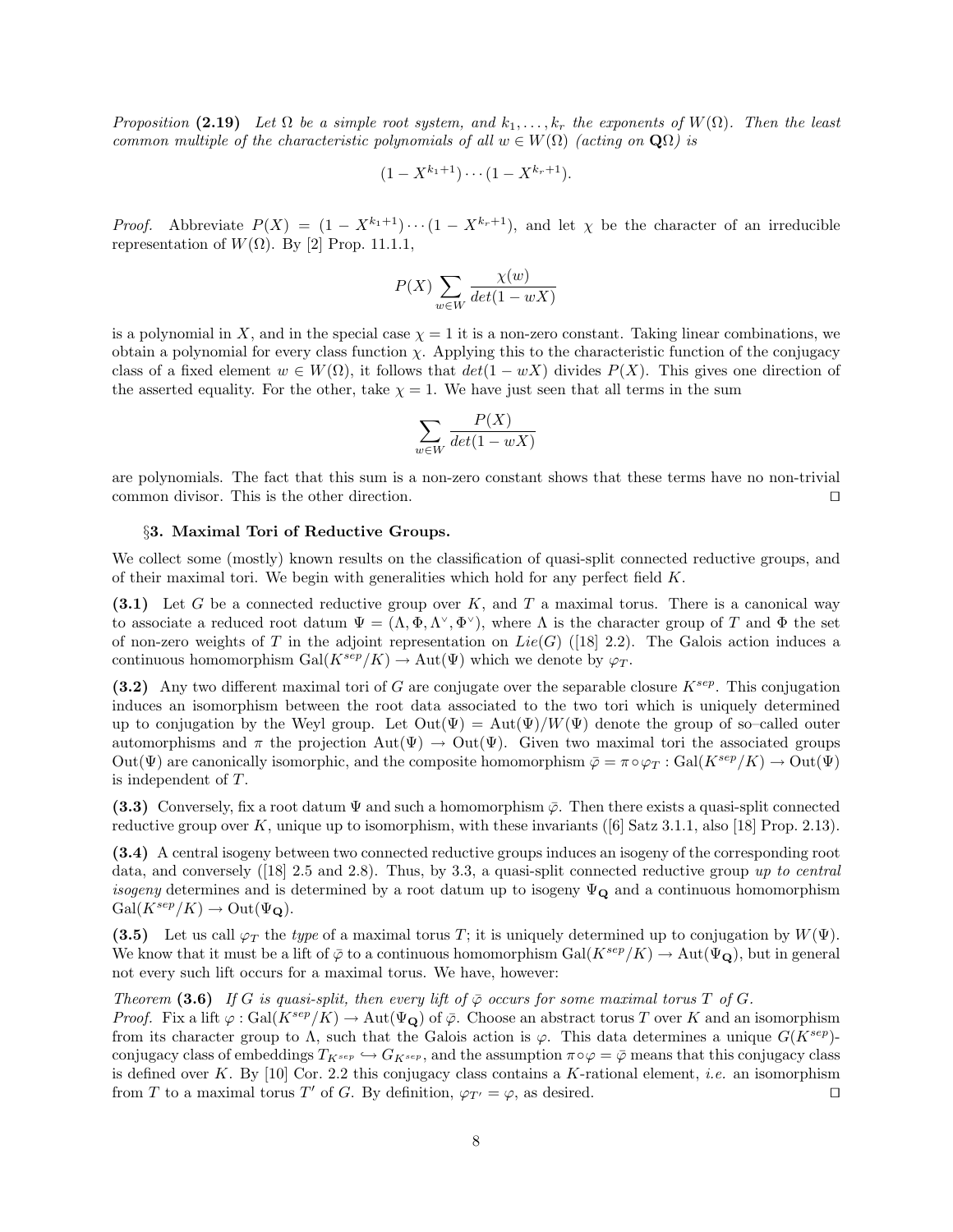(3.7) In the rest of this section, K will be a non-archimedean local field. Letting  $K^{nr}$  denote its maximal unramified extension, we have a short exact sequence

$$
1 \to \text{Gal}(K^{sep}/K^{nr}) \to \text{Gal}(K^{sep}/K) \to \text{Gal}(K^{nr}/K) \to 1.
$$

We denote by  $Frob \subset Gal(K^{sep}/K)$  the inverse image of arithmetic Frobenius in  $Gal(K^{nr}/K)$ ; this is a subset.

(3.8) A connected reductive group over K is usually called *unramified* if it is quasi-split over K and split over  $K^{nr}$ . In particular, a torus is unramified if it splits over  $K^{nr}$ . If a connected reductive group G over K possesses an unramified maximal torus, then it splits over  $K^{nr}$ , but it need not be quasi-split. If G splits over  $K^{nr}$ , the homomorphism  $\overline{\varphi}$  of 3.2 is uniquely determined by the element (sic)  $\overline{\varphi}(Frob) \in Out(\Psi)$ . By 3.3–4, unramified groups up to isogeny are classified by pairs ( $\Psi_{\mathbf{Q}}, \sigma W(\Psi_{\mathbf{Q}})$ ), where  $\Psi_{\mathbf{Q}}$  is a root datum up to isogeny, and  $\sigma \in \text{Aut}(\Psi_{\mathbf{Q}})$  is of finite order.

 $(3.9)$  Consider a connected reductive group G. We define

$$
\mathcal{F} = \bigcup_{T} \phi_T(Frob) \quad \text{and} \quad \mathcal{F}^{nr} = \bigcup_{T \text{ unramified}} \phi_T(Frob)
$$

where the union is extended over all maximal tori, respectively all unramified maximal tori of  $G$ . Clearly we have

$$
\mathcal{F}^{nr} \subset \mathcal{F} \subset \pi^{-1}(\bar{\varphi}(Frob)) \subset \text{Aut}(\Psi).
$$

Theorem 3.6 implies:

Corollary (3.10) If G is unramified, then  $\mathcal{F}^{nr} = \mathcal{F} = \pi^{-1}(\bar{\varphi}(Frob)).$ 

(3.11) For an element  $\alpha \in Aut(\Lambda)$  let  $\mu(\alpha)$  be the multiplicity of the eigenvalue +1 on  $\Lambda_{\Omega}$ . For a subset  $X \subset \text{Aut}(\Lambda)$  let  $\mu(X) = \max_{\alpha \in X} \mu(\alpha)$ . We shall prove the following converse to 3.10.

Theorem (3.12) If  $\mu(\mathcal{F}^{nr}) = \mu(\mathcal{F})$ , then G is unramified.

(3.13) First reduction. Every G has some maximal K-rational torus T, so F and hence  $\mathcal{F}^{nr}$  is nonempty. Therefore G possesses an unramified maximal torus. Fix a maximal K-split torus  $A \subset G$ , and let M be its centralizer in G. This is a connected reductive (Levi-) subgroup. As G splits over  $K^{nr}$ , every  $K^{nr}$ -split torus extends to a maximal torus which is  $K^{nr}$ -split; in particular, M is  $K^{nr}$ -split. If M is a torus, then G is quasi-split, as desired. Otherwise, the semisimple part  $M^{ss}$  of M is non-trivial and anisotropic. By lemma 3.14 below there exists a maximal torus S of  $M^{ss}$  and an element  $\sigma \in Frob$  which has the eigenvalue 1 at least once on the character group of S. Now the multiplicity of this eigenvalue of  $\sigma$  on the character group of the center of M is just the dimension of A. Thus,  $\phi_{Z(M)S}(\sigma) \in \mathcal{F}$  has eigenvalue 1 with multiplicity  $m > \dim(A)$ . By assumption there exists an unramified maximal torus T for which  $\phi_T(Frob)$ has eigenvalue 1 with multiplicity  $\geq m$ . But this means that the maximal split subtorus of T has dimension greater than  $\dim(A)$ , which is impossible since all maximal split tori are conjugate. To finish the proof of the theorem, we have to prove:

Lemma  $(3.14)$  Let G be a non-trivial anisotropic connected semisimple group over K that splits over  $K^{nr}$ . There exists a maximal torus  $T \subset G$  and an element  $\sigma \in Frob$  which has the eigenvalue 1 at least once on the character group of T.

*Proof.* Without loss of generality we may assume that G is simply connected and almost  $K$ -simple. Then, by a theorem of Kneser ([9] Satz 3) it must be isomorphic to the (algebraic) group of all elements of reduced norm 1 in a division algebra  $D$  over  $K$ . Replacing  $G$  by the full multiplicative group of  $D$ , we have to construct a maximal torus and a  $\sigma \in Frob$  which has the eigenvalue 1 at least twice.

Let L be the center of D, and  $\dim_L(D) = n^2$ . Since G splits over  $K^{nr}$ ,  $L/K$  is unramified. As G is non-abelian,  $n \geq 2$ . By the theory of central simple algebras over local fields, every field extension  $M/L$  of degree n injects into D, so every  $M^{\times}$  is a maximal torus of  $D^{\times}$  (in fact, every maximal torus has this form). The character group of this torus has  $Hom_K(M, K^{sep})$  as a canonical base, and the Galois action comes from the permutation representation on this set. The multiplicity of the eigenvalue 1 for an element of the Galois group is just the number of cycles in this permutation representation. Thus the assertion is just the following: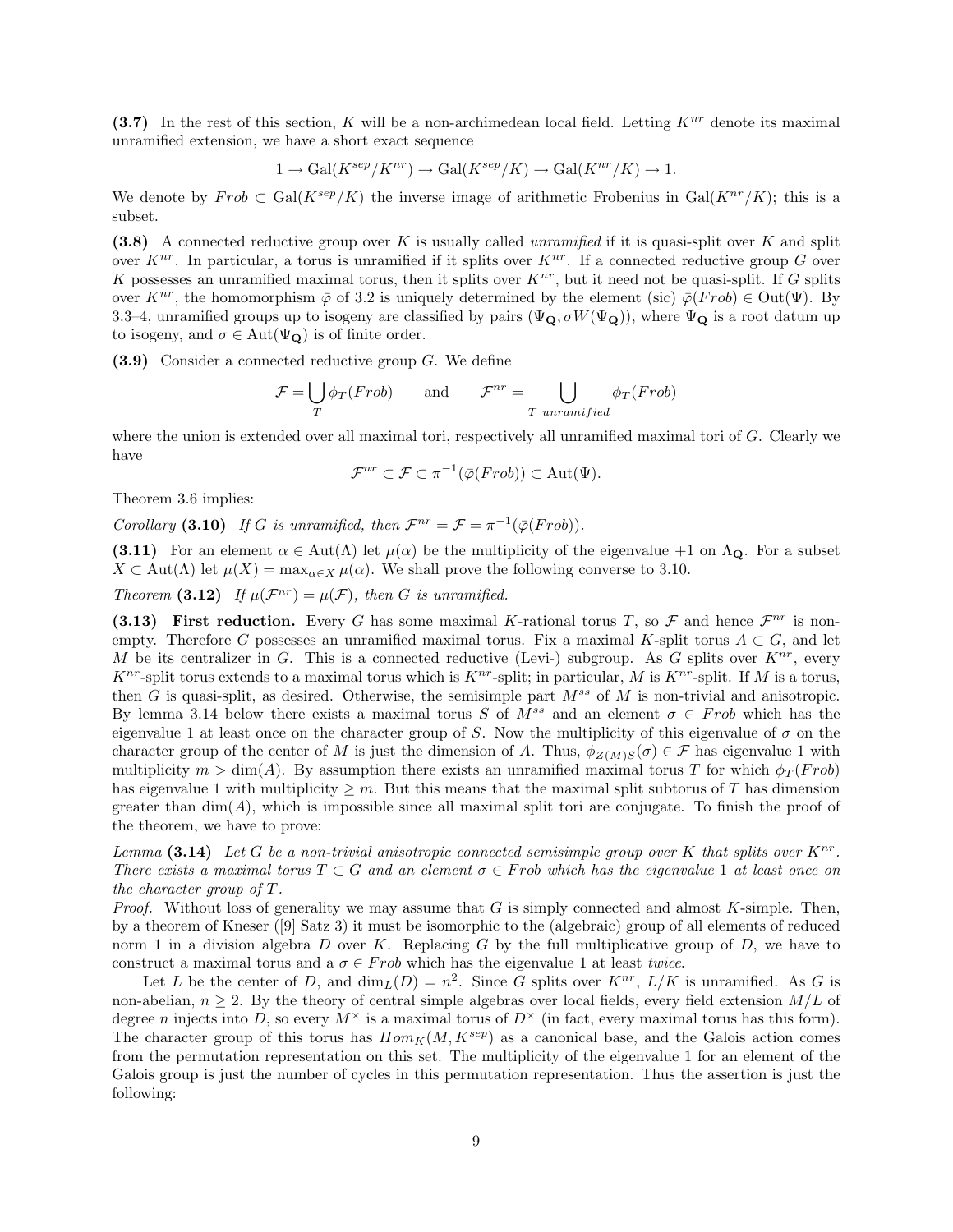Lemma (3.15) Let  $L/K$  be an unramified extension, and  $n \geq 2$ . There exists a field extension M/L of degree n, and an element  $\sigma \in Frob$  that does not act transitively on  $Hom_K(M, K^{sep})$ .

*Proof.* Take any field extension  $N/K$  that is totally ramified of degree n. Then  $M = N \otimes L$  is a field, and the natural map

$$
Hom_K(M, K^{sep}) \to Hom_K(N, K^{sep}) \times Hom_K(L, K^{sep})
$$

is a bijection. Moreover, there exists a unique element in  $Gal(M/N)$  that restricts to Frobenius in  $Gal(L/K)$ . If  $\sigma \in \text{Gal}(K^{sep}/N)$  represents this element, it fixes at least one element of  $Hom_K(N, K^{sep})$ . Since  $n \geq 2$ , it cannot act transitively.  $\Box$ 

#### §4. The Space of Characteristic Polynomials of a Representation.

Fix a field K of characteristic zero. In this section the field of definition of every algebraic variety or group is K, unless otherwise specified. Denote by  $ch: GL_n \to \mathbf{G}_m \times \mathbf{A}^{n-1}$  the morphism associating to a matrix the coefficients of its characteristic polynomial. We want to study images under ch of reductive subgroups  $G \subset GL_{n,K}$ . We begin with tori.

(4.1) Let  $\mathbf{G}_m^n$  be a split maximal torus in  $GL_n$ . The Weyl group of  $GL_n$  with respect to  $\mathbf{G}_m^n$  is the symmetric group  $S_n$ , acting by permutation of factors. The restriction of ch to  $\mathbf{G}_m^n$  identifies  $\mathbf{G}_m \times \mathbf{A}^{n-1}$ with the scheme-theoretic quotient  $\mathbf{G}_m^n/S_n$ .

(4.2) Let  $T_0$  be a subtorus of  $\mathbf{G}_m^n$ . Let  $\rho_0$  denote the inclusion map, which we view as a representation of T<sub>0</sub>. Write  $\Gamma = \text{Aut}(T_0, \rho_0)$  for the subgroup of  $\text{Aut}(T_0)$  which preserves  $\rho_0$ . If  $\chi_i$  denotes the composition of  $\rho_0$  with the i<sup>th</sup> projection map, every element of Γ permutes the n-tuple  $(\chi_1, \ldots, \chi_n)$ . Thus, the canonical monomorphism

$$
Norm_{S_n}(T_0)/Cent_{S_n}(T_0) \to Aut(T_0, \rho_0)
$$

is an isomorphism.

(4.3) Now let  $G \subset GL_n$  be a connected reductive subgroup. Then there exists a subtorus  $T_0 \subset \mathbb{G}_m^n$  such that every maximal torus of G is, over an algebraic closure of K, conjugate to  $T_0$ . The semisimple part of any point of G can, over an algebraic closure, be conjugated into  $T_0$ , hence we have  $ch(T_0) = ch(G)$  pointwise. Since  $ch|_{\mathbf{G}_m^n}$  is the finite morphism onto its quotient by  $S_n$ , we find that  $ch(G) = ch(T_0)$  is Zariski-closed and that  $T_0$  is, up to conjugation by  $S_n$ , uniquely determined by  $ch(G)$ . In other words, the pair  $(T_0, \rho_0)$ is determined by  $ch(G)$ , up to isomorphism (Cf. [11] §1.) The irreducibility of  $T_0$  implies that of  $ch(T_0)$ . As every split torus  $T_0/K$  is obtained from a split torus over Q by extension of scalars,  $ch(G) = ch(T_0)$  is defined over Q.

(4.4) Let  $T_0$  be a subtorus of  $\mathbf{G}_m^n$ . For every  $\sigma \in S_n \setminus Cent_{S_n}(T_0)$ , we define a proper subgroup  $H_{\sigma} \subset T_0$ . If  $\sigma(T_0) = T_0$ , we let  $H_{\sigma} = \{t \in T_0 \mid \sigma(t) = t\}$ ; otherwise,  $H_{\sigma} = T_0 \cap \sigma(T_0)$ . We let Y be the union of  $ch(H_{\sigma})$ for all these  $\sigma$ ; this is a Zariski-closed proper subset of  $ch(T_0)$ . Since up to conjugation  $T_0$  is determined by  $ch(T_0)$ , Y depends only on  $ch(T_0)$ . Observe that, for any  $t \in T_0$ ,  $ch(t) \notin Y$  implies (but is in general not equivalent to the fact) that the eigenspace decomposition of t coincides with that of  $T_0$ . If  $T_0$  is associated to a connected reductive subgroup  $G \subset GL_n$  as above, Y is a Zariski-closed proper subset of  $ch(G) = ch(T_0)$ , depending only on  $ch(G)$ .

Definition (4.5) Let  $G \subset GL_n$  be a connected reductive subgroup, and  $Y \subset ch(G)$  as above. A point  $g \in G$ is Γ-regular if and only if  $ch(g) \notin Y$ .

#### Proposition (4.6) Every  $\Gamma$ -regular point of G is regular semisimple in G.

*Proof.* Without loss of generality we may suppose that K is algebraically closed, and that  $g \in G(K)$ . Let  $g_{ss}$  denote its semisimple part, and T a maximal torus of G that contains  $g_{ss}$ . If  $ch(g) \notin Y$ , the definition of Y implies that  $\sigma(g_{ss}) \neq g_{ss}$  for every  $1 \neq [\sigma] \in Norm_{S_n}(T_L)/Cent_{S_n}(T_L) \cong \Gamma$ . In particular  $w(g_{ss}) \neq g_{ss}$ for every non-trivial w in the Weyl group of G with respect to T; *i.e.*,  $g_{ss}$  is regular semisimple in G. Thus,  $g_{ss} = g$ , as desired.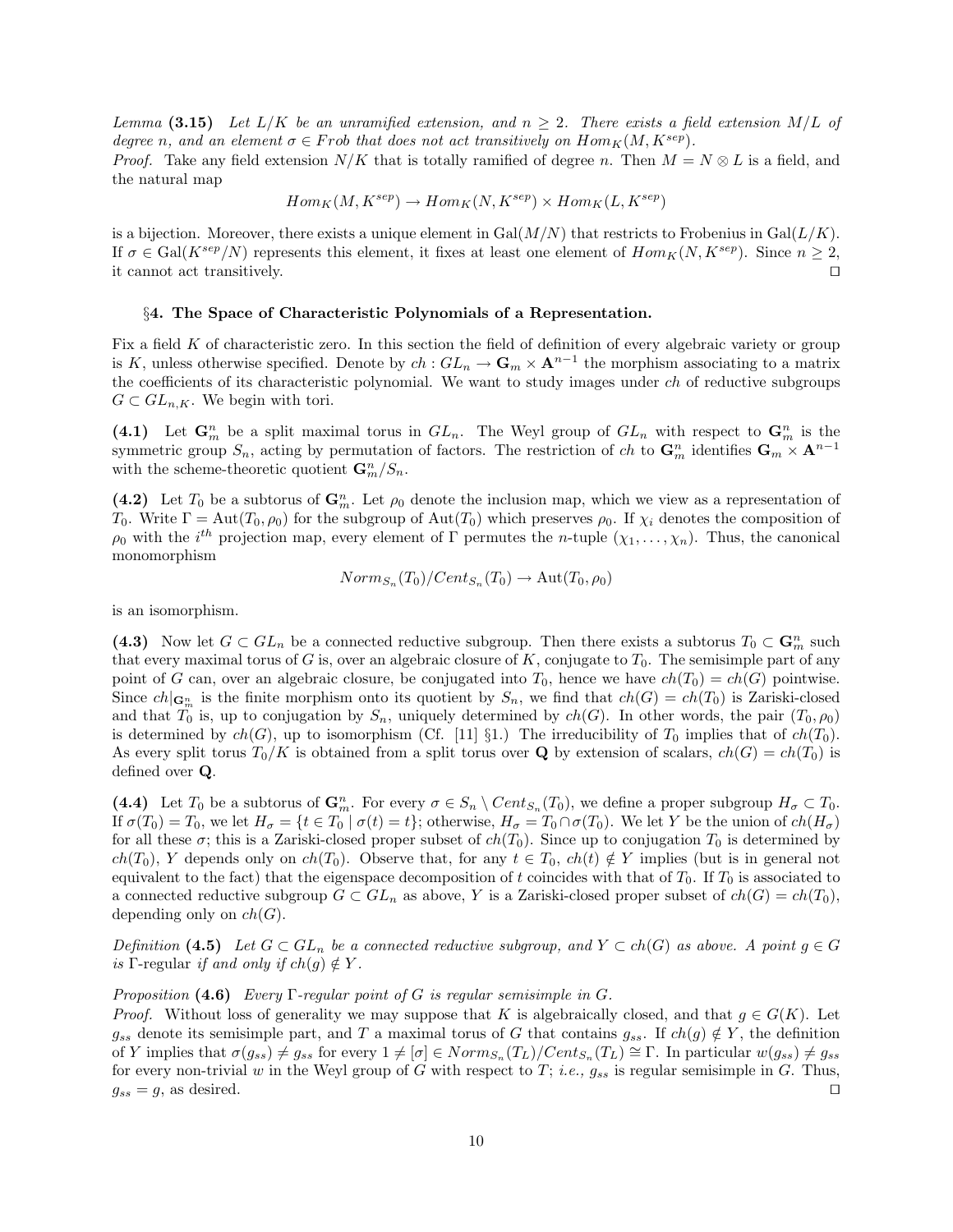Proposition  $(4.7)$  Let G and Y be as above.

 $(4.7.1)$  For every  $x \in (ch(G) \ Y)(K)$ , there exists a torus  $T \subset GL_n$ , and an element  $t \in T(K)$ , such that  $ch(T) = ch(G)$  and  $ch(t) = x$ . The pair  $(t, T)$  is unique up to conjugation by  $GL_n(K)$ .

 $(4.7.2)$  Let  $g \in G(K)$  be Γ-regular. Then g lies in a unique maximal torus T of G, and the  $GL_n(K)$ conjugacy class of the pair  $(g, T)$  is uniquely determined by  $ch(g)$  and  $ch(G)$ .

*Proof.* To prove (4.7.2), note first that as g is regular semisimple, the connected centralizer  $T = Z_G(g)^\circ$  is the only maximal torus of G containing g. By (4.3),  $ch(T) = ch(G)$ . The uniqueness statement is now a consequence of (4.7.1).

For (4.7.1), first observe that there exists a unique semisimple conjugacy class of  $t \in GL_n(K)$  with  $ch(t) = x$ . Fixing a representative, it suffices to show that there exists a unique torus  $T \subset GL_n$  containing t with  $ch(T) = ch(G)$ .

Fix an arbitrary maximal torus  $S \subset GL_n$  containing t, and a splitting field  $L \supset K$  of S. Since  $ch(t) \in ch(G)$ , there exists an irreducible component  $T_L$  of  $ch^{-1}(ch(G_L)) \cap S_L$  that contains t. Since  $S_L \cong \mathbf{G}_m^n$  is split,  $T_L$  is a torus, and every other irreducible component is of the form  $\sigma(T_L)$  for some  $\sigma \in S_n \setminus Norm_{S_n}(T_L)$ . Since  $ch(t) \notin Y$ , the definition of Y implies that none of these other irreducible components contains t. Thus  $T_L$  is unique. This shows that there exists a unique irreducible component  $T$ of  $ch^{-1}(ch(G)) \cap S$  that contains t, and T is a torus, defined over K. The equality  $ch(T) = ch(G)$ , proves the existence claim.

For the uniqueness let  $S$  be as above, and consider any  $T$  with the desired properties. By the first part of the proof it suffices to show that  $T$  is contained in  $S$ . For this recall that the eigenspace decomposition of t coincides with that of T. In other words T is contained in the center of  $Cent_{GL_n}(t)$ . Since S is a maximal torus of the latter group, it automatically contains  $T$ , as desired.  $\Box$ 

 $(4.8)$  So far we have only studied connected reductive groups. If G is no longer connected, the map ch still tells us something about its connected components. The following results are due to Serre ([16]):

Proposition (4.9) Let  $G \subset GL_n$  be a reductive subgroup,  $G^{\circ}$  its identity component, and  $g \in G(K)$ . Then  $ch(gG^{\circ})$  is Zariski-closed.

This fact is important because information that is a priori given for the Zariski-closure applies to  $ch(gG^{\circ})$ itself. For instance:

Lemma (4.10) Let  $G \subset GL_n$  be a reductive subgroup,  $G^{\circ}$  its identity component, and  $g \in G(K)$ . Then  $ch(gG^{\circ}) = ch(G^{\circ})$  if and only if  $g \in G^{\circ}$ .

*Proof.* The "if" direction is obvious. Conversely we have  $ch(id) \in ch(G^{\circ}) = ch(gG^{\circ})$ , hence  $ch(id) = ch(gh)$ for some  $h \in G^{\circ}$ . This means that  $u := gh$  is unipotent. Since every unipotent element of G is contained in the identity component, it follows that  $g = uh^{-1} \in G^{\circ}$ , as desired.

Actually, in the remainder of this article we could get by with the following corollary.

Proposition (4.11) Let  $G \subset GL_n$  be a reductive subgroup,  $G^{\circ}$  its identity component, and  $g \in G(K)$ . Then the Zariski-closure of  $ch(gG^{\circ})$  is equal to  $ch(G^{\circ})$  if and only if  $g \in G^{\circ}$ .

In [16] this is proved independently of 4.9. Here is anotherproof:

*Proof.* The "if" direction is trivial. Without loss of generality we may assume that  $K$  is algebraically closed. By (4.3),  $\dim(ch(G^{\circ})) = rank(G^{\circ})$ . We show first that  $\dim(ch(gG^{\circ})) = rank(G^{\circ})$  implies that g induces an inner automorphism on  $G^{\circ}$ . For this let L be an algebraically closed overfield of K of sufficiently large transcendence degree, and  $\eta : Spec(L) \to qG^{\circ}$  a generic point in the algebro-geometric sense. Then  $ch(gG^{\circ}) = \text{Zar}(ch(\eta))$ , where Zar denotes Zariski closure. Let d be a positive integer such that  $\eta^d$  is a point of  $G^{\circ}$ . Observe that there exists a finite morphism [d] from  $\mathbf{G}_m \times \mathbf{A}^{n-1}$  to itself such that  $ch(x^d) = [d](ch(x))$ for every  $x \in GL_n$ . This implies that  $\dim(\text{Zar}(ch(\eta^d))) = \dim(\text{Zar}(ch(\eta))) = rank(G^{\circ})$ . Let  $T_L \subset G^{\circ}_L$  be the smallest closed subgroup containing the semisimple part of  $\eta^d$ . Since K is algebraically closed, there exists a subgroup  $T' \subset G^{\circ}$ , defined over K, such that  $T'_{L}$  is conjugate to  $T_{L}$  under  $G^{\circ}(L)$ . Since  $T_{L}$  is contained in a maximal torus, so is T', and the inequalities  $rank(G^{\circ}) = dim(Zar(ch(\eta^d))) \le dim(T') = dim(T_L) \le$  $rank(G^{\circ})$  imply that  $T_L$  is itself a maximal torus. But by definition,  $\eta$  centralizes  $T_L$ , so it (and hence g) induces an inner automorphism on  $G^{\circ}$ .

If g induces an inner automorphism on  $G^{\circ}$ , we may replace it by an element of  $gG^{\circ}$  that centralizes  $G^{\circ}$ . Fixing a maximal torus  $T \subset G^{\circ}$ , any semisimple element of  $gG^{\circ}$  can be conjugated into  $gT$ . As the image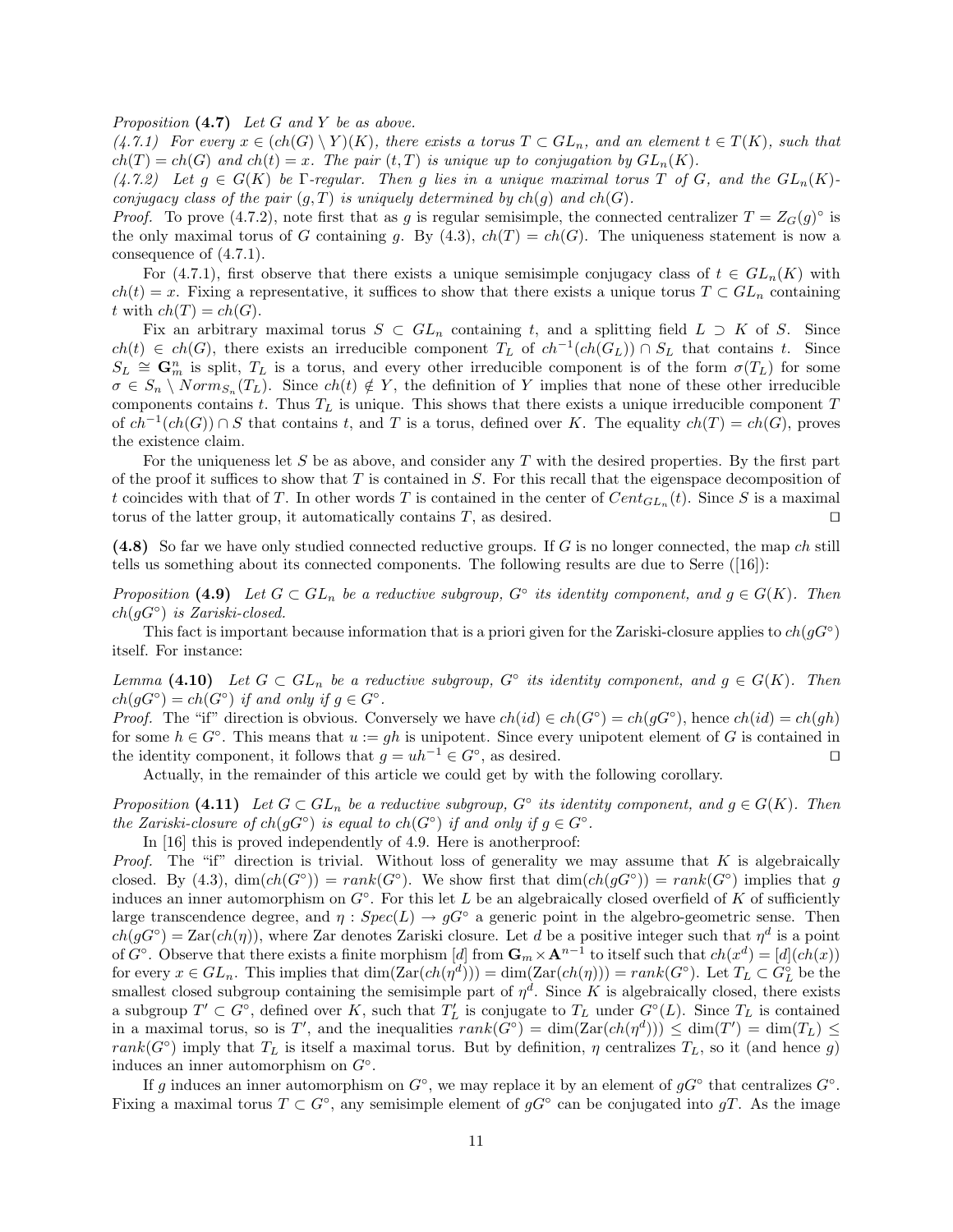under ch of the group generated by g and  $G^{\circ}$  is the same as the image of the group generated by g and T, we may replace G by the latter group, which is abelian. Up to conjugation, G now lies inside  $\mathbf{G}_m^n$ . As

$$
ch^{-1}(ch(gT)) \cap \mathbf{G}_m^n = \bigcup_{\sigma \in S_n} \sigma(gT),
$$

 $ch(gT) = ch(T)$  if and only if  $gT = \sigma(T)$  for some  $\sigma \in S_n$ . Since  $\sigma(T)$  contains the identity, it follows that  $g^{-1} \in T$ , whence  $g \in T$ , as desired.

## §5. Absolutely Irreducible Representations.

Let  $K$  be an algebraically closed field of characteristic zero. Consider a connected reductive group  $G$  over K together with a faithful irreducible representation  $\rho$ . In theorem 4 of [11] we determined the extent to which  $(G, \rho)$  is determined by the formal character of this representation, in the case that G is semisimple. We recall this result, allowing  $G$  to be reductive.

(5.1) Let  $(G_i, \rho_i)$  be such pairs,  $i = 1, 2$ . We write  $(G_1, \rho_1) \sim (G_2, \rho_2)$  and call these pairs similar if and only if for some maximal tori  $T_i \subset G_i$  the pairs  $(T_i, \rho_i|_{T_i})$  are isomorphic.

(5.2) Since  $\rho$  is a faithful representation, we may identify G with its image. Since  $\rho$  is irreducible, the center Z of G is just the intersection with the scalars. Thus either G is semisimple, or Z is equal to the group of scalars. In either case,  $G^{der} = \text{ker}(det(\rho))$ °. For any maximal torus T of G, we have  $Z \subset T$  and  $G^{der} \cap T = \text{ker}(det(\rho|_T))^{\circ}$  and  $T = \text{ker}(det(\rho|_T))^{\circ} \cdot Z^{\circ}$ . This shows that  $(G_1, \rho_1) \sim (G_2, \rho_2)$  if and only if  $\dim(Z(G_1)) = \dim(Z(G_2))$  and  $(G_1^{der}, \rho_1|_{G_1^{der}}) \sim (G_2^{der}, \rho_2|_{G_2^{der}})$ .

(5.3) For semisimple G, there exist the following basic similarity relations (see [11] Theorem 4). (The symbols  $C_n$ ,  $D_n$ , etc. denote simple semisimple groups of the indicated type. The isomorphism class in the isogeny class is determined by the representation which is assumed to be faithful.)

(5.3.1) For all integers  $3 \leq n > i > 0$  there exist unique representations  $V_i$ ,  $W_i$  of the simple semisimple groups of type  $C_n$ , respectively  $D_n$ , such that  $(C_n, V_i) \sim (D_n, W_i)$ . Here  $D_3$  is taken to mean  $A_3$ . In the standard coordinates of the root systems,  $V_i$  and  $W_i$  have the highest weight  $(i, i - 1, \ldots, 1, 0, \ldots, 0)$ .

 $(5.3.2)$  There exists a 4096-dimensional representation U of the simple semisimple group of type  $F_4$  such that  $(F_4, U) \sim (C_4, V_3) \sim (D_4, W_3)$ .

(5.3.3) There exist 27-dimensional representations V, W, such that  $(A_2, V) \sim (G_2, W)$ .

(5.3.4) Fix  $m \geq 2$ , and consider a partition  $m = m_1 + \ldots + m_k$ . Let G be a semisimple group with root system  $B_{m_1}\oplus \ldots \oplus B_{m_k}$ , and  $\rho$  the (exterior) tensor product of the spin representations of all factors (Here  $B_1$  is taken to mean  $A_1$ , for which the spin representation is the standard representation.) All pairs  $(G, \rho)$ thus obtained, with the same m, are similar.

(5.4) We call the similarity classes in 5.3 basic ambiguous classes. We call these and the similarity classes that contain just one isomorphy class with simple Lie algebra basic classes.

(5.5) Suppose that  $(G_1, \rho_1) \sim (G_2, \rho_2)$  and  $(G'_1, \rho'_1) \sim (G'_2, \rho'_2)$ . Let  $G_i \cdot G'_i$  denote the image of  $G_i \times G'_i$  in the (exterior) tensor product of the representations  $\rho_i$ ,  $\rho'_i$ . Then we have  $(G_1 \cdot G'_1, \rho_1 \otimes \rho'_1) \sim (G_2 \cdot G'_2, \rho_2 \otimes \rho'_2)$ . Thus the basic similarity relations generate many others.

Theorem (5.5) Every similarity relation is induced by 5.5 from basic similarity relations. *Proof.* For semisimple G, this is theorem 4 of [11]. The general case follows from 5.2.

Proposition (5.7) Let  $\rho$  be an irreducible representation of a connected reductive group G. Let T be a maximal torus of G.

(5.7.1) There is, up to permutation, a unique factorization

$$
(G,\rho)=(G_1\cdots G_k,\rho_1\otimes\cdots\otimes\rho_k)
$$

where the similarity class of each  $(G_i, \rho_i)$  is basic, such that the basic similarity class 5.3.4 occurs at most once.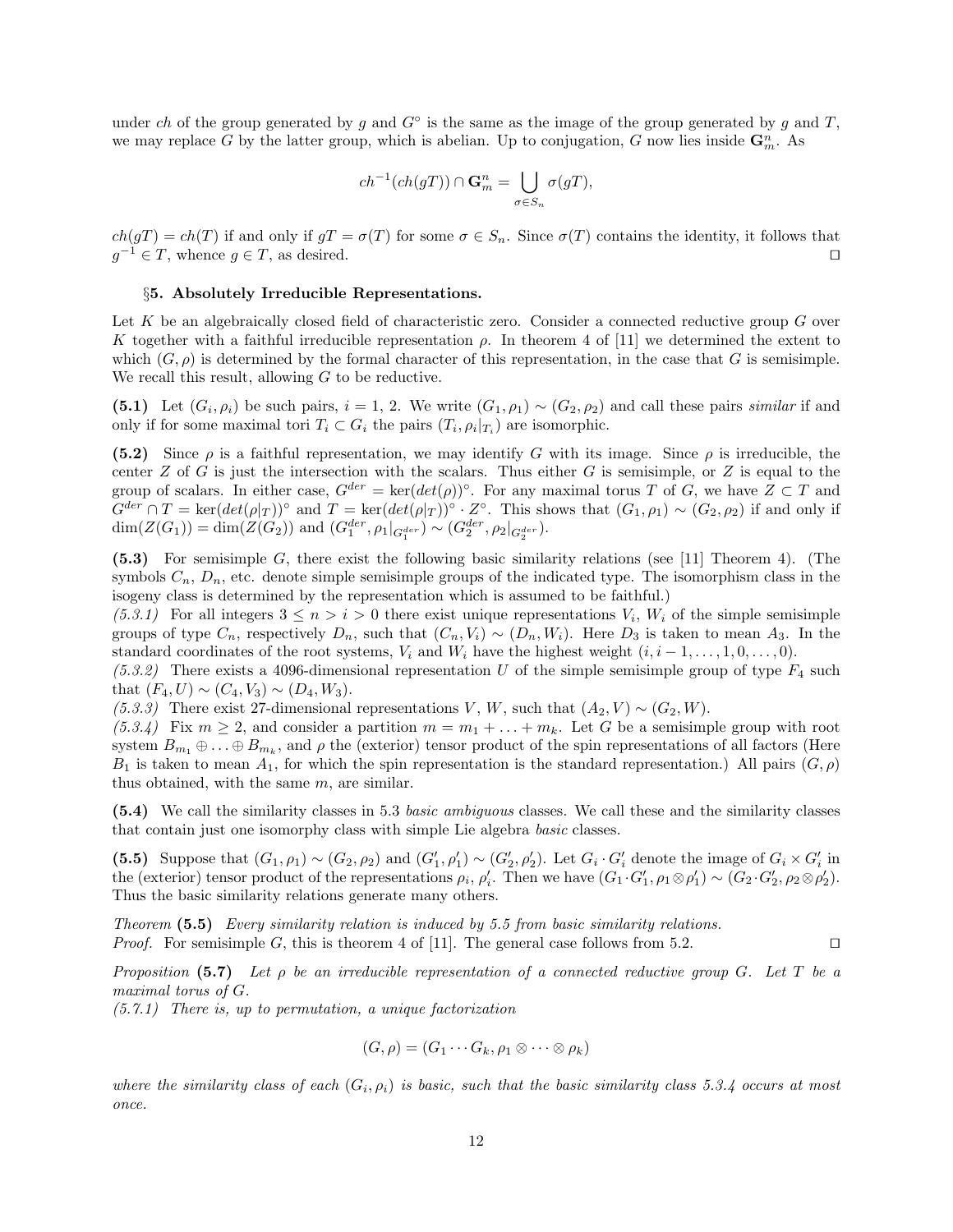(5.7.2) If  $(G, \rho) \sim (G', \rho')$ , then for a suitable numbering the factors in the decompositions of both pairs are again pairwise similar.

(5.7.3) The corresponding decomposition of T is invariant under  $Aut(T, \rho|_T)$ .

*Proof.* The decomposition is almost the decomposition of  $(G, \rho)$  that comes from the decomposition of G as an almost direct sum of simple groups (or one-dimensional tori, if the center has positive dimension). The difference is only that all factors which are isomorphic to a spin representation of a simple group of type  $B_m$ are lumped together. Thus the first two assertions are clear.

To prove the third we may assume without loss of generality that  $G$  is semisimple. We argue as in [11], writing Γ for Aut $(T, \rho|_T)$ . Let  $\Phi$  be the root system of G with respect to T. Let  $\Phi^{\circ} \subset \Phi$  be the set of all roots that are short in the simple factors to which they belong. By the proposition in [11]  $\S 4, \Phi^{\circ}$  is determined by  $(T, \rho|_T)$ . In particular, it is invariant under Γ. By lemma 2 of [11] §2,  $\Phi^{\circ}$  is again a root system. The decomposition of  $\Phi^{\circ}$  into simple factors is in general *finer* than the decomposition into simple factors of  $\Phi$ . Recall, however, that the short roots in any simple reduced root system not of type B form again a simple root system. Thus the factors of T which come from factors of G that are not of type B are uniquely determined by  $\Phi^{\circ}$ . This part of the decomposition is therefore invariant under  $\Gamma$ , and we are reduced to the case where  $\Phi^{\circ}$  is a direct sum of root systems of type  $B_1 = A_1$ . We reduce to the case that  $\Gamma$ permutes the simple  $A_1$ -factors transitively, *i.e.* that it acts irreducibly on  $X^*(T)_Q$ . In this case the proof of theorem 4 in [11] shows that either we have no ambiguous case at all and Γ respects the decomposition of  $\Phi$  into simple factors, or that we have the spin representation in every factor of G. In both cases the desired assertion holds.  $\Box$ 

Lemma (5.8) Except for the representations 5.3.3 (dimension 27) all basic ambiguous representations have even dimension greater than 2.

Proof. Clearly there is no ambiguity if the dimension is 2, but for every even integer greater than 2 the case 5.3.1 with  $i = 1$  yields an ambiguous representation of the given dimension, namely the similarity  $SO(2n) \sim$  $Sp(2n)$ . The case 5.3.2 being obvious, it remains to prove that the dimensions of the representations in 5.3.1 and 5.3.4 are even. This is clear for the spin-representation in 5.3.4, and in 5.3.1 it can easily be calculated from Weyl's dimension formula.  $\square$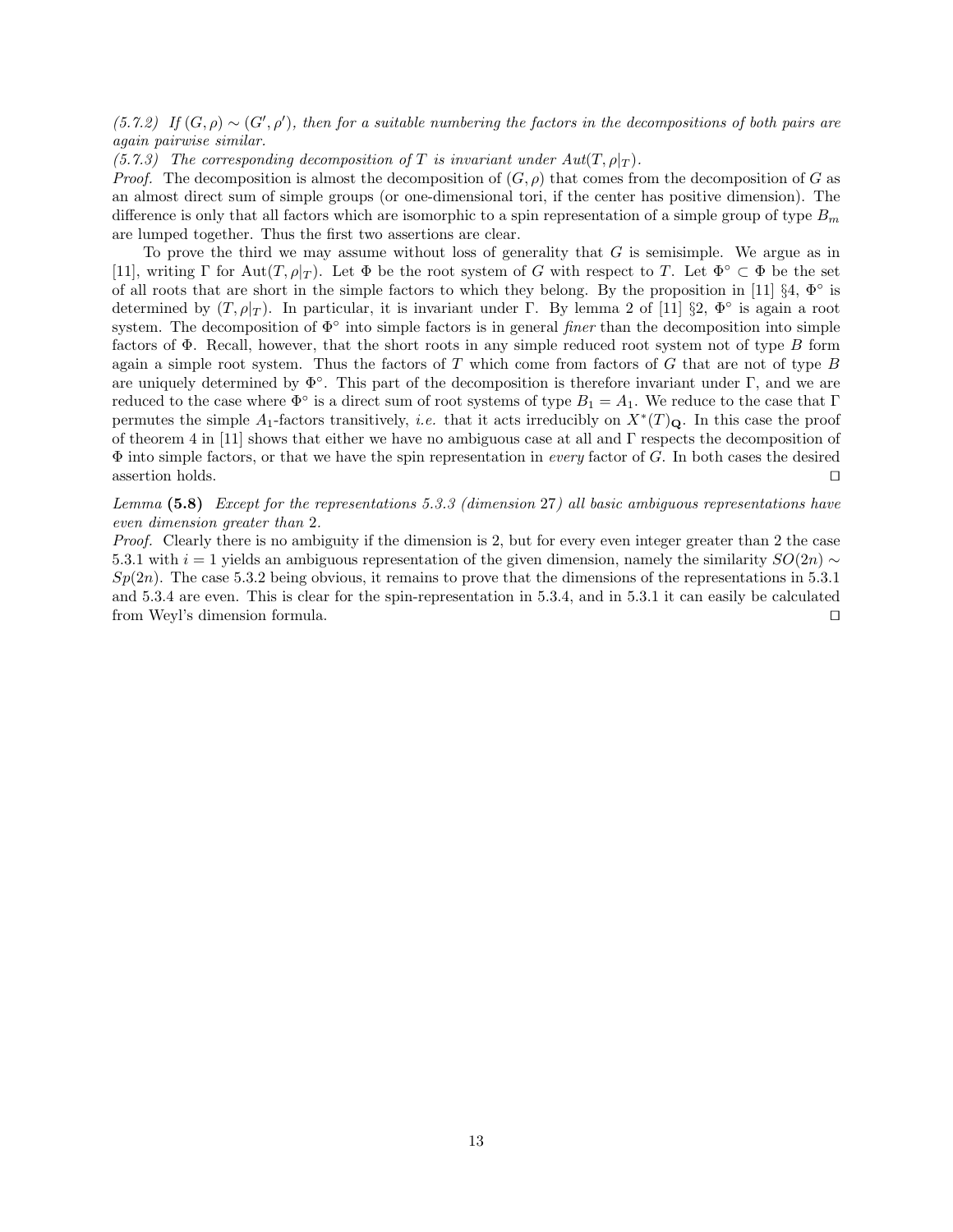#### Part II. Algebraic Monodromy Groups

## $§6.$  Representations of F-groups.

Definition (6.1) Consider a topological group G and a collection of elements  $F_{\alpha}$ , indexed by  $\alpha \in A$ , called "Frobenius elements." If the  $F_{\alpha}$  are dense in G, then we call  $(\mathcal{G}, A, \{F_{\alpha}\})$  an F-group.

Example (6.2) Let K be a global field. If p is a finite place of K, let  $K_p$  denote the completion of K at  $K_p$ . There is a short exact sequence

$$
0 \to I \to \text{Gal}(K_p^{sep}/K_p) \to \widehat{\mathbf{Z}} \to 0;
$$

we call the pre-image of 1, the Frobenius coset. We say an element  $x \in Gal(K^{sep}/K)$  is a Frobenius element with respect to p if there exists an embedding  $K^{sep} \hookrightarrow K^{sep}_p$ , such that x is the restriction of an element of the Frobenius coset. Let A be the set of elements  $\alpha \in \text{Gal}(K^{sep}/K)$  which are Frobenius elements with respect to some p. By the Cebotarev density theorem,  $(Gal(K^{sep}/K, A, {F_{\alpha}}))$  is an F-group. This is the motivating example.

Example  $(6.3)$  Example 6.2 has a natural generalization as follows: Let X be a connected normal scheme of finite type over  $Spec(\mathbf{Z})$  and of dimension  $\geq 1$ . Let K be the function field of X and  $\mathcal{G} = Gal(K^{sep}/K)$ . For every closed point x let  $K_x$  be the function field of the henselization of X in x, and  $K_{\bar{x}}$  that of the strict henselization. We have canonical embeddings  $K \hookrightarrow K_x \hookrightarrow K_{\bar{x}}$ . Every extension  $K^{sep} \hookrightarrow K_x^{sep} = K_{\bar{x}}^{sep}$  of this embedding induces a homomorphism

$$
j: \text{ Gal}(K_x^{sep}/K_x) \to \text{Gal}(K^{sep}/K).
$$

Let A be the set of all triples  $\alpha = (x, j, F)$  where F lies in the j-image of any representative of Frobenius in  $Gal(K_{\bar{x}}/K_x)$ . By density of Frobenius conjugacy classes, we have an F-group.

Example (6.4) Choose a set **L** of rational primes, and a reductive subgroup  $G_\ell \subset GL_{n,\mathbf{Q}_\ell}$  for each  $\ell \in \mathbf{L}$ . Let  $K_\ell$  be an open compact subgroup of  $G_\ell(\mathbf{Q}_\ell)$ , and  $\mathcal{G} = \prod_\ell K_\ell$ . Let  $\{F_\alpha\}$  be the set of elements  $F_\alpha =$  $(\ell \mapsto k_{\ell}) \in \mathcal{G}$  for which there exists a polynomial  $P_{\alpha}(x) \in \mathbf{Q}[x]$  such that the characteristic polynomial of all but at most finitely many  $k_{\ell}$  equals  $P_{\alpha}(x)$ . Whether G is an F-group (*i.e.* whether the  $F_{\alpha}$  are or are not dense) depends on the collection of  $K_{\ell}$ .

Definition (6.5) A compatible system of  $\ell$ -adic representations (or representation for short) of an F-group  $(\mathcal{G}, A, \{F_\alpha\})$  is a collection of continuous representations  $\rho_\ell : \mathcal{G} \to GL_n(\mathbf{Q}_\ell)$ , indexed by a set **L** of rational primes, such that there is a subset  $\mathcal{X} \subset A \times \mathbf{L}$  satisfying the following conditions:

(6.5.1) For every  $\alpha \in A$ ,  $(\alpha, \ell) \in \mathcal{X}$  for all but at most finitely many  $\ell \in \mathbf{L}$ .

(6.5.2) For any primes  $\ell_1, \ldots, \ell_m \in \mathbf{L}$ , the set  $\{F_\alpha | (\alpha, \ell_i) \in \mathcal{X} \text{ for all } i = 1, \ldots, m\}$  is dense in  $\mathcal{G}$ .

(6.5.3) For all  $(\alpha, \ell) \in \mathcal{X}$ , the characteristic polynomial of  $\rho_{\ell}(F_{\alpha})$  has coefficients in **Q** and depends only on α.

(Compare Serre's definition [12] 1.3.)

Example (6.6) It is well-known that  $\ell$ -adic cohomology provides such representations, in particular in the cases 6.2–3. Here the set X should consist of all  $(\alpha, \ell)$  such that  $\alpha$  is a Frobenius element with residue characteristic  $p \neq \ell$  and  $\rho_{\ell}$  is unramified at the corresponding point. In Example 6.4, let X be the set of all  $(\alpha, \ell)$  such that, with  $F_\alpha = (\ell \mapsto k_\ell)$ , the characteristic polynomial of  $k_\ell$  equals  $P_\alpha(x)$ . Taking  $\rho_\ell$  to be the projection map, the conditions 6.5.1 and 6.5.3 hold automatically. We get a representation of an F-group if and only if 6.5.2 holds.

Definition (6.7) We call  $\{\rho_\ell\}$  everywhere semisimple (resp. everywhere absolutely irreducible) if each representation  $\rho_{\ell}$  is semisimple (resp. absolutely irreducible).

(6.8) Given a representation  $\{\rho_\ell\}$  of an F-group G, we denote by  $G_\ell$  the Zariski closure of  $\rho_\ell(\mathcal{G})$ , for every  $\ell \in \mathbf{L}$ . In symbols  $G_{\ell} = \text{Zar}(\rho_{\ell}(\mathcal{G}))$ . This is an algebraic subgroup of  $GL_{n,\mathbf{Q}_{\ell}}$ . We write  $G_{\ell}^{\circ}$  for the connected component of the identity. Clearly we have:

Lemma (6.9) If  $\{\rho_\ell\}$  is everywhere semi-simple, then every  $G_\ell$  is reductive. If  $\{\rho_\ell\}$  is everywhere absolutely irreducible, then every  $G_{\ell}$  is reductive, and its natural representation is absolutely irreducible.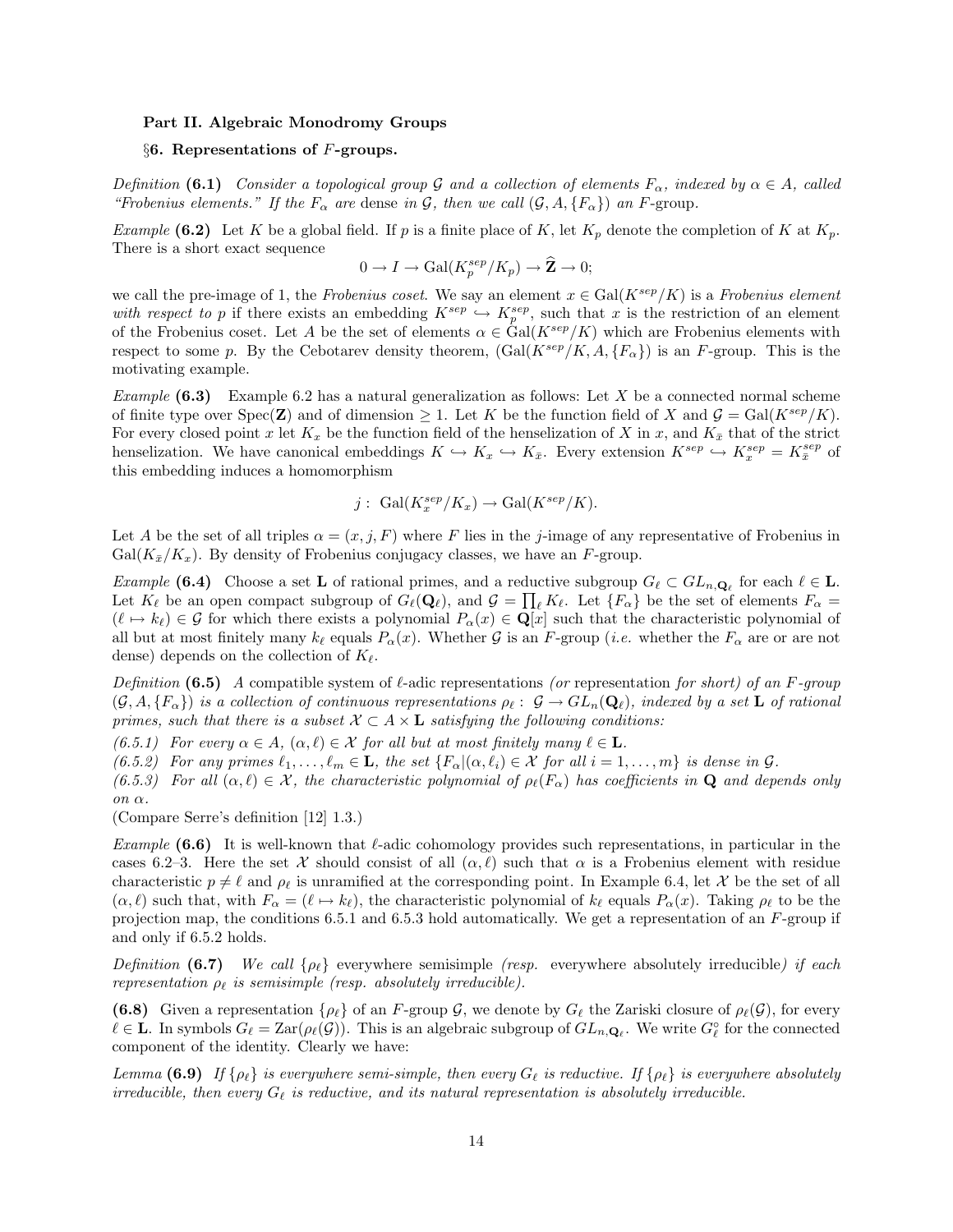(6.10) Since the condition 6.5.3 bears only on the semisimple part of  $\rho_{\ell}(F_{\alpha})$ , nothing can be said about the unipotent radical of  $G_\ell$ . Therefore, from now on we only consider everywhere semisimple representations.

Lemma (6.11) Let  $H \subset \mathcal{G}$  be an open subgroup of finite index, and  $\gamma \in \mathcal{G}$ . Then the Zariski closure of  $ch(\rho_\ell(\gamma\mathcal{H}))$  in  $(\mathbf{G}_m\times \mathbf{A}^{n-1})_{\mathbf{Q}_\ell}$  is defined over  $\mathbf Q$  and independent of  $\ell$ . *Proof.* By 6.5.2, for all  $\ell_1, \ell_2 \in \mathbf{L}$  the set

$$
\mathcal{F} = \{ F_{\alpha} \in \gamma \mathcal{H} \mid (\alpha, \ell_1), \ (\alpha, \ell_2) \in \mathcal{X} \}
$$

is dense in  $\gamma\mathcal{H}$ . Since the Zariski topology is coarser than the  $\ell$ -adic topology, the Zariski closure of  $ch(\rho_{\ell_i}(\gamma\mathcal{H}))$  is equal to that of  $ch(\rho_{\ell_i}(\mathcal{F}))$  for  $i=1, 2$ . But by 6.5.3 we have  $ch(\rho_{\ell_1}(\mathcal{F})) = ch(\rho_{\ell_2}(\mathcal{F})) \subset$  $(\mathbf{G}_m \times \mathbf{A}^{n-1})(\mathbf{Q}).$ )( Q).  $\hfill\square$ 

Proposition (6.12) The variety  $ch(G_{\ell}^{\circ})$  is defined over Q and is independent of  $\ell$ . In particular there exists a Q-split torus  $T_0$  and a faithful representation  $\rho_0$  of  $T_0$ , such that for all  $\ell$ ,  $T_{0,\bar{\bf Q}_\ell}$  is isomorphic to a maximal torus of  $G^{\circ}_{\ell,\bar{\mathbf{Q}}_{\ell}}$  and  $\rho_0$  equivalent to the representation induced by the natural representation  $G^{\circ}_{\ell} \hookrightarrow GL_n$ . *Proof.* Applying 6.11 to  $\gamma = 1$  and all sufficiently small H yields the first assertion. The rest follows from

 $4.3.$ 

Remark (6.13) This was first observed by Serre (see [15], §3). In particular, the rank of  $G_\ell$  does not depend on  $\ell$ . The following result is also due to Serre ([16] and [17]).

Proposition (6.14) The open subgroup of finite index  $\rho_{\ell}^{-1}(G_{\ell}^{\circ}(\mathbf{Q}_{\ell})) \subset \mathcal{G}$  is independent of  $\ell$ . In particular, the groups  $G_\ell/G_\ell^\circ$  for different  $\ell$  are canonically isomorphic. If  $G_\ell$  is connected for some  $\ell$ , then it is so for all  $\ell$ .

Proof. Fix  $\gamma \in \mathcal{G}$ . For all sufficiently small open subgroups  $\mathcal{H} \subset \mathcal{G}$  of finite index  $\rho_{\ell}(\gamma)G_{\ell}^{\circ}$  is the Zariski closure of  $\rho_{\ell}(\gamma\mathcal{H})$ . Using 4.9 it follows that

(6.14.1) 
$$
ch(\rho_{\ell}(\gamma)G_{\ell}^{\circ}) = Zar(ch(\rho_{\ell}(\gamma\mathcal{H}))).
$$

By 4.10 the left hand side is equal to  $ch(G_{\ell}^{\circ})$  if and only if  $\rho_{\ell}(\gamma) \in G_{\ell}^{\circ}$ . As 6.11 and 6.12 prove the  $\ell$ independence of  $\text{Zar}(ch(\rho_{\ell}(\gamma\mathcal{H})))$  and  $ch(G_{\ell}^{\circ})$  respectively, the condition  $\rho_{\ell}(\gamma) \in G_{\ell}^{\circ}$  does not depend on  $\ell$ , which proves the first assertion. The remaining assertions follow immediately.  $\Box$ 

(6.15) The preceding proposition allows us to reduce the general problem of studying  $G_{\ell}^{\circ}$  to the case in which  $G_{\ell}$  is already connected for some (and hence for all)  $\ell \in L$ . Indeed, let  $\mathcal{H} = \rho_{\ell}^{-1}(G_{\ell}^{\circ}(\mathbf{Q}_{\ell}))$  and  $A' = \{\alpha \in A \mid F_{\alpha} \in \mathcal{H}\}\$ . Then H together with the collection of  $F_{\alpha}$  for  $\alpha \in A'$  forms an F-group, and the restricted representations  $\{\rho_\ell | \mathcal{H}\}$  form a compatible system, with  $\mathcal{X}' = \mathcal{X} \cap (A' \times \mathbf{L})$ . Clearly  $\text{Zar}(\rho_{\ell}(\mathcal{H})) = G_{\ell}^{\circ}$ , as desired.

In the rest of this article we consider only the connected case.

### §7. Frobenius Elements and Maximal Tori.

From now on, we fix a *profinite* F-group  $\mathcal{G}$ , and an everywhere semisimple compatible system of  $\ell$ -adic representations  $\{\rho_\ell\}$  of common dimension n, indexed by a set **L** of primes of Dirichlet density 1. We use the notation and terminology of §6. By 6.9, the  $G_\ell$  are reductive, and we assume (using 6.15) that they are connected. Our ultimate aim is to study how  $G_\ell$  varies with  $\ell$ . In this section, we transform the data given by  $\{\rho_\ell\}$  into information about maximal tori of the different groups  $G_\ell$ .

Let  $G_{\ell}^{ad}$  denote the adjoint group of  $G_{\ell}$ .

Proposition (7.1) For every finite collection  $\ell_1, \ldots, \ell_k$  of pairwise distinct primes in L, the image of G in  $\prod_{i=1}^k G_{\ell_i}^{ad}(\mathbf{Q}_{\ell_i})$  is open.

*Proof.* (Here we make essential use of the fact that our representations are are defined over  $\mathbf{Q}_\ell$  rather than  $\bar{\mathbf{Q}}_{\ell}$ .) By the corollary to proposition 2 in [13], the image of G in  $G_{\ell_i}^{ad}(\mathbf{Q}_{\ell_i})$  is an open subgroup for every i. There exists an open subgroup  $\mathcal{H}_i \subset \mathcal{G}$  such that  $\rho_{\ell_i}(\mathcal{H}_i)$  is a pro- $\ell_i$ -group. Let  $\mathcal{H} = \bigcap_{i=1}^k \mathcal{H}_i$ , and  $N_i$  be the image of H in  $G_{\ell_i}^{ad}(\mathbf{Q}_{\ell_i})$ . The image of H in  $\prod_{i=1}^k N_i$  is a compact subgroup that maps surjectively onto every factor. Since the  $N_i$  are pro- $\ell_i$ -groups for pairwise distinct  $\ell_i$ , it follows that H maps onto  $\prod_{i=1}^k N_i$ , which proves the assertion.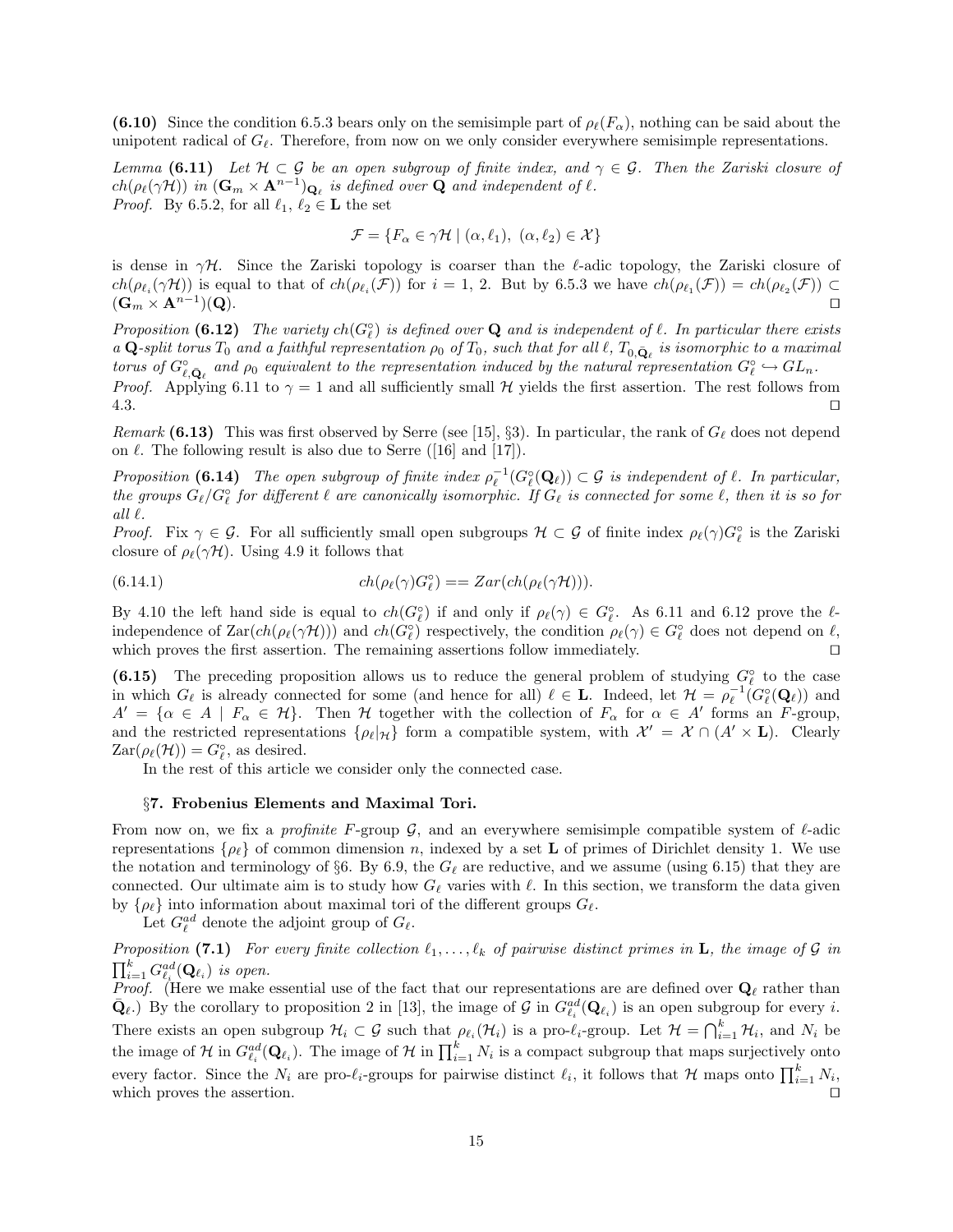Proposition (7.2) For any  $\ell \in \mathbf{L}$ , the set of all  $\gamma \in \mathcal{G}$  such that  $\rho_{\ell}(\gamma)$  is Γ-regular (in the sense of 4.5) is open and dense in G.

*Proof.* (This is an analogue of [15] Th. p.13.) Take any  $\gamma \in \mathcal{G}$  and any open subgroup of finite index  $\mathcal{H} \subset \mathcal{G}$ . Since  $G_{\ell}$  is assumed to be connected, we have  $\text{Zar}(\rho_{\ell}(\gamma\mathcal{H})) = G_{\ell}$ , so  $\text{Zar}(ch(\rho_{\ell}(\gamma\mathcal{H}))) = ch(G_{\ell})$ is not contained in Y. In particular,  $ch(\rho(\gamma\mathcal{H})) \not\subset Y(\mathbf{Q}_\ell)$ , which shows that there are Γ-regular points arbitrarily near  $\gamma$ . The claim of openness follows from the continuity of  $ch \circ \rho_{\ell}$ , since Y is Zariski-closed.  $\Box$ 

Proposition (7.3) Let  $\ell_1, \ldots, \ell_k$  be pairwise distinct primes in **L**, and  $T_i \subset G_{\ell_i}$  maximal tori. Let V be the set of all  $\gamma \in \mathcal{G}$  such that, for every  $1 \leq i \leq k$ ,  $\rho_{\ell_i}(\gamma)$  is  $\Gamma$ -regular and conjugate to an element of  $T_i(\mathbf{Q}_{\ell_i})$ . Then  $V$  is open in  $G$ , and its closure contains the identity.

*Proof.* We first consider a fixed prime  $\ell \in \mathbf{L}$  and a maximal torus  $T \subset G_{\ell}$ . Let W be the set of all regular semisimple elements of  $G_{\ell}(\mathbf{Q}_{\ell})$  which are conjugate to an element of  $T(\mathbf{Q}_{\ell})$ . Since this set contains all regular elements of  $T(\mathbf{Q}_\ell)$  itself, the closure of W contains the identity. We shall prove that it is also open. It suffices to show that for every regular element  $t_0 \in T(\mathbf{Q}_\ell)$ , some  $\ell$ -adic neighborhood of  $t_0$  in  $G_\ell(\mathbf{Q}_\ell)$ is contained in W. Consider the morphism  $G_\ell \times T \to G_\ell$ ,  $(g, t) \mapsto gtg^{-1}$ . It maps  $(1, t_0)$  to  $t_0$ , and since  $t_0$  is regular semisimple, its differential at  $(1, t_0)$  is surjective. It follows (e.g. by [7] Satz 1.1.1) that the associated map  $G_{\ell}(\mathbf{Q}_{\ell})\times T(\mathbf{Q}_{\ell}) \to G_{\ell}(\mathbf{Q}_{\ell})$  is surjective over a neighborhood of  $t_0$ . In particular, W contains a neighborhood of  $t_0$ , as desired. Note that, since regularity is only a condition on the image of an element in  $G_{\ell}^{ad}$ , the set W is invariant under multiplication by the center of  $G_{\ell}(\mathbf{Q}_{\ell}).$ 

Coming back to the given situation, let  $W_i$  denote the set of regular semisimple elements of  $G_{\ell_i}(\mathbf{Q}_{\ell_i})$ which are conjugate to elements of  $T_i(\mathbf{Q}_{\ell_i})$ . Then V is just the set of all Γ-regular points in  $\bigcap_{i=1}^k \rho_{\ell_i}^{-1}(W_i)$ . By 7.1 and the above remarks, this intersection is open and its closure contains the identity. By 7.2 these properties are inherited by  $V$ , as desired.  $\Box$ 

(7.4) Fix  $\alpha \in A$ . By 6.5.1, excluding at most finitely many primes,  $ch(\rho_{\ell}(F_{\alpha}))$  is a point of  $(\mathbf{G}_m \times \mathbf{A}^{n-1})(\mathbf{Q})$ that depends only on  $\alpha$ . The condition that  $\rho_{\ell}(F_{\alpha})$  is Γ-regular is therefore also independent of  $\ell$ ; when it holds, we call  $\alpha$  or  $F_{\alpha}$  Γ-regular. By 7.2, the assumptions 6.5 still hold if we replace A by the subset of all Γ-regular  $\alpha$ . From now on we assume that every  $\alpha \in A$  is Γ-regular.

By 4.7, there is a torus  $T_\alpha \subset GL_{n,\mathbf{Q}}$ , canonical up to conjugacy, associated to  $ch(\rho_\ell(F_\alpha))$ , and for any  $\ell \in \mathbf{L}$  with  $(\alpha, \ell) \in \mathcal{X}$ ,  $T_\alpha \times_\mathbf{Q} \mathbf{Q}_\ell$  is conjugate to the unique maximal torus of  $G_\ell$  that contains  $\rho_\ell(F_\alpha)$ . Thus, by 7.3, we have the following data:

(7.5) L is a set of rational primes of Dirichlet-density 1. For every  $\ell \in L$ , we are given a connected reductive subgroup  $G_\ell \subset GL_{n,\mathbf{Q}_\ell}$ . For every  $\alpha$  in some index set A we are given a torus  $T_\alpha \subset GL_{n,\mathbf{Q}}$ . Finally we are given a subset  $X \subset A \times L$ , subject to the following conditions:

 $(7.5.1)$  For every  $\alpha \in A$ ,  $(\alpha, \ell) \in \mathcal{X}$  for all but at most finitely many  $\ell \in \mathbf{L}$ .

(7.5.2) For all  $(\alpha, \ell) \in \mathcal{X}$ ,  $T_{\alpha} \times_{\mathbf{Q}} \mathbf{Q}_{\ell}$  is conjugate to a maximal torus of  $G_{\ell}$ .

(7.5.3) For all pairwise distinct primes  $\ell_1, \ldots, \ell_k \in \mathbf{L}$ , and all maximal tori  $T_i \subset G_{\ell_i}$ , there exists an  $\alpha \in A$ such that, for every  $i, (\alpha, \ell_i) \in \mathcal{X}$  and  $T_\alpha \times_{\mathbf{Q}} \mathbf{Q}_{\ell_i}$  is conjugate to  $T_i$ .

#### §8. Maximal Tori and Cebotarev Density.

In this section we use the results of §3 and the axioms 7.5 to extract information about the groups  $G_\ell$  and their Weyl groups. The underlying heuristic principle is that the Weyl group of a semisimple group over a non-archimedean local field should be more or less determined by the set of maximal tori. The assumptions of §7 ( $G_{\ell}$  is connected reductive and all  $F_{\alpha}$  are Γ-regular) remain in force.

(8.1) Let  $T_0$ ,  $\rho_0$  be as in 6.12, and write  $\Gamma = \text{Aut}(T_0, \rho_0)$  as in 4.2. For every  $\alpha \in A$  let  $E_\alpha$  denote the splitting field of the torus  $T_{\alpha}$ . Since  $T_{\alpha} \times_{\mathbf{Q}} \bar{\mathbf{Q}}$  is conjugate to  $T_0 \times_{\mathbf{Q}} \bar{\mathbf{Q}}$ , the conjugacy class of  $T_{\alpha}$  determines and is determined by a homomorphism

$$
\varphi_{\alpha} : \text{Gal}(E_{\alpha}/\mathbf{Q}) \to \Gamma,
$$

unique up to conjugation by Γ. We fix  $\varphi_{\alpha}$  in its conjugacy class. Let E be the intersection of all  $E_{\alpha}$ . We call it the *splitting field* of  $\{\rho_\ell\}$ . Note that the connectedness of  $G_\ell$  and the Γ-regularity of the  $F_\alpha$  are essential; admitting bad  $F_{\alpha}$  may give an intersection smaller than the true splitting field.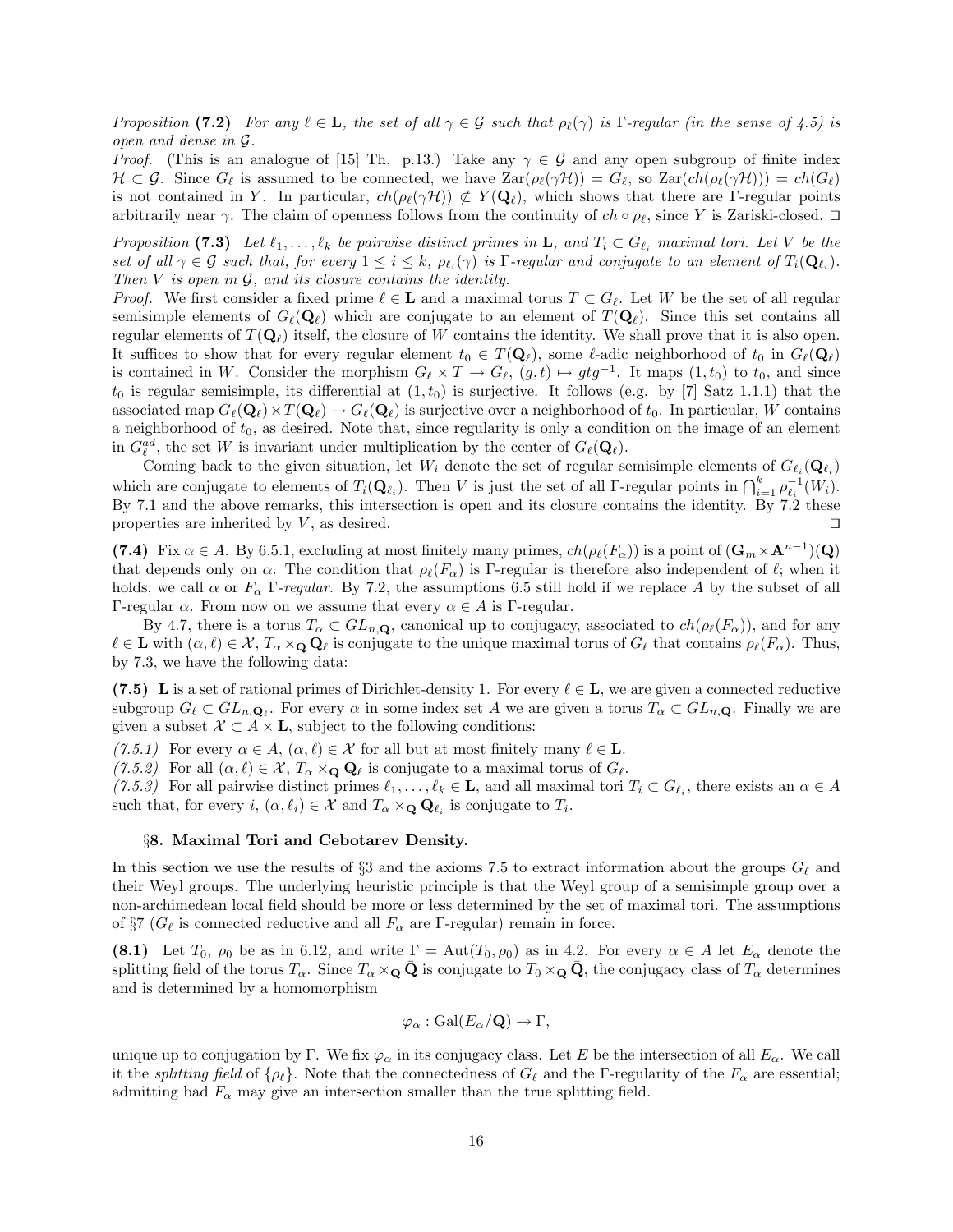Proposition (8.2) Fix a finite extension  $F/E$ , a finite set of primes  $\ell_i \in \mathbf{L}$ , and a collection of maximal tori  $T_i\subset G_{\ell_i}$ . Then there exists  $\alpha\in A$  satisfying condition 7.5.3 such that  $E_\alpha$  and F are linearly disjoint over E.

*Proof.* Without loss of generality we may assume that  $F/E$  is Galois. Let  $K_1, \ldots, K_m$  be the subfields of F corresponding to the different maximal proper normal subgroups of  $Gal(F/E)$ . Since  $E_{\alpha}/E$  is Galois, the linear disjointness condition is equivalent to  $K_{\mu} \not\subset E_{\alpha}$  for every  $1 \leq \mu \leq m$ .

By definition of E, for every  $\mu$  there exists  $\alpha_{\mu} \in A$  with  $K_{\mu} \not\subset E_{\alpha_{\mu}}$ . For a fixed collection of  $\alpha_{\mu}$ , Cebotarev's density theorem guarantees an infinite set of  $\lambda_\mu \in \mathbf{L}$  that split in  $E_{\alpha_\mu}$  but not in  $K_\mu$ . We may choose these  $\lambda_{\mu}$  pairwise distinct, distinct from the  $\ell_i$ , and (by 7.5.1) such that  $(\alpha_{\mu}, \lambda_{\mu}) \in \mathcal{X}$ . By 7.5.2,  $T_{\alpha_\mu} \times_{\mathbf{Q}} \mathbf{Q}_{\lambda_\mu}$  is conjugate to some maximal torus  $S_\mu$  of  $G_{\lambda_\mu}$ . Since  $\lambda_\mu$  splits in  $E_{\alpha_\mu}$ , this torus is split. Applying 7.5.3 to the  $\ell_i$  and the  $\lambda_\mu$  together, with the maximal tori  $T_i$  and  $S_\mu$ , respectively, we obtain  $\alpha \in A$ such that  $T_\alpha \times_Q \mathbf{Q}_{\ell_i}$  is conjugate to  $T_i$ , and every  $\lambda_\mu$  splits in  $E_\alpha$ . Since  $\lambda_\mu$  does not split in  $K_\mu$ , this cannot be a subfield of  $E_{\alpha}$ , as desired.

Lemma (8.3) Let  $A = \coprod_{\mu=1}^m A_\mu$  be a partition of A. There exists a finite subset  $X \subset \mathbf{L}$ , and an index  $1 \leq \mu \leq m$ , such that if **L** is replaced by  $\mathbf{L} \setminus X$  and A by  $A_{\mu}$ , the conditions 7.5 remain valid.

*Proof.* The conditions 7.5.1–2 hold for any X and  $\mu$ . Assume that for all X and all  $\mu$  the condition 7.5.3 fails. By induction on  $\mu$  we can find pairwise distinct  $\ell_{\mu,i} \in \mathbf{L}$ , for  $1 \leq i \leq k_{\mu}$  and  $1 \leq \mu \leq m$ , and maximal tori  $T_{\mu,i} \in G_{\ell_{\mu,i}}$ , such that for every fixed  $\mu$ , the assertion 7.5.3 fails for  $\ell_{\mu,1}, \ldots, \ell_{\mu,k_{\mu}}, T_{\mu,1}, \ldots, T_{\mu,k_{\mu}},$  with A replaced by  $A_\mu$ . Applying 7.5.3 to the set of all  $\ell_{\mu,i}$  and  $T_{\mu,i}$ , we obtain an  $\alpha \in A$  which must lie in some  $A_{\mu}$ : a contradiction.

Proposition (8.4) There exist a finite subset  $X \subset \mathbf{L}$ , a subgroup  $\Delta \subset \Gamma$ , a normal subgroup  $\Delta_1 \subset \Delta$ , and an isomorphism  $\bar{\varphi}$ : Gal(E/Q) $\tilde{\rightarrow}\Delta/\Delta_1$ , such that if **L** is replaced by **L** \ X, and A by

$$
\left\{\alpha \in A \mid \begin{array}{l}\varphi_{\alpha}(Gal(E_{\alpha}/\mathbf{Q})) = \Delta, \\ \varphi_{\alpha}(Gal(E_{\alpha}/E)) = \Delta_1, \text{ and} \\ \pi \circ \varphi_{\alpha} = \overline{\varphi}\end{array}\right\},\right
$$

the conditions 7.5 remain valid. Here  $\pi$  denotes the canonical projection  $\Delta \to \Delta/\Delta_1$ . *Proof.* For the triple  $(\Delta, \Delta_1, \overline{\varphi})$  there are only finitely many possibilities, so the assertion follows from 8.3.  $\Box$ 

(8.5) Let  $\Lambda$  be the character group of  $T_0$ . For any  $\ell \in \mathbf{L}$  and any maximal torus  $T \subset G_{\ell}, T \times_{\mathbf{Q}_{\ell}} \bar{\mathbf{Q}}_{\ell}$  is conjugate to  $T_0 \times_Q \bar{Q}_\ell$ . This yields an isomorphism between the root datum of  $G_\ell$  and a root datum of the form  $\Psi_\ell = (\Lambda, \Phi_\ell, \Lambda^\vee, \Phi_\ell^\vee)$ . Up to conjugation by  $\Gamma$ , this root datum and the isomorphism depend only on  $G_{\ell}$ ; we fix both of them. Since the Weyl group of  $G_{\ell}$  stabilizes the given representation of T, we have  $W(\Psi_{\ell}) \subset \Gamma$ .

(8.6) In analogy to §3 we adopt the following notation:  $\pi_{\ell}$  is the projection  $Stab_{\Gamma}(\Psi_{\ell}) \to Stab_{\Gamma}(\Psi_{\ell})/W(\Psi_{\ell}),$ and  $\bar{\varphi}_{\ell}$  the homomorphism  $Gal(\bar{\mathbf{Q}}_{\ell}/\mathbf{Q}_{\ell}) \to Stab_{\Gamma}(\Psi_{\ell})/W(\Psi_{\ell})$  canonically associated to  $G_{\ell}$ . Frob<sub> $\ell$ </sub> denotes the subset of  $Gal(\bar{Q}_\ell/Q_\ell)$  of all elements that act as Frobenius on every unramified extension and  $i_\ell$  the inclusion  $Gal(\bar{\mathbf{Q}}_{\ell}/\mathbf{Q}_{\ell}) \hookrightarrow Gal(\bar{\mathbf{Q}}/\mathbf{Q})$  induced by any fixed embedding  $\bar{\mathbf{Q}} \hookrightarrow \bar{\mathbf{Q}}_{\ell}$ . We define  $\mathcal{F}_{\ell}$  and  $\mathcal{F}_{\ell}^{nr}$  as in 3.9 (setting  $G = G_{\ell}$ ). Clearly we have the inclusions

$$
\mathcal{F}_{\ell}^{nr} \subset \mathcal{F}_{\ell} \subset \pi_{\ell}^{-1}(\bar{\varphi}_{\ell}(Frob_{\ell})) \subset Stab_{\Gamma}(\Psi_{\ell}).
$$

For any subset  $X \subset \Gamma$ , denote by  $[X]$  the set of all elements of  $\Gamma$  conjugate to an element of X.

Proposition (8.7) For a cofinite set of  $\ell \in \mathbf{L}$ ,  $G_{\ell}$  splits over  $\mathbf{Q}_{\ell}^{nr}$ , and moreover

$$
\emptyset \neq [\mathcal{F}_{\ell}^{nr}] \subset [\mathcal{F}_{\ell}] \subset [\pi^{-1}(\bar{\varphi} \circ i_{\ell}(Frob_{\ell}))].
$$

*Proof.* We may assume that the replacement in 8.4 has been carried out. By 7.5.1–2, all the  $G_{\ell}$ , with at most a finite set of exceptions, possess an unramified maximal torus (namely that coming from  $T_{\alpha}$ ), whence the first assertion and the claim that  $\mathcal{F}_\ell^{nr} \neq \emptyset$ . On the other hand, by 7.5.3, for every maximal torus  $T \subset G_\ell$ there exists  $\alpha \in A$  such that  $(\alpha, \ell) \in \mathcal{X}$  and  $T_\alpha \times_Q \mathbf{Q}_\ell$  is conjugate to T. Then  $\varphi_T$  (see 3.1) and  $\varphi_\alpha \circ i_\ell$  are Γ-conjugate, so

$$
[\varphi_T(Frob_\ell)] = [\varphi_\alpha \circ i_\ell(Frob_\ell)] \subset [\pi^{-1}(\bar{\varphi} \circ i_\ell(Frob_\ell))] .
$$

 $\Box$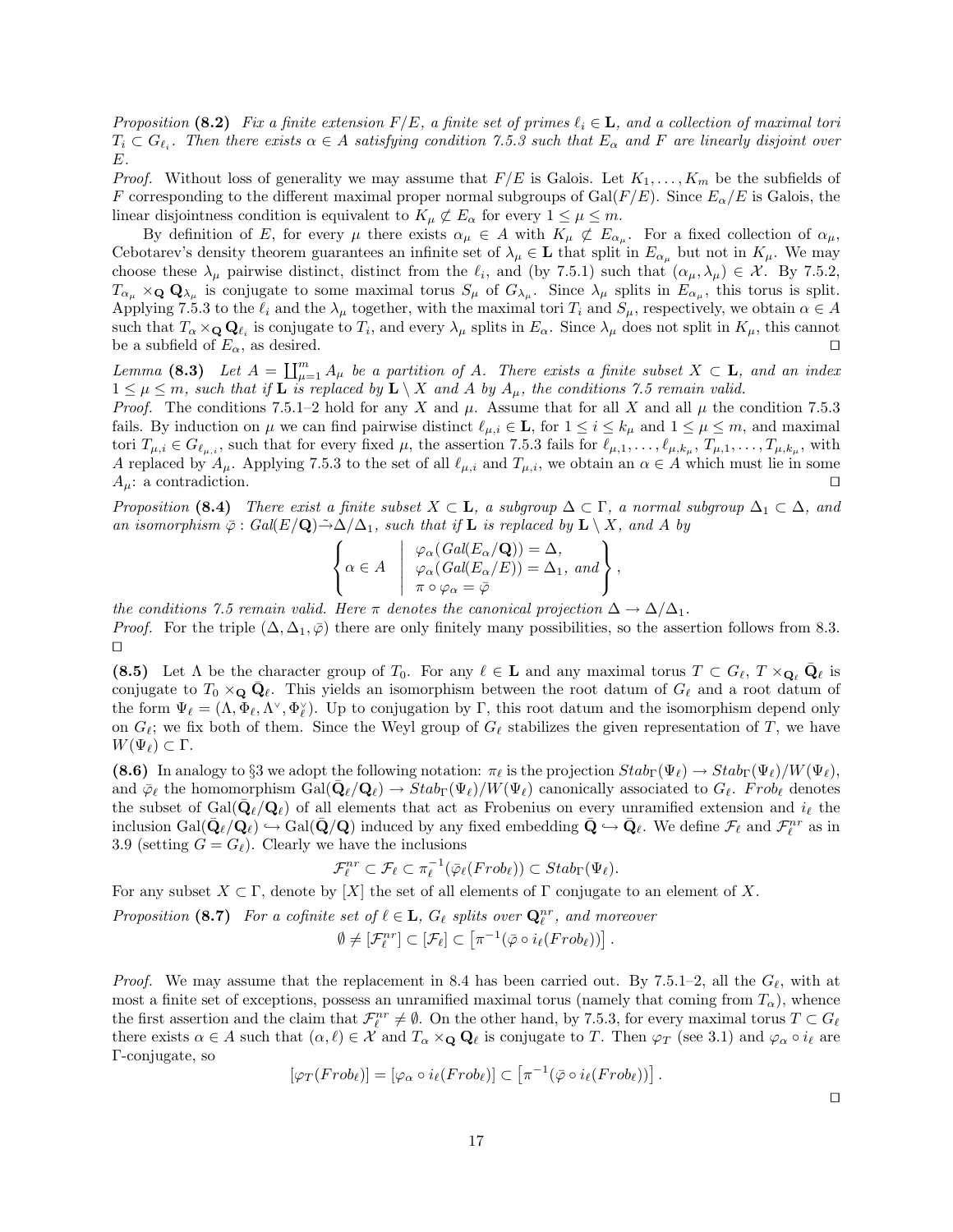Proposition (8.8) The set of  $\ell \in L$  for which  $[\mathcal{F}_{\ell}^{nr}] = [\pi^{-1}(\bar{\varphi} \circ i_{\ell}(Frob_{\ell}))]$  has Dirichlet-density 1. *Proof.* We may assume that the replacement in 8.4 has been carried out. Fix an element  $\delta \in \Delta$ . We have to prove that the set

(8.8.1) 
$$
\left\{\ell \in \mathbf{L} \mid \pi(\delta) \in \bar{\varphi} \circ i_{\ell}(Frob_{\ell}), \text{ but } \delta \text{ is not conjugate to an element of } \mathcal{F}_{\ell}^{nr}\right\}
$$

has Dirichlet density 0. By 8.2 and induction over N, we can find  $\alpha_1, \ldots, \alpha_N \in A$  such that the  $E_{\alpha_i}$ are linearly disjoint over E. Consider the set of  $\ell \in \mathbf{L}$  which are unramified in every  $E_{\alpha_i}$  and such that  $\pi(\delta) \in \bar{\varphi} \circ i_{\ell}(Frob_{\ell}),$  but for which  $\delta$  is not conjugate to an element of  $\varphi_{\alpha_i} \circ i_{\ell}(\text{Frob}_{\ell})$  for any  $i, 1 \leq i \leq N$ . There are precisely  $|\Delta_1|$  possibilities for each  $\varphi_{\alpha_i} \circ i_\ell(\text{Frob}_\ell)$  with the fixed  $\bar{\varphi} \circ i_\ell(\text{Frob}_\ell)$ . For each i the last condition rules out at most  $|\Delta_1| - 1$  of these, so by Cebotarev's density theorem and the linear disjointness of the  $E_{\alpha_i}$ , this set has Dirichlet density at most

$$
\left(1 - \frac{1}{|\Delta_1|}\right)^N.
$$

Since, for each i and almost all  $\ell$ ,  $\varphi_{\alpha_i} \circ i_\ell$  is conjugate to  $\varphi_T$  for some unramified maximal torus  $T \subset G_\ell$ , this set contains all the "bad" primes 8.8.1, with at most finitely many exceptions, including the primes that ramify in some  $E_{\alpha_i}$ . We send N to infinity, and the proposition follows.

Proposition (8.9) For  $\ell$  in a subset  $\mathbf{L}' \subset \mathbf{L}$  of Dirichlet-density 1, the connected reductive group  $G_{\ell}$  is unramified (in particular quasi-split), and

(8.9.1) 
$$
\left[\pi_{\ell}^{-1}(\bar{\varphi}_{\ell}(Frob_{\ell}))\right] = \left[\pi^{-1}(\bar{\varphi} \circ i_{\ell}(Frob_{\ell}))\right].
$$

## Moreover,  $G_{\ell}$  is split over  $E\mathbf{Q}_{\ell}$ .

*Proof.* By Propositions 8.7 and 8.8, we may assume  $\emptyset \neq [\mathcal{F}_{\ell}^{nr}] = [\mathcal{F}_{\ell}]$ . Therefore,  $\mu(\mathcal{F}_{\ell}^{nr}) = \mu(\mathcal{F}_{\ell})$ , with  $\mu$ ( ) defined as in 3.11. By 3.12,  $G_{\ell}$  is unramified, which implies, by 3.10,  $\mathcal{F}_{\ell}^{nr} = \pi_{\ell}^{-1}(\bar{\varphi}_{\ell}(Frob_{\ell}))$ . Applying [] to both sides, (8.9.1) follows. The quasi-split group  $G_\ell$  is determined up to isogeny by  $\Psi_\ell$  and  $\bar{\varphi}_\ell$  (see 3.3). As  $\bar{\varphi}_{\ell}$  factors through Gal( $E\mathbf{Q}_{\ell}/\mathbf{Q}_{\ell}$ ),  $G_{\ell}$  is split over  $E\mathbf{Q}_{\ell}$ .

Note that W. Barker observed (unpublished) that as a consequence of [5] Satz 2,  $G_\ell$  is actually quasi-split for all  $\ell \gg 0$  when the system of representations comes from an abelian variety over a number field.

(8.10) This result can be interpreted as saying that a substantial part of the information about  $G_\ell$  (at least about its Weyl group) depends, on a set of primes of density 1, only on the image of  $Frob_\ell$  in Gal( $E/\mathbf{Q}$ ). In the next section we make this more precise.

### §9. Main Results.

We recall our setting. The system  $\{\rho_{\ell}\}\$ is an everywhere semisimple representation of a profinite F-group G, indexed by a set L of primes of Dirichlet-density 1 (see 6.1 and 6.5). For every  $\ell \in L$ , the algebraic monodromy group  $G_\ell = \text{Zar}(\rho_\ell(\mathcal{G}))$  is reductive (see 6.8–9) and we assume it to be connected (see 6.15). As in 8.5 we denote the root datum of  $G_\ell$  by  $\Psi_\ell = (\Lambda, \Phi_\ell, \Lambda^\vee, \Phi_\ell^\vee)$ . When  $G_\ell$  possesses an unramified maximal torus, its structure up to inner twist is determined by the coset  $\sigma_{\ell}W(\Psi_{\ell}) = \pi_{\ell}^{-1}(\bar{\varphi}_{\ell}(Frob_{\ell})) \subset \text{Aut}(\Psi_{\ell})$  (3.8, 8.6). Finally, E is the splitting field of  $\{\rho_{\ell}\}\$  (see 8.1).

Theorem (9.1) There exists a subset  $\mathbf{L}' \subset \mathbf{L}$  of Dirichlet density 1 such that, for  $\ell \in \mathbf{L}'$ ,  $G_{\ell}$  is unramified, and the triple  $(\Lambda_{\mathbf{Q}}, W(\Psi_{\ell}), \sigma_{\ell}W(\Psi_{\ell}))$  depends up to isomorphism only on the image of Frob<sub>l</sub> in Gal(E/Q). *Proof.* Let  $L'$  be the set given by 8.9. Then we have the first assertion, plus the fact that the set of conjugacy classes in Γ (see 8.1) generated by  $\sigma_\ell W(\Psi_\ell)$  depends only on the image of  $Frob_\ell$  in Gal( $E/\mathbf{Q}$ ). In particular, the set of characteristic polynomials on  $\Lambda_{\mathbf{Q}}$  of the elements of  $\sigma_{\ell}W(\Psi_{\ell})$  depends only on this information. By 2.1, these characteristic polynomials determine the triple in question.  $\square$ 

Corollary (9.2) Let L' be as in 9.1. Then, for  $\ell \in L'$ , the dimension of  $G_{\ell}$ , and the dimension of its center, depends only on the image of  $Frob$  in  $Gal(E/\mathbf{Q})$ .

Proof. By 2.2, the Weyl group determines the roots up to rational multiples. Thus the assertion follows from 9.1. Note that this gives a partial answer to [14] I Question 4 (ii).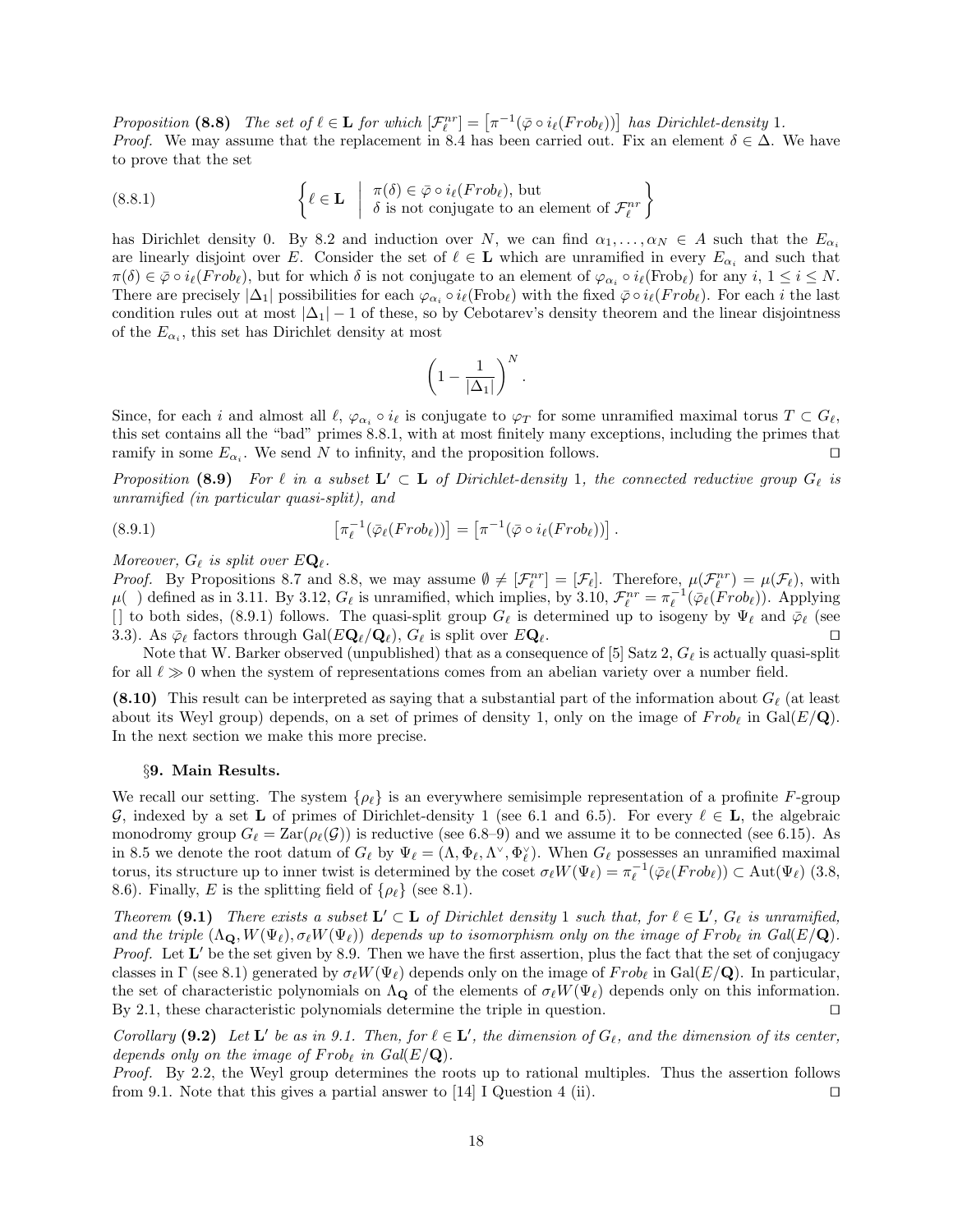(9.3) The next theorem shows that the  $B/C$  indeterminacy does not arise in the absolutely irreducible case. By abuse of notation, we write  $\rho_\ell$  for both the ambient representation  $G_\ell \hookrightarrow GL_n$  and its formal character.

Theorem (9.4) Assume that  $\{\rho_\ell\}$  is everywhere absolutely irreducible. Then there exists a subset  $\mathbf{L}' \subset \mathbf{L}$  of Dirichlet-density 1 such that, for  $\ell \in \mathbf{L}'$ , the triple  $(\Psi_{\ell}, \rho_{\ell}, \sigma_{\ell}W(\Psi_{\ell}))$  depends, up to isomorphism, only on the image of  $Frob_{\ell}$  in  $Gal(E/\mathbf{Q})$ .

*Proof.* For simplicity fix an embedding of each  $\mathbf{Q}_\ell$  into C. Since, by 6.12, the formal character  $\rho_\ell$  is independent of  $\ell$ , the pairs  $(G_{\ell,\mathbf{C}}, \rho_{\ell})$  are similar, in the sense of 5.1, for all  $\ell \in \mathbf{L}$ . First we want to use the canonical decomposition into basic similarity classes (5.7) to reduce to the case of a power of a basic similarity class. For this, fix a basic similarity class, and let  $k \geq 1$  be its multiplicity in  $(G_{\ell,\mathbf{C}}, \rho_{\ell}).$ Suppose that the basic class is represented by  $(G_1, \rho_1)$ . Then every  $(G_{\ell, \mathbf{C}}, \rho_{\ell})$  decomposes uniquely into  $(G_{1,\ell,\mathbf{C}} \cdot G_{2,\ell,\mathbf{C}}, \rho_{1,\ell} \otimes \rho_{2,\ell}),$  where  $(G_{1,\ell,\mathbf{C}}, \rho_{1,\ell})$  is similar to  $(G_1, \rho_1)^k$ . By uniqueness this decomposition must already be defined over  $\mathbf{Q}_{\ell}$ ; in particular we have a canonical decomposition  $G_{\ell} = G_{1,\ell} \cdot G_{2,\ell}$ . This induces a canonical decomposition for every maximal torus  $T \subset G_{\ell}$ . By 7.5.1–2 we also get a decomposition for  $T_\alpha$ , at least over  $\mathbf{Q}_\ell$ . But by 5.7.3 every factor of T is invariant under Γ; this implies that every factor of  $T_{\alpha}$  thus obtained is invariant under the normalizer of  $T_{\alpha}$  in  $GL_{n,\mathbf{Q}}$ . It follows that the decomposition of  $T_{\alpha}$  is defined over Q. If we write it  $T_{\alpha} = T_{\alpha,1} \cdot T_{\alpha,2}$ , then it is clear from the construction that the pairs  $(G_{i,\ell}, \rho_{i,\ell})$  together with the tori  $T_{\alpha,i}$  also satisfy the conditions in 7.5, for every  $i = 1, 2$ . Therefore, as long as we proceed formally, using 7.5 as our axioms, we may assume that every  $(G_{\ell,\mathbf{C}}, \rho_{\ell})$  is in a fixed power of a basic similarity class. As theorem 9.1 depends only on 7.5, we find that, for  $\ell \in L'$ ,  $(\Lambda_{\mathbf{Q}}, W(\Psi_{\ell}), \sigma_{\ell}W(\Psi_{\ell}))$ depends up to isomorphism only on the image of  $Frob_\ell$  in Gal( $E/\mathbf{Q}$ ). By 2.2,  $(\Psi_{\ell,\mathbf{Q}}, \sigma_\ell W(\Psi_\ell))$  is determined by this data up to the relation generated by the equivalences  $B_m \sim C_m$ . But in a basic similarity class, a non-trivial equivalence of this form is not possible (see 5.3). It follows that, for  $\ell \in L'$ ,  $(\Psi_{\ell, \mathbf{Q}}, \sigma_{\ell}W(\Psi_{\ell}))$ depends only on the image of  $Frob_\ell$  in Gal( $E/\mathbf{Q}$ ). Now within a basic similarity class or a power thereof, the formal character of any simple factor is determined by the root system of this simple factor. This means that  $\Psi_{\ell,\mathbf{Q}}$  determines  $\rho_{\ell}$ . This, in turn, determines  $\Psi_{\ell}$ , and we are done.  $\square$ 

(9.5) If  $E = \mathbf{Q}$ , this result is particularly nice: see 9.10 below. Otherwise there is no guarantee that the root data  $\Psi_{\ell}$  are the same for different conjugacy classes in Gal( $E/\mathbf{Q}$ ). However, under dimension restrictions, we have more precise results:

Proposition  $(9.6)$  Consider the situation of 9.4, and assume that the common dimension n of the representation  $\{\rho_\ell\}$  is either odd and not divisible by 27, or equal to 2. Then  $(\Psi_\ell, \rho_\ell)$  is independent of  $\ell$ , for all  $\ell \in L$  (without excluding a subset of Dirichlet density 0). In other words, the groups  $G_\ell \times_{\mathbf{Q}_\ell} \mathbf{C} \subset GL_n, \mathbf{C}$  are all conjugate (any choice of embeddings  $\mathbf{Q}_{\ell} \hookrightarrow \mathbf{C}$ ).

Proof. By 5.8 the assumption implies that no basic ambiguous similarity class occurs in the decomposition of  $(G_{\ell}, \rho_{\ell}).$ 

Proposition (9.7) Under the hypotheses of 9.4, if the dimension n of the representation  $\{\rho_\ell\}$  is divisible neither by  $3^{15}$  nor by the fifth power of an even integer strictly greater than 2, then, for all  $\ell \in L'$ ,  $(\Psi_{\ell}, \rho_{\ell})$ is independent of  $\ell$ .

Proof. As in the proof of 9.4, we may reduce to the case of a power of a fixed basic similarity class. If this class is not ambiguous, we are done as in 9.6. Otherwise, using 5.8 the assumption implies that we have  $k \leq 4$  copies of a basic similarity class of type 5.3.1 or 5.3.3, or that we have the spin-case 5.3.4, with rank  $k \leq 9$ . The case 5.3.2, having dimension  $2^{12}$ , cannot occur at all.

In the cases 5.3.1 and 5.3.3, the ambiguity is between two root systems  $\Phi \subset \Phi'$ , where  $\Phi'$  has no outer automorphisms but induces an outer automorphism of order 2 on  $\Phi$ . Thus  $\Gamma_1 = W(\Phi)^k$  is a normal subgroup of Γ, and  $\bar{\Gamma} = \Gamma/\Gamma_1$  is canonically isomorphic to  $\{\pm 1\}^k \rtimes S_k$ . For any  $\ell \in \mathbf{L}$ , the Weyl group  $W(\Psi_\ell)$  contains  $\Gamma_1$ , and its image in  $\bar{\Gamma}$  is of the form  $\{\pm 1\}^j \times \{1\}^{k-j}$  for some  $0 \le j \le k$ .

In the case 5.3.4 we have  $\Gamma = \{\pm 1\}^k \rtimes S_k$  with  $1 \leq k \leq 9$ , and  $W(\Psi_\ell)$  must contain the normal subgroup  $\Gamma_1 = {\pm 1}^k$ . The image of  $W(\Psi_\ell)$  in  $\tilde{\Gamma} = \Gamma/\Gamma_1$  is of the form  $\prod_{i=1}^r S_{k_i}$  for some partition  $k = \sum_{i=1}^r k_i$ .

In either case, let L' be as in 8.9, and choose a prime  $\ell_0 \in L'$  which splits completely in E, and which is congruent to 1 mod 2k!. For any such choice, equation (8.9.1) reduces to the equality  $[W(\Psi_{\ell_0})] = [\Delta_1]$ . We want to prove that  $W(\Psi_{\ell_0})$  is, as a subgroup of Γ, conjugate to  $\Delta_1\Gamma_1$ . This will follow from lemma 9.8 below applied to  $G = \overline{\Gamma}$ ,  $H = W(\Psi_{\ell_0})$ , and  $H' = \Delta_1 \Gamma_1/\Gamma_1$ . Condition 9.8.1 is already clear. For 9.8.2 observe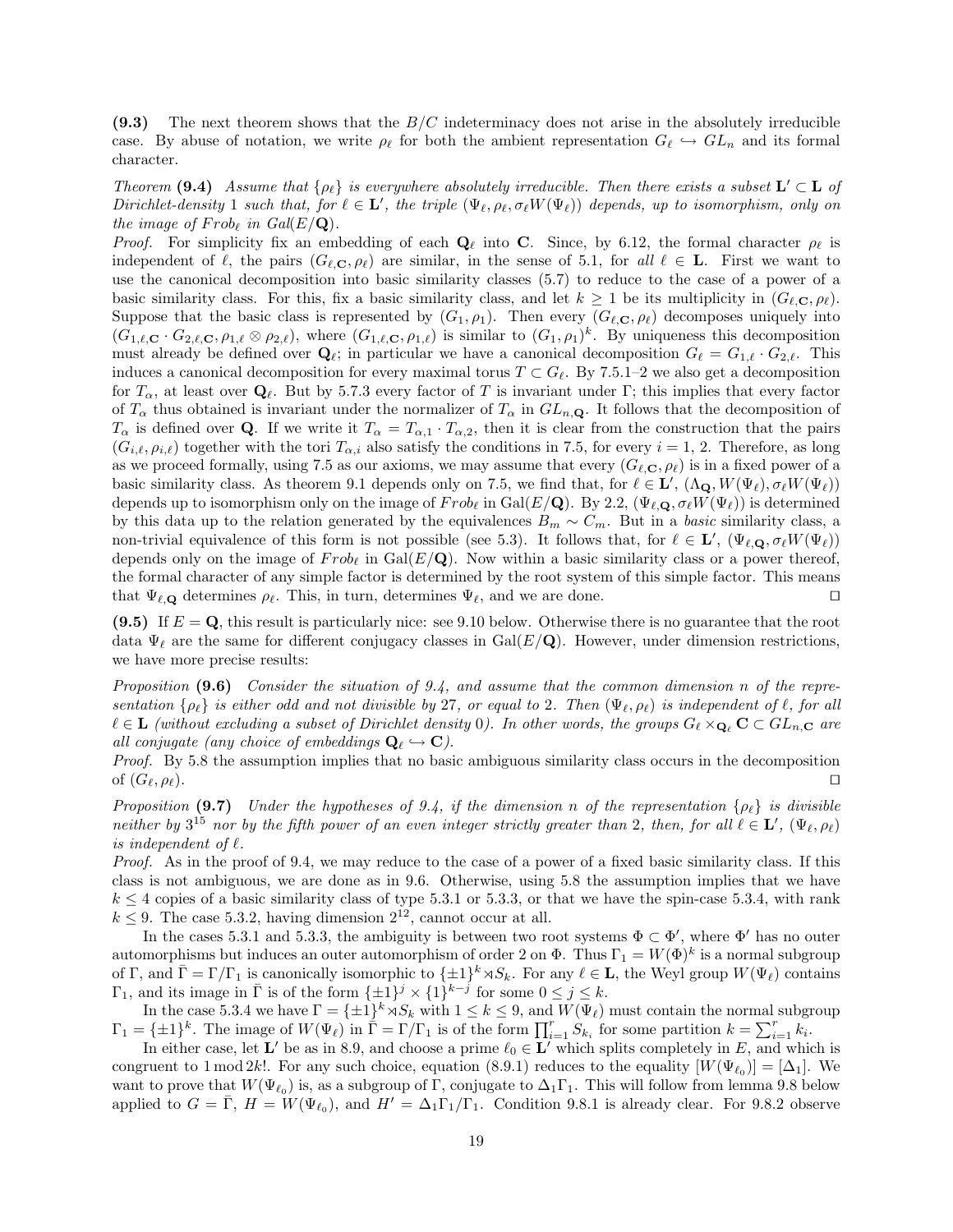that, since  $G_{\ell}$  is split, by 3.6 every homomorphism  $Gal(\bar{\mathbf{Q}}_{\ell_0}/\mathbf{Q}_{\ell_0}) \to W(\Psi_{\ell_0})$  occurs for some maximal torus of  $G_\ell$ . Since the surjection  $W(\Psi_{\ell_0}) \to W(\Psi_{\ell_0})/\Gamma_1$  possesses a right inverse, every homomorphism  $Gal(\bar{\mathbf{Q}}_{\ell_0}/\mathbf{Q}_{\ell_0}) \to W(\Psi_{\ell_0})/\Gamma_1$  comes from some maximal torus. Now  $\ell_0$  has been chosen so that there exists a cyclic extension of  $\mathbf{Q}_{\ell_0}$  that is totally ramified of degree 2k!. As  $\mathbf{Q}_{\ell_0}$  has an unramified extension of the same degree, there exists a surjective homomorphism  $Gal(\bar{\mathbf{Q}}_{\ell_0}/\mathbf{Q}_{\ell_0}) \to (\mathbf{Z}/2k!\mathbf{Z})^2$ . The order of every element of  $W(\Psi_{\ell_0})/\Gamma_1$  divides 2k!, so every pair of commuting elements of this group lies in the image of a homomorphism coming from some maximal torus. By 7.5.2–3, there exists  $\alpha \in A$  as in 8.4 with  $(\alpha, \ell_0) \in \mathcal{X}$ and such that  $T_\alpha \times_Q \mathbf{Q}_{\ell_0}$  is conjugate to a maximal torus of  $G_\ell$  of this given type. It follows that there exists a single element of  $\Gamma$  that conjugates the two given commuting elements of  $W(\Psi_{\ell_0})/\Gamma_1$  to  $\Delta_1\Gamma_1/\Gamma_1$ . In other words, condition 9.8.2 holds.

Applying lemma 9.8 and conjugating  $\Psi_{\ell_0}$  in  $\Gamma$  if necessary, we may now assume that  $W(\Psi_{\ell_0}) = \Delta_1 \Gamma_1$ . We shall prove that  $W(\Psi_{\ell})$  is conjugate to  $W(\Psi_{\ell_0})$  for every  $\ell \in \mathbf{L}'$ . In fact, writing  $\sigma \Delta_1 \subset \Delta$  for the image of  $Frob_\ell$  and  $\sigma_\ell W(\Psi_\ell)$  for the coset determining  $G_\ell$ , (8.9.1) reads  $[\sigma \Delta_1] = [\sigma_\ell W(\Psi_\ell)]$ . Since  $\Gamma_1 \subset W(\Psi_\ell)$  is a normal subgroup of Γ, this equation shows that  $[\sigma \Delta_1] = [\sigma \Delta_1 \Gamma_1]$ . This implies the equalities

$$
[\sigma_{\ell}W(\Psi_{\ell})] = [\sigma \Delta_1] = [\sigma \Delta_1 \Gamma_1] = [\sigma W(\Psi_{\ell_0})].
$$

As in the proof of 9.4, it now follows that the cosets  $\sigma_\ell W(\Psi_\ell)$  and  $\sigma W(\Psi_{\ell_0})$  are conjugate in  $\Gamma$ , as desired.  $\Box$ 

Lemma (9.8) Suppose that H and G are groups such that either  $H = {\pm 1}^j \times {1}^{k-j} \subset G = {\pm 1}^k \rtimes S_k$  for some integers  $0 \leq j \leq k \leq 4$ , or there exists a partition  $k = \sum_{i=1}^{r} k_i \leq 9$  such that  $H = \prod_{i=1}^{r} S_{k_i} \subset G = S_k$ . In either case, let  $H' \subset G$  be another subgroup, and assume that

 $(9.8.1)$  Every element of H is conjugate to an element of H', and vice versa.

(9.8.2) For every pair of commuting elements  $h_1, h_2 \in H$  there exists  $g \in G$  such that both  $gh_ig^{-1} \in H'$ . Then there exists  $g \in G$  with  $H' = gHg^{-1}$ .

*Proof.* Elementary, but tedious calculation. The bounds on  $k$  cannot be improved.  $\square$ 

(9.9) Suppose we are given that  $\Psi_\ell$  is independent of  $\ell \in L'$ . Our results do no automatically imply that there exists a global group over Q from which all "local" groups are derived. Neither does it follow that the representations  $\rho_{\ell}$  are the same, unless under some restriction like everywhere absolute irreducibility (In fact, the results of [11] imply that the  $\rho_{\ell}$  may fail to correspond for different  $\ell$ ). However, we have the following special result:

Proposition (9.10) Assume that  $\{\rho_\ell\}$  is everywhere absolutely irreducible. Suppose further that either  $E = \mathbf{Q}$ , or the dimension of  $\{\rho_{\ell}\}\$  satisfies the conditions of 9.7. Then there exists a subgroup  $G \subset GL_n$ , defined over Q, such that, for all  $\ell$  in a subset  $L' \subset L$  of Dirichlet-density 1,  $G_{\ell}$  is conjugate to  $G \times_Q Q_{\ell}$ over  $\mathbf{Q}_{\ell}$ .

*Proof.* By 9.4,  $G_{\ell}$  is unramified, hence quasi-split, for  $\ell \in \mathbf{L}'$ . It is therefore determined, up to conjugation in  $GL_n(\mathbf{Q}_\ell)$ , by the triple  $(\Psi, \rho, \sigma_\ell W(\Psi))$  with common root data  $\Psi$ . In the case  $E = \mathbf{Q}$  we have  $\Delta = \Delta_1$ , so all  $G_{\ell}$  split. We may therefore take for G the unique Q-split group with root datum  $\Psi$  and representation ρ. In the situation of 9.7 we have proved that, up to conjugation,  $W(\Psi) = \Delta_1 \Gamma_1$  for some normal subgroup  $\Gamma_1 \subset \Gamma$ . We can therefore define a homomorphism

$$
\operatorname{Gal}(E/\mathbf{Q}) \cong \Delta/\Delta_1 \to \Delta\Gamma_1/\Delta_1\Gamma_1 \subset Stab_{\Gamma}(\Psi)/W(\Psi).
$$

By 3.3 this homomorphism defines a unique quasi-split group  $G$  over  $Q$ . Since  $G$  is quasi-split, and the isomorphism class of the given representation  $\rho$  is invariant under the action of the Galois group,  $\rho$  descends to a representation of G over Q (see [19] Th. 3.3). By construction,  $(G, \rho)$  has the desired properties.  $\Box$ 

## §10. Counter-examples.

To round things off, we want to indicate the limitations of our approach by constructing a number of examples of representations of F-groups for which the  $G_\ell$  are not compatible in various ways. These constitute counterexamples to the most optimistic expectations one might have entertained.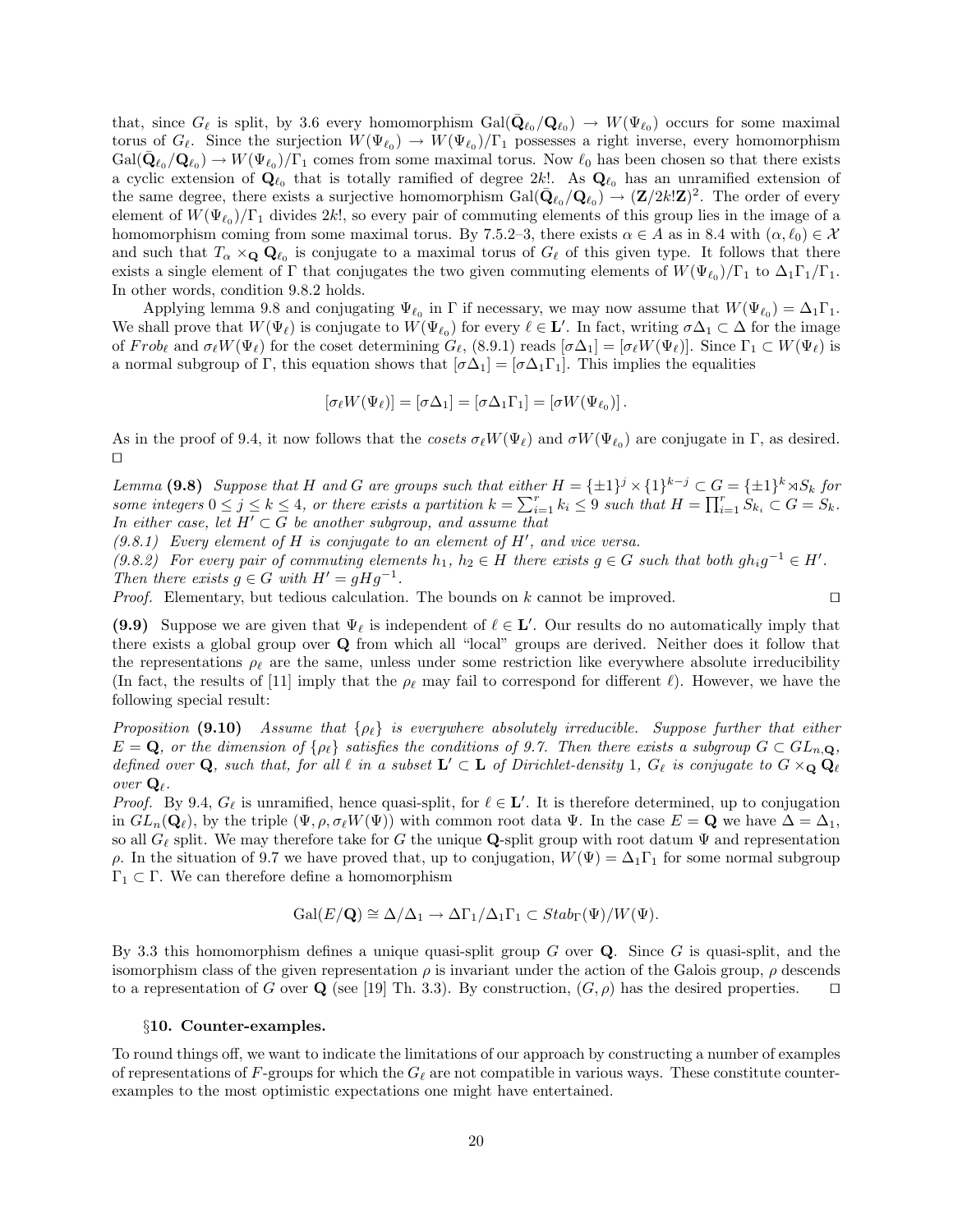(10.1) All constructions will be based on 6.4 and 6.6. If 6.5.2 holds, then the Zariski-closure of  $\rho_{\ell}(\mathcal{G})$  is equal to  $G_\ell$ . Thus to produce counterexamples we have only to choose the  $G_\ell$  and  $K_\ell$  in the desired way, and to verify 6.5.2. Let us assume that every  $G_{\ell}$  is connected. Recall (4.3) that  $ch(G_{\ell})$  is Zariski-closed. By 6.12, it must be independent of  $\ell$ . Assuming this, let us write Z for the corresponding reduced closed subscheme of  $\mathbf{G}_m \times \mathbf{A}^{n-1}$ , defined over **Q**. Let us see what is needed to prove 6.5.2.

Since  $\mathcal{G} = \prod_{\ell} K_{\ell}$  carries the product topology, a subset is dense if and only if its image in  $\prod_{i\in T} K_{\ell}$  is dense, for every finite subset  $T \subset \mathbf{L}$ . By definition (6.4) of the set  $\{F_{\alpha}\}\)$ , it suffices to prove the following assertion:

(10.1.1) Given any finite subset  $T \subset \mathbf{L}$ , and a non-empty open subset  $U_\ell \subset K_\ell$  for every  $\ell \in T$ , there exists  $P \in Z(\mathbf{Q})$  such that

(a)  $P \in ch(U_\ell)$  for all  $\ell \in T$ , and

(b)  $P \in ch(K_{\ell})$  for all but at most finitely many  $\ell \in L \setminus T$ .

Lemma (10.2) Every  $ch(U_\ell)$  contains a non-empty open subset of  $Z(\mathbf{Q}_\ell)$ .

*Proof.* Since  $G_\ell$  is connected reductive,  $U_\ell$  contains a non-empty open subset of some maximal torus  $T_\ell \subset G_\ell$ . The morphism  $ch|_{T_\ell}: T_\ell \to ch(T_\ell) = ch(G_\ell)$  is generically étale, hence the associated map of  $\mathbf{Q}_\ell$ -points is open on an open dense subset  $([7]$  Satz 1.1.1). This implies the assertion.

(10.3) The above lemma implies that condition 10.1.1 (a) is satisfied whenever  $P \in Z(\mathbf{Q})$  satisfies some congruence conditions at all primes  $\ell \in T$ . Therefore the following condition implies 10.1.1.

(10.3.1) For any  $P_0 \in Z(\mathbf{Q})$  and any positive integer N that is a product of primes in **L**, there exists  $P \in Z(\mathbf{Q})$  such that

(a)  $P \equiv P_0 \bmod N$ , and

(b)  $P \in ch(K_{\ell})$  for all sufficiently large  $\ell \in \mathbf{L}$ .

Condition 10.3.1 is implied, in turn, by the following:

(10.3.2) For any  $P \in Z(\mathbf{Q})$  outside some fixed Zariski-closed proper subset,  $P \in ch(K_{\ell})$  for all but at most finitely many  $\ell \in \mathbf{L}$ .

Counterexample (10.4) We construct an example where  $G_{\ell}$  is strictly "smaller than it ought to be" for an infinite set of primes. Fix a prime  $\ell_0 \equiv 1 \mod 8$ . Let **L** be the set of all rational primes different from  $\ell_0$ , and S a subset with the property: For every positive integer N that is not divisible by  $\ell_0$ , there are at most finitely many  $\ell \in S$  which are not congruent to  $\ell_0$  mod N. Any finite set has this property; it is possible for S to be infinite though its Dirichlet-density must, of course, be zero.

We take  $K_\ell = SL_2(\mathbf{Z}_\ell)$  and  $G_\ell = SL_2 \hookrightarrow GL_2$  for  $\ell \in \mathbf{L} \setminus S$ . For  $\ell \in S$ , however, we take  $G_\ell$  to be the norm-1-torus of the unique unramified quadratic extension of  $\mathbf{Q}_\ell$ , and  $K_\ell = G_\ell(\mathbf{Q}_\ell)$  which is already compact.

Let us prove 10.3.1. We are given  $P_0 = X^2 + a_0 X + 1$  and a positive integer N that is prime to  $\ell_0$ . Let  $b_0$ be any integer such that the polynomial  $X^2 + b_0X + 1$  does not split modulo  $\ell_0$ . Let a be any integer greater than 2 which is congruent to  $a_0 \mod N$  and to  $b_0 \mod \ell_0$ . We claim that the polynomial  $P = X^2 + aX + 1$  does the job. Condition 10.3.1 (a) holds by definition. There is nothing to check except at the primes in  $S$ . We need to show that for all sufficiently large  $\ell \in S$ , the roots of P generate an unramified quadratic extension of  $\mathbf{Q}_{\ell}$ . In terms of the Legendre symbol, this means  $\left( \frac{a^2-4}{\ell} \right) = -1$ . By assumption, we have  $\left( \frac{b_0^2-4}{\ell_0} \right) = -1$ . In particular,  $a^2 - 4 \equiv b_0^2 - 4 \not\equiv 0 \mod l_0$ . By definition of  $S, \ell \equiv l_0 \mod l_0^2 - 4$  for all sufficiently large  $\ell \in S$ . By quadratic reciprocity,

$$
\left(\frac{a^2 - 4}{\ell}\right) = \left(\frac{a^2 - 4}{\ell_0}\right) = \left(\frac{b_0^2 - 4}{\ell_0}\right) = -1,
$$

as desired.

Counterexample (10.5) We construct an example where, on an infinite set of primes,  $G_{\ell}$  fails to be quasisplit. Let **L** and S be as in 10.4. For  $\ell \in L \setminus S$  let  $K_{\ell} = SL_2(\mathbb{Z}_{\ell})$  and  $G_{\ell} = SL_2$ , but this time we take the 4-dimensional representation induced by the left regular representation of the matrix algebra. For  $\ell \in S$ , we Let  $D_\ell$  be the anisotropic quaternion algebra over  $\mathbf{Q}_\ell, K_\ell \subset D_\ell^\times$  the subgroup of all elements of reduced norm 1, and  $G_\ell \subset GL_4$  the Zariski-closure of  $K_\ell$  in the representation induced by the left regular representation of  $D_{\ell}$ .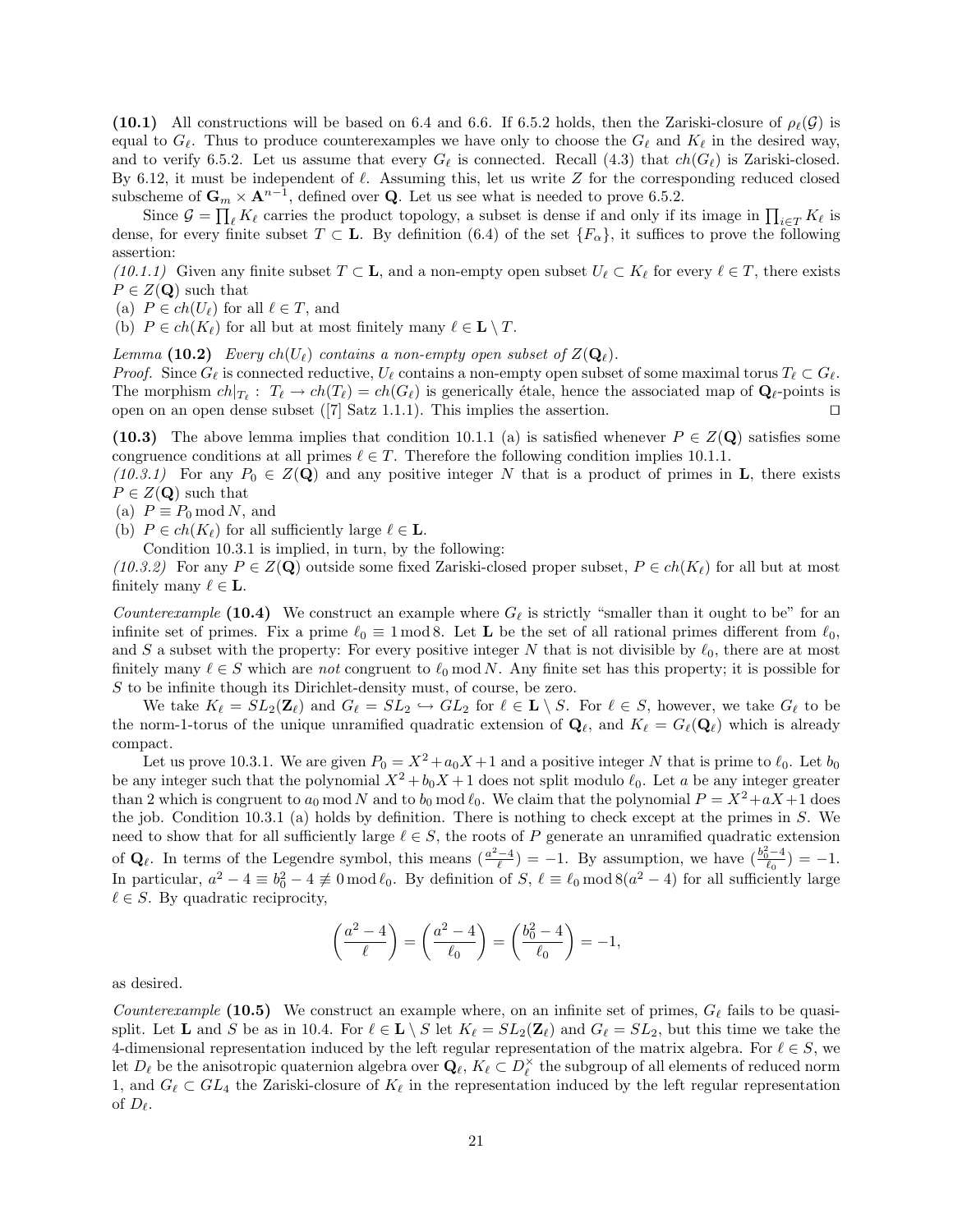The proof of 10.3.1 is essentially that of 10.4. We are dealing with polynomials of the form  $(X^2+aX+1)^2$ . Proceeding as in 10.4, we find such a polynomial which satisfies 10.3.1 (a) and (b), with unramified anisotropic tori in place of quaternion algebras. Our assertion now follows from the fact that over a local field any 1 dimensional anisotropic torus can be embedded into any quaternion algebra.

(10.6) Examples in the spirit of 10.4-5 can be based on groups other than  $SL_2$ . In the following examples we have to work with larger groups.

Counterexample (10.7) We construct an example where the splitting field is Q and  $W(\Psi_{\ell})$  is the same for all  $\ell$ , but where  $\Psi_\ell$  varies without any density restriction. Let  $n = 2k + 1$ . If  $n = 3$  or 5, then all  $\Psi_\ell$  will be isogenous but the representations inequivalent; for  $n \geq 7$  the  $\Psi_\ell$  will not even be isogenous.

Let  $H_1 = Sp_{2k,\mathbf{Q}}$  be a split symplectic group of rank k, embedded into  $GL_{n,\mathbf{Q}}$  by the direct sum of the standard representation with the trivial representation. Let  $H_2 \subset GL_{n,\mathbf{Q}}$  be a split special orthogonal group. The common subspace  $Z = ch(H_1) = ch(H_2) \subset \mathbf{G}_m \times \mathbf{A}^{2k}$  consists of all monic polynomials P of degree  $2k+1$  with the property  $P(X) = -X^{2k+1}P(X^{-1})$ . For both  $i = 1, 2$ , the map ch induces an isomorphism of the variety of all semisimple conjugacy classes of  $H_i$  with Z. There is a Zariski-open dense subspace  $U \subset Z$ such that the centralizer in  $H_i$  of any point mapping to U is connected. Choose any partition  $\mathbf{L} = \mathbf{L}_1 \cup \mathbf{L}_2$ of the set of all rational primes. For  $\ell \in \mathbf{L}_i$ , we put  $G_\ell = H_i \times_{\mathbf{Q}} \mathbf{Q}_\ell$  and  $K_\ell = G_i(\mathbf{Q}_\ell) \cap GL_n(\mathbf{Z}_\ell)$ .

To prove 10.3.2 we may fix  $P \in U(\mathbf{Q})$ . For  $i = 1, 2$  choose a semisimple element  $h_i \in H_i(\bar{\mathbf{Q}})$  with  $ch(h_i) = P$ . The conjugacy class of  $h_i$ , being determined by P, is defined over **Q**. By assumption the centralizer of  $h_i$  is connected whence, by definition ([10] §4), Kottwitz' obstruction vanishes for  $h_i$ . Since  $H_i$ is split, by [10] Th.4.7 the conjugacy class of  $h_i$  contains a Q-rational element. We may therefore assume  $h_i \in H_i(\mathbf{Q})$ . Now, for all but at most finitely many  $\ell \in \mathbf{L}_i$ , we have  $h_i \in GL_n(\mathbf{Z}_\ell)$ , whence  $h_i \in K_\ell$ , as desired.

Counterexample (10.8) We construct an example where  $\{\rho_{\ell}\}\$ is everywhere absolutely irreducible, the splitting field E is larger than Q, and the root data  $\Psi_\ell$  depends only on, but differs with, the behavior of  $\ell$ in E. This example shows that the dimension restrictions in 9.7 cannot be weakened.

Fix a basic ambiguous class of type 5.3.1 or 5.3.3. If the common dimension of the representation is m, we can represent the two isomorphism classes in this ambiguous class by connected split semisimple groups  $H, H' \subset GL_{m,\mathbf{Q}}.$  Letting  $\Psi, \Psi'$  denote the root data of H and H' respectively, we know that one of them is a proper root subdatum of the other, say  $\Psi$  a root subdatum of  $\Psi'$ . Then  $Aut(\Psi) = W(\Psi')$ , and we can identify  $W(\Psi)/W(\Psi)$  with the group  $\{\pm 1\}$ . For any overfield  $F/Q$  and any homomorphism  $\chi: Gal(\overline{F}/F) \to {\pm 1}$ there is, by 3.3, associated a twist  $H^{\chi}$  of H, which is a quasi-split connected semisimple group over F with the same root datum  $\Psi$ . The isomorphism class of the given representation is invariant under this Galois action, so since  $H^{\chi}$  is quasi-split, this representation can be realized as a representation of  $H^{\chi}$ , defined over F (See [19] Th. 3.3).

Fix an integer  $k \geq 5$ , and let  $n = m^k$ . Let  $H_1 \subset GL_{n,\mathbf{Q}}$  be the image of  $(H')^k$  in the exterior tensor power of the given representation of H'. Fix a quadratic number field E, and let  $\chi_E$ : Gal( $\bar{Q}/Q$ )  $\rightarrow \{\pm 1\}$ be the associated quadratic character. Let us denote the restriction of  $\chi_E$  to Gal( $\bar{F}/F$ ) by  $\chi_{E,F}$ . For any character  $\chi: \text{ Gal}(\bar{F}/F) \to \{\pm 1\}$  we define  $H(\chi)$  likewise as the image of  $H^{\chi} \times H^{\chi \chi_{E,F}} \times (H' \times_{\mathbf{Q}} F)^{k-2}$ . For  $F = \mathbf{Q}$  and  $\chi = \mathbf{1}$  the trivial character, we put  $H_2 = H(\mathbf{1})$ . The variety Z of all characteristic polynomials is the same for all of these groups, and we use ch indiscriminately to denote the morphisms  $H_1 \to Z$ ,  $H_2 \to Z$ , and  $H(\chi) \to Z$ . Let **L** be the set of all odd rational primes that do not ramify in E. For  $\ell \in L$  which splits in E, we put  $G_\ell = H_1 \times_{\mathbf{Q}} \mathbf{Q}_\ell$ . For  $\ell \in \mathbf{L}$  which is inert in E, we put  $G_\ell = H_2 \times_{\mathbf{Q}} \mathbf{Q}_\ell$ . In either case, we put  $K_{\ell} = G_{\ell}(\mathbf{Q}_{\ell}) \cap GL_n(\mathbf{Z}_{\ell}).$ 

(10.9) We shall prove that 10.1.1 holds in the situation of 10.8. In order to do this, we must take a closer look at the rational conjugacy classes of the groups involved.

Let  $T_0$  and  $\rho_0$  be as in 8.1. Then  $\text{Aut}(T_0, \rho_0) = W(\Psi')^k \rtimes S_k$ , and  $ch|_{T_0} : T_0 \to Z$  is a ramified Galois covering with this group as Galois group. Let  $( \ )^{\natural}$  denote the variety of all semisimple conjugacy classes of a connected semisimple group. We have a canonical isomorphism  $H_1^{\natural} \cong T_0/W(\Psi')^k$ . Put  $X =$  $T_0/(W(\Psi))^2 \times W(\Psi')^{k-2}$ . On this we have a natural action of  $W(\Psi')^2/W(\Psi)^2 \cong {\pm 1}^2$ . For any character  $\chi: \text{Gal}(\overline{F}/F) \to \{\pm 1\}, H(\chi)^{\natural}$  is canonically isomorphic to the twist of X by the homomorphism  $(\chi, \chi \chi_{E,F})$ :  $Gal(\overline{F}/F) \rightarrow {\pm 1}^2.$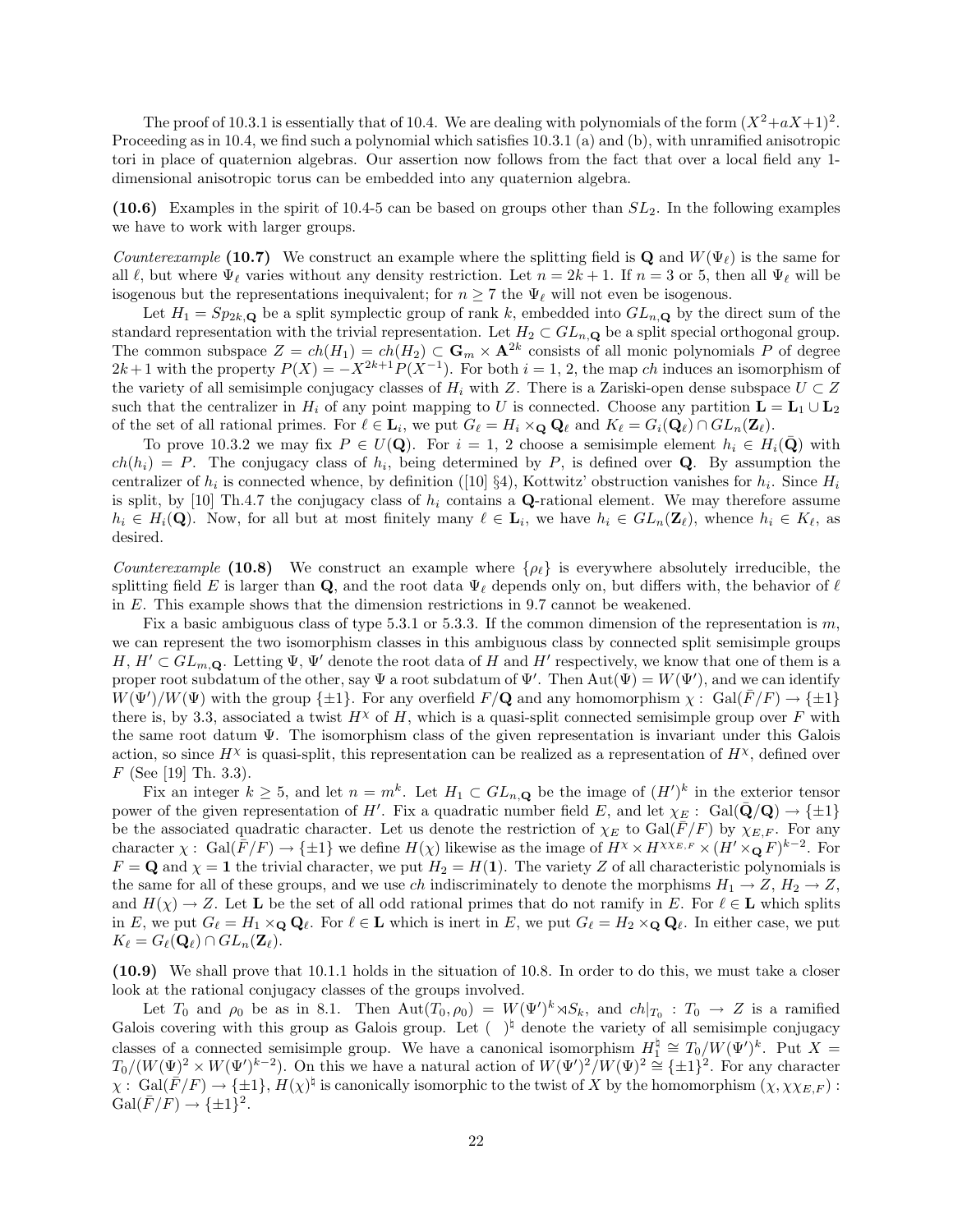For any  $P \in Z(F)$ , the Galois-set structure of the inverse image of P in  $T_0$  is given by a homomorphism  $\phi_P$ : Gal( $\overline{F}/F$ )  $\rightarrow$  Aut( $T_0, \rho_0$ ), unique up to conjugation. If P comes from a F-rational conjugacy class of  $H_i$  or of  $H(\chi)$ , then  $\phi_P$  factors through  $W(\Psi')^k$ . In this case we denote the components of the composite homomorphism

$$
\operatorname{Gal}(\bar{F}/F) \xrightarrow{\phi_P} W(\Psi')^k \to W(\Psi')^k / W(\Psi)^k \cong {\{\pm 1\}}^k
$$

by  $\chi_{P,1}, \ldots, \chi_{P,k}$ . Conversely, any such P lifts to an element of  $H_1^{\natural}(F)$ . It lifts to an element of  $H(\chi)^{\natural}(F)$ if and only if, after permuting the  $\chi_{P,i}$  if necessary, we have  $\chi_{P,1} = \chi$  and  $\chi_{P,2} = \chi \chi_{E,F}$ .

As in 10.7, there is a Zariski-open dense subspace  $U \subset Z$  such that the centralizer of any point of  $H_i$ ,  $H(\chi)$  mapping to U is connected. This allows us to represent rational conjugacy classes by rational elements. The validity of 10.1.1 follows from the following lemmas.

Lemma (10.10) For any  $\ell \in L$  and any non-empty open subset  $U_{\ell} \subset K_{\ell}$ , there exists a character  $\chi_{\ell}$ :  $Gal(\bar{\mathbf{Q}}_{\ell}/\mathbf{Q}_{\ell}) \rightarrow {\pm 1}$  and a non-empty open subset  $V_{\ell} \subset H(\chi_{\ell})(\mathbf{Q}_{\ell})$  so that  $ch(V_{\ell}) \subset ch(U_{\ell}).$ 

*Proof.* If  $\ell$  is inert in E, the assertion holds trivially with  $\chi_{\ell} = 1$  and  $V_{\ell} = U_{\ell}$ . So assume that  $\ell$  splits in E. Fix any  $g \in U_\ell$  so that  $P := ch(g) \in U$  and that  $ch(U_\ell)$  contains a neighborhood of P in  $U(\mathbf{Q}_\ell)$ . By hypothesis,  $\ell$  is odd, so there are precisely 4 distinct characters  $Gal(\bar{Q}_{\ell}/Q_{\ell}) \to {\pm 1}$ . Since  $k \geq 5$ , at least two of the  $\chi_{P,i}$  must be equal. After conjugation by  $S_k$  we may, and do, assume that  $\chi_{P,1} = \chi_{P,2}$ . Put  $\chi_{\ell} = \chi_{P,1}$ . The assumption that  $\ell$  splits in E means that  $\chi_{E,\mathbf{Q}_{\ell}}$  is the trivial character. By the above characterization of F-rational conjugacy classes it follows that P lifts to a point in  $H(\chi_{\ell})^{\natural}(\mathbf{Q}_{\ell})$ . Since  $P \in U$ , and  $H(\chi_{\ell})$  is quasi-split, by the same argument as in 10.7 we can even lift P to a point  $h \in H(\chi_{\ell})(\mathbf{Q}_{\ell})$ . The desired assertion now holds if  $V_{\ell}$  is any sufficiently small neighborhood of h.  $\square$ 

Lemma (10.11) Given any finite subset  $T \subset \mathbf{L}$ , and a non-empty open subset  $U_{\ell} \subset K_{\ell}$  for every  $\ell \in T$ , there exists a character  $\chi: Gal(\mathbf{Q}/\mathbf{Q}) \to {\{\pm 1\}}$  and an element  $h \in H(\chi)(\mathbf{Q})$  so that  $ch(h) \in U(\mathbf{Q})$ , and  $ch(h) \in ch(U_{\ell})$  for every  $\ell \in T$ .

*Proof.* Let  $\chi$  be any global character whose restriction to the local Galois group at every  $\ell \in T$  is equal to  $\chi_{\ell}$  given by 10.10. Then we can view  $V_{\ell}$  as an open subset of  $H(\chi)(\mathbf{Q}_{\ell})$ . To prove the assertion it remains to show that  $H(\chi)$  satisfies weak approximation with respect to T. First consider two opposite Q-rational Borel subgroups B, B' of  $H(\chi)$ , with unipotent radicals U, U', and let  $S = B \cap B'$  be the common maximal torus. Looking at the big Bruhat cell shows that  $H(\chi)$  is birational to  $U \times S \times U'$ , so it suffices to prove weak approximation for S with respect to T. By  $[8]$  5.1, this is known if S splits over a cyclic extension of  $\mathbf{Q}_{\ell}$  for every  $\ell \in T$ . This latter condition depends only on the restrictions of  $\chi$  and  $\chi \chi_E$  to Gal( $\bar{\mathbf{Q}}_{\ell}/\mathbf{Q}_{\ell}$ ). When  $\ell$  splits in E, these restrictions are equal, so at worst S splits over a quadratic extension of  $\mathbf{Q}_{\ell}$ . When l is inert in E, the proof of 10.10 gives  $\chi_{\ell} = 1$ , so S splits over the unramified quadratic extension of  $\mathbf{Q}_{\ell}$ . In either case, we are done.  $\Box$ 

Lemma (10.12) For any character  $\chi: Gal(\mathbf{Q}/\mathbf{Q}) \to {\pm 1}$  and any  $h \in H(\chi)(\mathbf{Q})$  with ch(h)  $\in U$ , the set  $\{\ell \in \mathbf{L}| ch(h) \notin ch(K_{\ell})\}\$ is finite.

*Proof.* For all sufficiently large primes  $\ell$ , h lies in a hyperspecial subgroup of  $H(\chi)(\mathbf{Q}_\ell)$  ([20] 3.9.1). If  $\ell$  is inert in E and  $\chi$  unramified at  $\ell$ , then the restriction of  $\chi$  to Gal( $\bar{Q}_{\ell}/Q_{\ell}$ ) is either trivial or equal to  $\chi_{E,\mathbf{Q}_{\ell}}$ . In both cases  $H(\chi) \times_{\mathbf{Q}} \mathbf{Q}_\ell$  is conjugate to  $H_2 \times_{\mathbf{Q}} \mathbf{Q}_\ell$  in  $GL_{n,\mathbf{Q}_\ell}$ . Thus, for all sufficiently large primes  $\ell \in \mathbf{L}$ that are inert in E,  $ch(h)$  is contained in the image of a hyperspecial subgroup of  $H_2(\mathbf{Q}_\ell)$ . With finitely many exceptions, at most,  $K_{\ell}$  is a hyperspecial subgroup of  $H_2(\mathbf{Q}_{\ell})$ . The desired assertion, for inert primes, now follows from the fact that all hyperspecial subgroups are conjugate under  $H_2^{ad}(\mathbf{Q}_\ell)$  (see [20] 2.5).

To prove the assertion for split primes observe that  $ch(h)$  is the image of a rational conjugacy class in  $H_1$ . The same argument as in 10.7 shows that this conjugacy class has a rational representative, *i.e.* there exists  $h_1 \in H_1(\mathbf{Q})$  with  $ch(h_1) = ch(h)$ . For all sufficiently large primes, this element is contained in the intersection  $H_1(\mathbf{Q}_\ell) \cap GL_n(\mathbf{Z}_\ell)$ . But for primes  $\ell$  that split in E, this intersection is  $K_\ell$ , and we are done.  $\Box$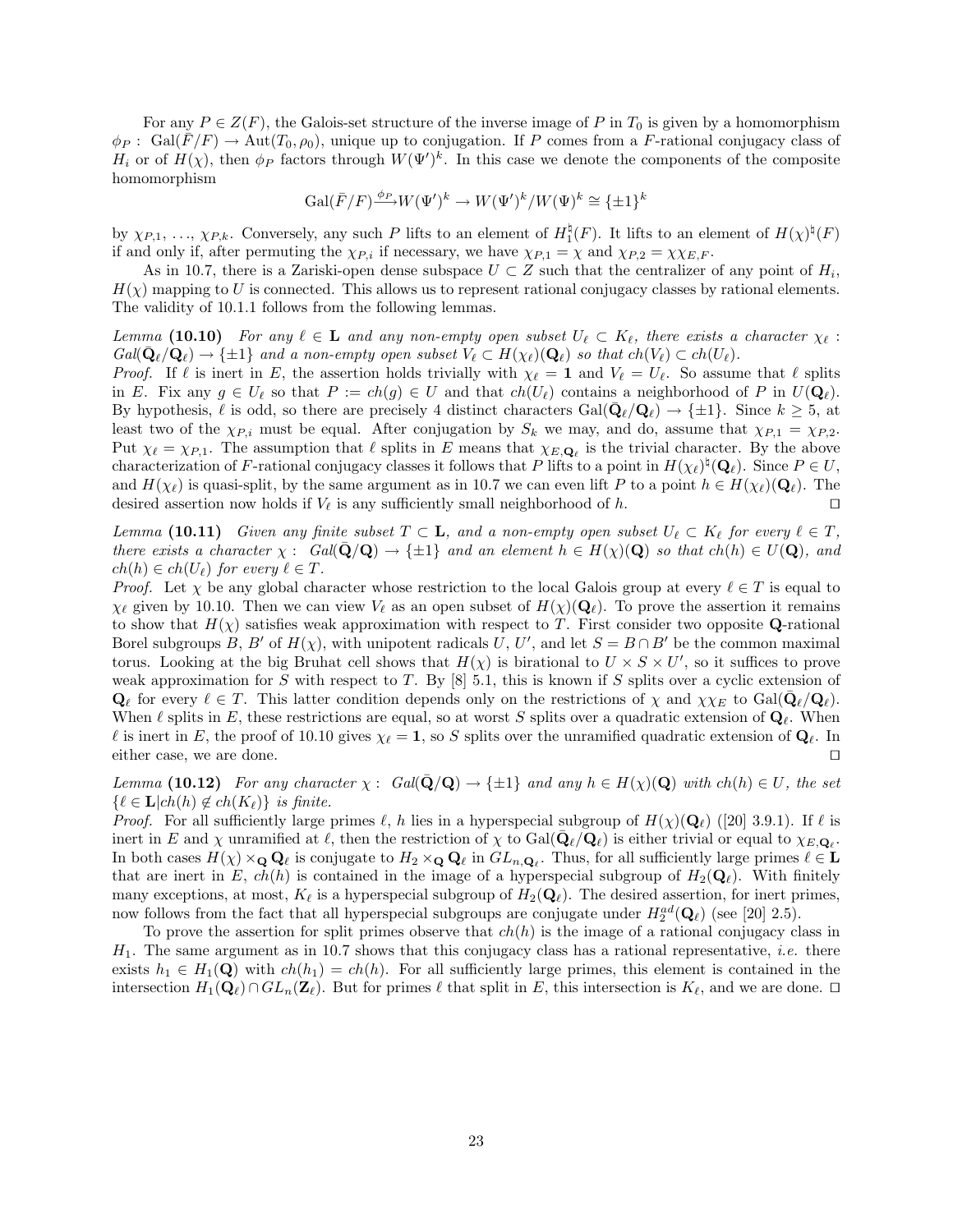### REFERENCES

- [1] N. Bourbaki, *Groupes et algèbres de Lie*, Masson, Paris (1981).
- [2] R. W. Carter, Finite Groups of Lie Type: Conjugacy Classes and Complex Characters. John Wiley and Sons, Chichester (1985).
- [3] J. H. Conway, R. T. Curtis, S. P. Norton, R. A. Parker, R. A. Wilson, Atlas of finite groups. Oxford, Clarendon Press (1985).
- [4] E. B. Dynkin, Semisimple subalgebras of semisimple Lie algebras. AMS Translations ser. 2 vol. 6 (1957), 111-244.
- [5] G. Faltings, Endlichkeitssätze für abelsche Varietäten über Zahlenkörpern, Invent. Math. 73 (1983) 349-366.
- [6] G. Harder, Bericht ¨uber neuere Resultate der Galoiskohomologie halbeinfacher Gruppen. Jahresbericht d. DMV Bd. 70 (1968), 182-216.
- [7] G. Harder, Eine Bemerkung zum schwachen Approximationssatz. Archiv der Mathematik 19 (1968), 465-471.
- [8] M. Kneser, Schwache Approximation in algebraischen Gruppen, in Colloque sur la théorie des groupes  $alq\'ebriques$ , CBRM, Bruxelles (1962), 41-52.
- [9] M. Kneser, Galoiskohomologie halbeinfacher algebraischer Gruppen über  $\wp$ -adischen Körpern, Teil II. Math. Zeitschr. 89 (1965), 250-272.
- [10] R. Kottwitz, Rational conjugacy classes in reductive groups. Duke Math. J. 49 No. 4 (1982), 785-806.
- [11] M. Larsen, R. Pink, Determining representations from invariant dimensions, Invent. Math. 102 (1990) 377-398.
- $[12]$  J.-P. Serre, Résumé des cours 1965-1966. in Annuaire du Collège de France (1966), 49-58.
- [13] J.-P. Serre, Sur les groupes de Galois attachées aux groupes p-divisibles, in Proc. Conf. Local Fields, Driebergen Springer-Verlag (1966), 118-131.
- [14] J.-P. Serre, Abelian  $\ell$ -adic representations and elliptic curves. W.A. Benjamin, Inc, New York (1968).
- [15] J.-P. Serre, Letter to K. Ribet, Jan. 1, 1981.
- [16] J.-P. Serre, Letter to K. Ribet, Jan. 29, 1981.
- [17] J.-P. Serre, Résumé des cours 1984-85. in Annuaire du Collège de France (1985), 85-91.
- [18] T. A. Springer, Reductive groups. in Automorphic forms, representations and L-functions, Proc. Symp. Pure Math. (Corvallis) 33, 1 (1979), 3-27.
- [19] J. Tits, Représentations linéaires irréductibles d'un groupe réductif sur un corps quelconque. J. f. Reine u. Angew. Math. 247 (1971), 196-220.
- [20] J. Tits, Reductive groups over local fields. in Automorphic forms, representations and L-functions, Proc. Symp. Pure Math. (Corvallis) 33, 1 (1979), 29-69.

Michael Larsen University of Pennsylvania Philadelphia, PA 19104 U.S.A.

Richard Pink Mathematisches Institut der Universität Bonn Beringstr. 4 5300 Bonn 1 Federal Republic of Germany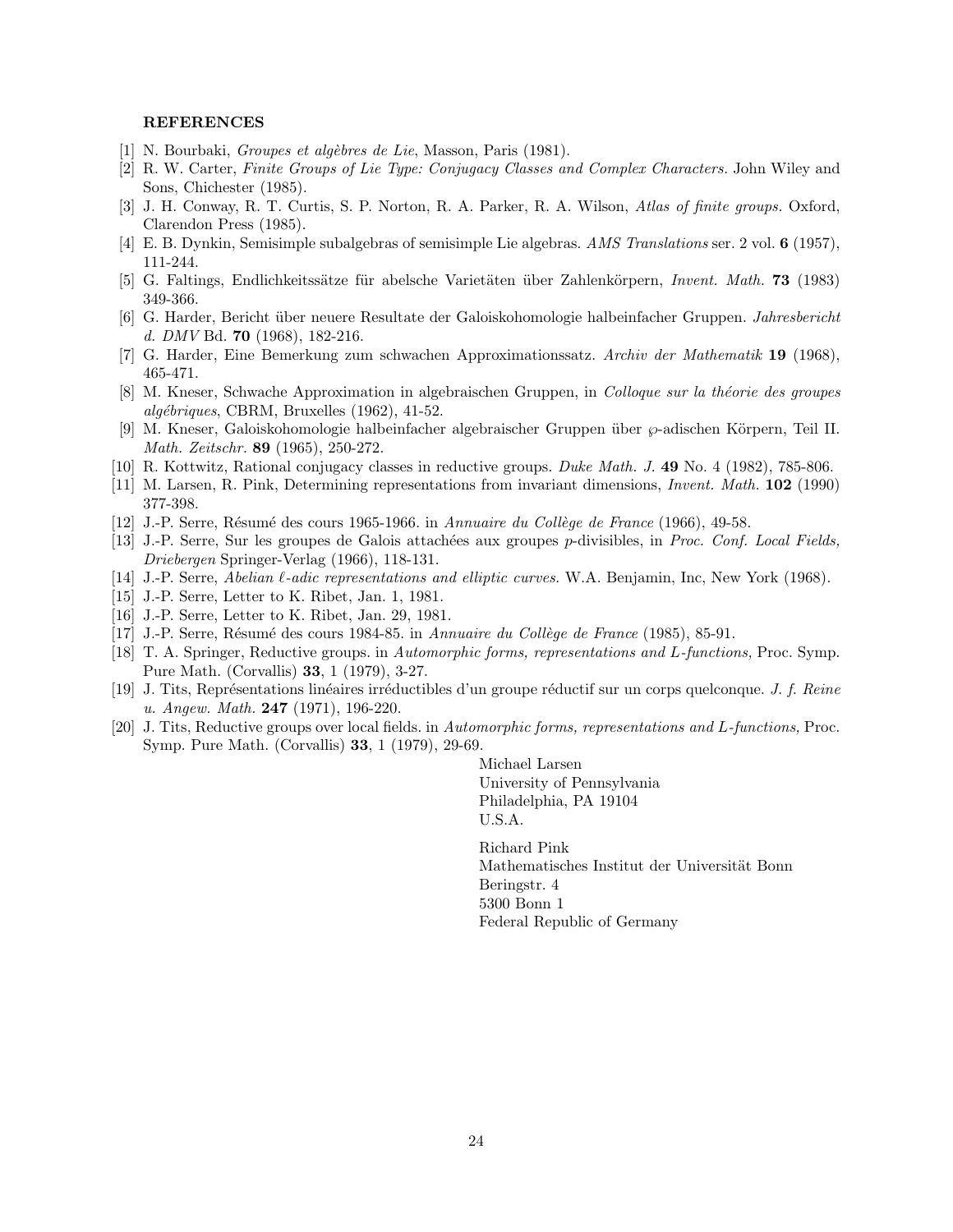Table 1: Classical cases. For simplicity we have included the case  $(A_3, 1, 2) \cong (D_3, 1, 2)$  in the  $D_n$ -series.

| $\Theta$                         | m          | $\ell$         | $x_{m+1}(\Theta)$ , $x_m(\Theta)$ , $x_{m-\ell}(\Theta)$                                                                                                                                                                                                                                                                                                                                           |
|----------------------------------|------------|----------------|----------------------------------------------------------------------------------------------------------------------------------------------------------------------------------------------------------------------------------------------------------------------------------------------------------------------------------------------------------------------------------------------------|
| $(A_n, 1, 1)$<br>$n \geq 1$      | $n+1$      |                | $x_{m+1}(\Theta) = \{n+1\} - \{1\}$<br>$x_m(\Theta) = \{n\}$<br>1<br>$x_{m-\ell}(\Theta) = \begin{cases} \{n-1\} + \{2\} - \{1\} & \text{for } n \geq 3 \\ 2\{1\} & \text{for } n = 2 \\ \{1\} & \text{for } n = 1 \end{cases}$                                                                                                                                                                    |
| $(A_n, 1, 2)$<br>$n \geq 2$ even | $2n+2$     |                | $x_{m+1}(\Theta) = \{2n+2\} - \{n+1\} - \{2\} + \{1\}$<br>$x_m(\Theta) = \{2n-2\} - \{n-1\} + \{2\} - \{1\}$<br>$\left \begin{array}{c} 4 \\   \end{array}\right  \left \begin{array}{c} x_{m-\ell}(\Theta) \end{array}\right  = \left\{\begin{array}{c} \{2n-6\} - \{n-3\} + \{6\} - \{3\} & \text{for}\;\; n\geq 6 \ \{4\} & \text{for}\;\; n=4 \ \{2\} & \text{for}\;\; n=2 \end{array}\right.$ |
| $(A_n, 1, 2)$<br>$n \geq 5$ odd  | 2n         | $\overline{4}$ | $x_{m+1}(\Theta) = \{2n\} - \{n\}$<br>$x_m(\Theta) = \{2n-4\} - \{n-2\} + \{6\} - \{3\} - \{2\} + \{1\}$<br>$x_{m-\ell}(\Theta) = \begin{cases} \{2n-8\} - \{n-4\} + \{10\} - \{5\} - \{2\} + \{1\} & \text{for } n \ge 9 \\ \{8\} - \{2\} + \{1\} & \text{for } n = 7 \\ \{4\} + \{2\} - \{1\} & \text{for } n = 5 \end{cases}$                                                                   |
| $(B_n, 1, 1)$<br>$n \geq 2$      | 2n         | $\,2$          | $\overline{x_{m+1}(\Theta)} = \{2n\} - \{n\}$<br>$x_m(\Theta) = \{2n-2\} - \{n-1\} + \{2\} - \{1\}$<br>$x_{m-\ell}(\Theta) = \begin{cases} \{2n-4\} - \{n-2\} + \{4\} - \{2\} & \text{for } n \ge 4 \\ \{3\} & \text{for } n = 3 \\ 2\{1\} & \text{for } n = 2 \end{cases}$<br>for $n=2$                                                                                                           |
| $(D_n, 1, 1)$<br>$n \geq 4$      | $2n-2$   2 |                | $x_{m+1}(\Theta) = \{2n-2\} - \{n-1\} + \{2\} - \{1\}$<br>$x_m(\Theta) = \{2n-4\} - \{n-2\} + \{4\} - \{2\}$<br>$x_{m-\ell}(\Theta) = \begin{cases} \{2n-6\} - \{n-3\} + \{6\} - \{3\} & \text{for } n \ge 6 \\ \{3\} + \{1\} & \text{for } n = 4 \end{cases}$                                                                                                                                     |
| $(D_n, 1, 2)$<br>$n\geq 3$       | 2n         | $\overline{2}$ | $x_{m+1}(\Theta) = \{2n\} - \{n\}$<br>$x_m(\Theta) = \{2n-2\} - \{n-1\} + \{1\}$<br>$x_{m-\ell}(\Theta) = \{2n-4\} - \{n-2\} + 2\{2\} - 2\{1\}$                                                                                                                                                                                                                                                    |

Table 2: Exceptional cases.

| Θ             | m  | ł.             | $x_{m+1}(\Theta)$            | $x_m(\Theta)$       | $x_{m-\ell}(\Theta)$ |
|---------------|----|----------------|------------------------------|---------------------|----------------------|
| $(G_2, 1, 1)$ | 6  | 3              | $\left\lceil 6 \right\rceil$ | $\lvert 3 \rvert$   | 2[2]                 |
| $(D_4, 1, 3)$ | 12 | 6              | [12]                         | 2[6]                | 2 3                  |
| $(F_4, 1, 1)$ | 12 | $\overline{4}$ | $[12]$                       | [8]                 | 2[6]                 |
| $(E_6, 1, 1)$ | 12 | 3              | $[12] + [3]$                 | $\lbrack 9 \rbrack$ | $[8] + [2] + [1]$    |
| $(E_6, 1, 2)$ | 18 | 6              | [18]                         | $[12] + [6]$        | $[10]+2[2]$          |
| $(E_7, 1, 1)$ | 18 | $\overline{4}$ | $[18] + [2]$                 | $[14] + [2]$        | $[12] + [6] + [2]$   |
| $(E_8, 1, 1)$ | 30 | 6              | [30]                         | [24]                | $\left 20\right $    |